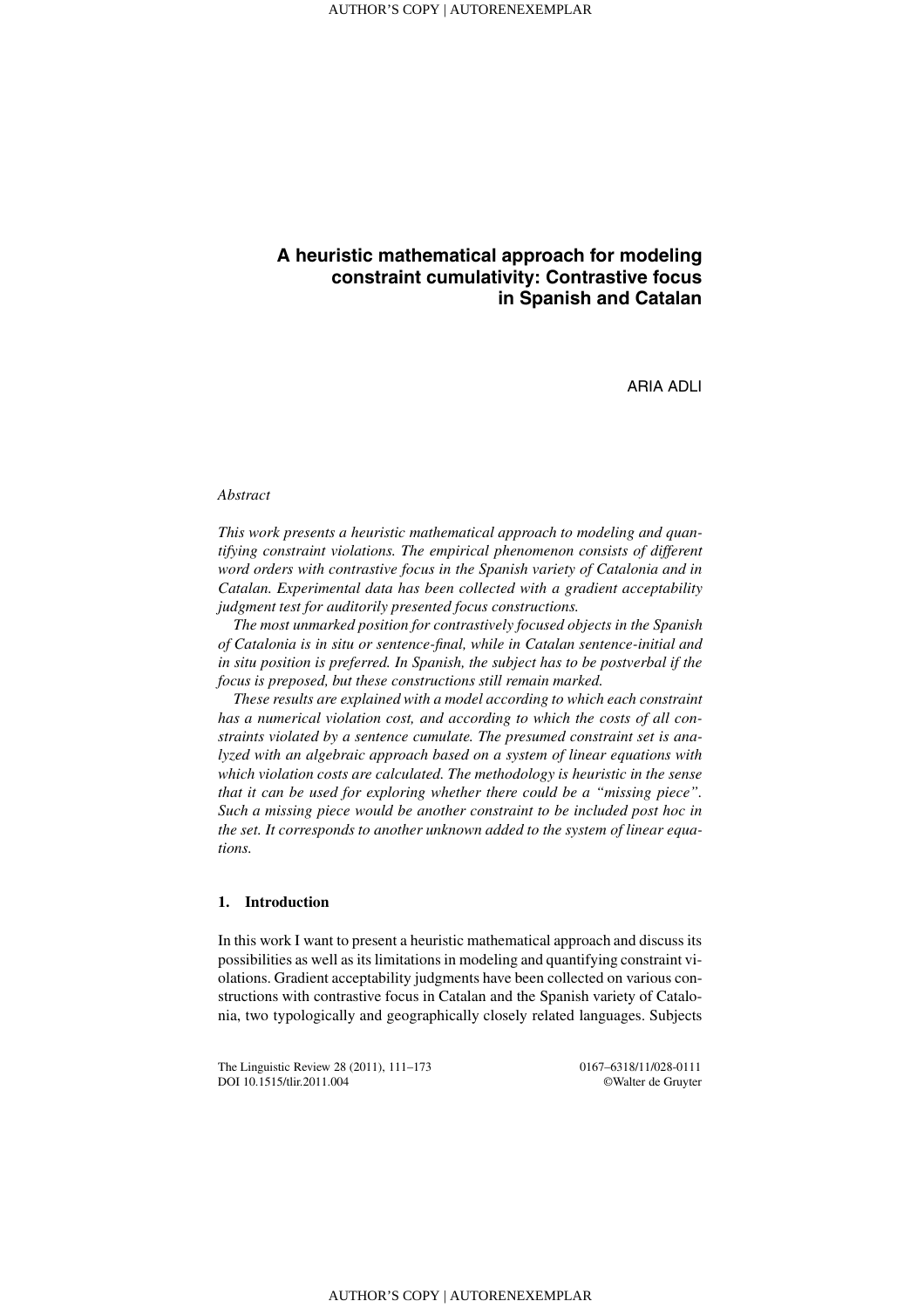listened to recordings of test sentences, which systematically varied with respect to two structural aspects: the position of the focused element, and preverbal versus postverbal subject (the test sentences will be presented in Section 2).

The data is analyzed in a model of cumulative constraint violation costs. Different models of constraint cumulativity have been proposed in the literature. The one I apply is probably closest to Keller's (2000) approach (which has inherited important elements from Uszkoreit 1987; Legendre et al. 1990; and has probably also influenced Potts et al. 2010). The heuristic mathematical approach can provide new theoretical insights, because it can hint at the relevance of constraints that had not been integrated in the initial tableau. At the same time, it is not an automatic problem solver: In some cases it can be applied seamlessly to the data. In others its application demands compromises, e.g., a reformulation of one of the constraints of the initial set, and the researcher is then required to decide whether she/he accepts such modification.

The primary goal of the heuristic mathematical methodology which is constitutive of the subfield of experimental mathematics, is not hypothesis testing but hypothesis generation, i.e. it is used to gain conceptual insights in model building. Heuristic quantitative techniques are commonly used in psychology and in the social sciences, manifest for example in studies that apply factor analysis, cluster analysis or canonical correlation. This approach is not new in linguistics either, although it has not been linked, as far as I know, to this methodological context. Quantitative simulation studies fall into this class, for example the simulations conducted by Jäger (2007) in his evolutionary game theory model to typological variation in case systems.

I am not proposing a new theory of constraint competition. Rather, I present a complementary methodological approach, which can be useful in modeling acceptability judgments. It can prove useful in studies that try to relate theoretical and empirical perspectives in linguistics – a line of research that has been enjoying increased interest in recent years (see for example the papers in Featherston and Winkler 2009; Winkler and Featherston 2009; Boye and Engberg-Pedersen 2010). I will leave the question how this approach should be modified in order to be applicable to frequency data from corpora, for future research. Furthermore, I am not concerned with the issue of probabilistic modeling, such as stochastic OT (Boersma and Hayes 2001) or maximal entropy (Berger et al. 1996).

After laying out basic notions of contrastive focus constructions, especially for Romance, I present the experimental acceptability judgment test. Then I analyze the data in a series of analyses of variance (ANOVA) and formulate, based on these results, the initial set of constraints. Once this much background is established, the study turns to the heuristic mathematical approach. It is applied first on data from Catalan, then on data from the Spanish of Catalonia. The entire procedure will result in a set of constraints, each of them associated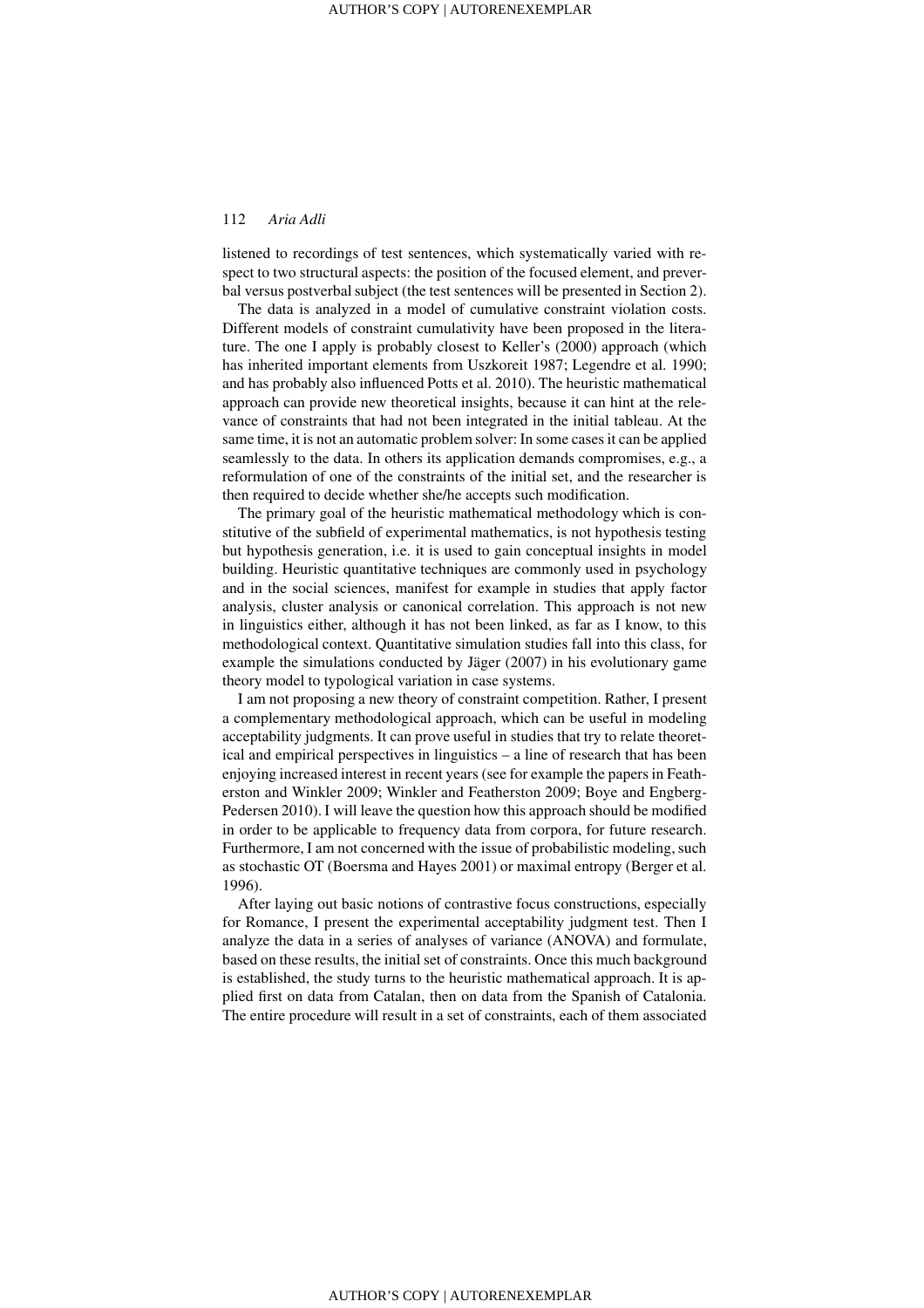with a specific violation cost, which can explain the fine-grained differences in markedness between different word orders of focus constructions in both languages. The paper concludes with a discussion on the possibilities and limitations of the heuristic mathematical approach.

#### *1.1. Nomenclature of focus*

At the most general level, focus represents the non-presuppositional part of the sentence as opposed to the presuppositional part (Chomsky 1971; Jackendoff 1972). Zubizarreta and Vergnaud (2005: Sec. 2) suggest the definition in (1), an idea that goes back to Halliday (1967).

(1) In a sentence  $S = \alpha X \beta$ , X is a possible focus just in case S would count as a felicitous answer to the question  $Q = wh-X \alpha \beta$ .

Krifka (2007) proposes a definition based on the insight provided by Alternative Semantics (Rooth 1985, 1992): "Focus indicates the presence of alternatives that are relevant for the interpretation of linguistic expressions". He situates focus in the broader context of information structure and information packaging, departing from Chafe's (1976) proposal, according to which information packaging can be described as the continuous change of the Common Ground (Karttunen 1974) of the discourse participants. Various types of focus have been distinguished in the literature (under differing labels, though, which can sometimes be confusing).

First, we distinguish between different domains of the focus structure.<sup>1</sup> The domain of the focus in the answer is explicit in the corresponding question. *Wide focus* refers to sentences with the largest focus structure (the entire TP) which answer the question "what happened?" as is shown in (2). We use the term *narrow focus* to refer to all focus structures that correspond to a constituent below TP, e.g. the subject DP, the entire VP, or any of the VP arguments. (3) demonstrates a case in which the object argument is focused.

- (2) Q. *What happened?* A. [*John bought a car in Madrid*]*F*.
- (3) Q. *What did John buy in Madrid?* A. *John bought [a car]<sub>F</sub> in Madrid.*

<sup>1.</sup> Unlike Zubizarreta (1998) and Zubizarreta and Vergnaud (2005), I prefer the term *domain* of focus over *scope* of focus, in order to refer to wide and narrow focus. It is important to be aware of the fact that the notion of scope does not coincide with the notion of focus (see constructions with focus-sensitive operators such as 'only', Rooth 1985).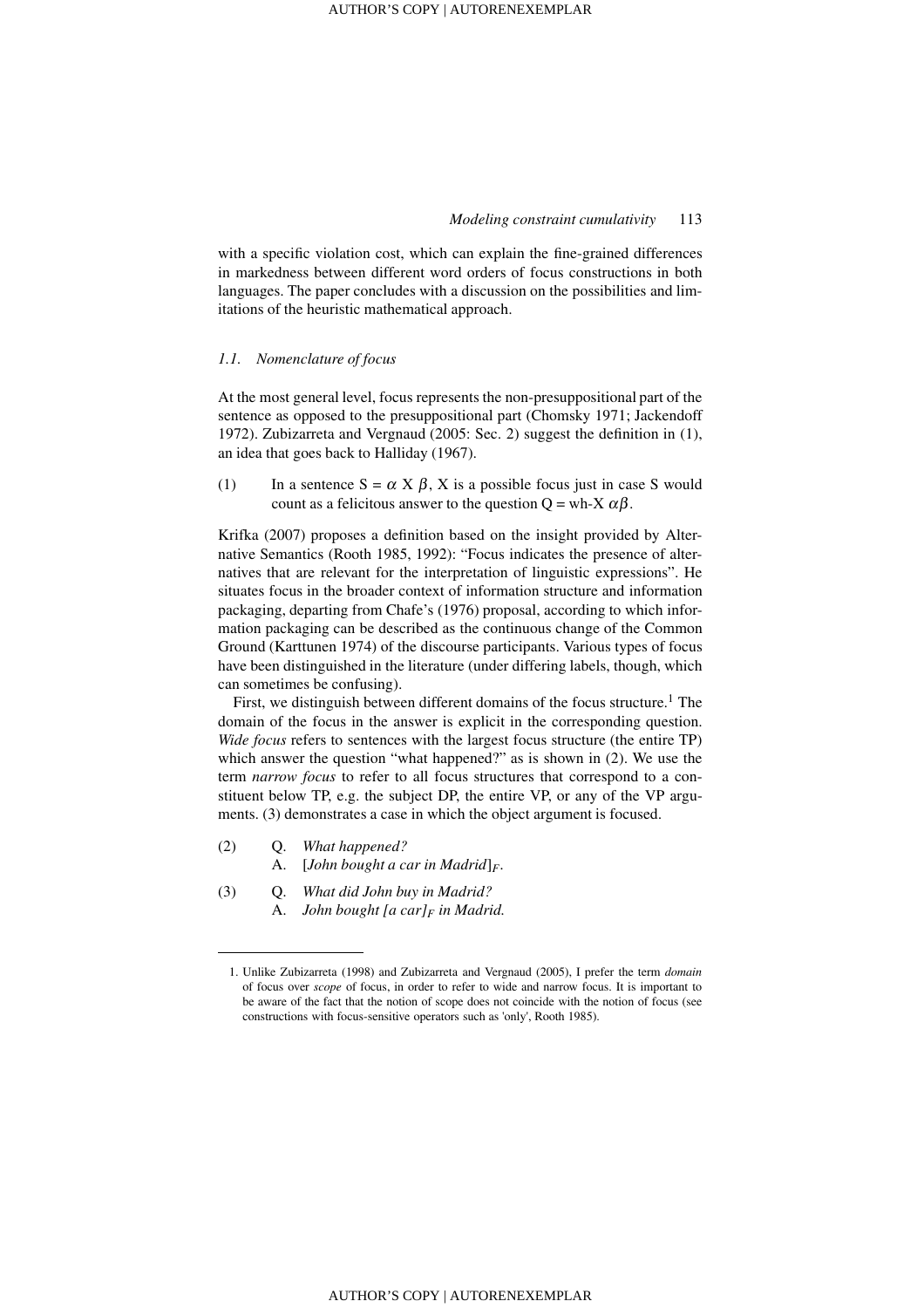Second, we distinguish between *i-focus* and *c-focus,* a distinction based on the semantic property of exhaustivity. Exhaustivity means that the description or referent has to be unique (Halliday 1967; Rochemont 1986; Kiss 1998). A focus constituent with this property "exhaustively identifies the proper subset of a contextually relevant set of entities as the one for which the predicate holds" (Horvath 2000: 201). Following Zubizarreta and Vergnaud's (2005) terminology, exhaustive focus is referred to as contrastive focus (or c-focus or c-F) and non-exhaustive focus as informational focus (or i-focus or i-F). Many languages show different surface patterns for c-focus compared to i-focus (see Selkirk 2002). For example, c-focus in Hungarian must appear left-adjacent to the verb, while i-focus can appear in various positions, typically postverbally (Kiss 1998). The two types have different contexts: a question in the case of i-focus and an assertion in the case of c-focus. For example (4a) is the context of the i-focus in (4b), which is in turn the context of the c-focus in  $(4c)$ .<sup>2</sup> The distinction between i-focus and c-focus basically corresponds to what Kiss (1998) calls "presentational focus" and "identificational focus" (apart from the fact that according to him, the features [+exhaustive] and [+contrastive] do not co-occur in all languages).

(4) a. *What did John buy in Madrid?* b. *John bought* [*a car*]i-F *in Madrid.* c. *No, John bought* [a BICYCLE]<sub>c-F</sub> in Madrid.

This example also highlights another semantic difference between the two types of focus. While focus in general has the function of assigning a value to the variable introduced by the presupposition, c-focus, in addition, negates the value given to the variable by the presupposition in order to assign an alternative value to it (Zubizarreta 1999: 4226-4228). Semantically, both emphasis as in (6a) and c-focus as in (6b) make a statement about the truth-value of the assertion introduced by its context statement in (5). However, c-focus also assigns a different value to the variable introduced in (5). Consequently, emphasis has a purely metagrammatical function (correction, repair, denial, reassertion of the hearer's presupposition), while c-focus has both a metagrammatical and a grammatical function (i.e., also the introduction of a variable with its value in establishing a focus-background structure). Further work on the semantic

<sup>2.</sup> Henceforth, I illustrate nuclear stress by underlining the entire word on which the nuclear accent (a term I reserve to i-focus) falls. Contrastive and emphatic stress is always represented by UPPERcase letters. The domain is marked by the index F (more precisely i-F or c-F) following the closing bracket, e.g.,  $[\ldots]_{i-F}$ . The symbol for the focus domain should not be confounded with the focus feature F which will be shown as an index preceding the closing bracket, e.g.,  $[...]$ .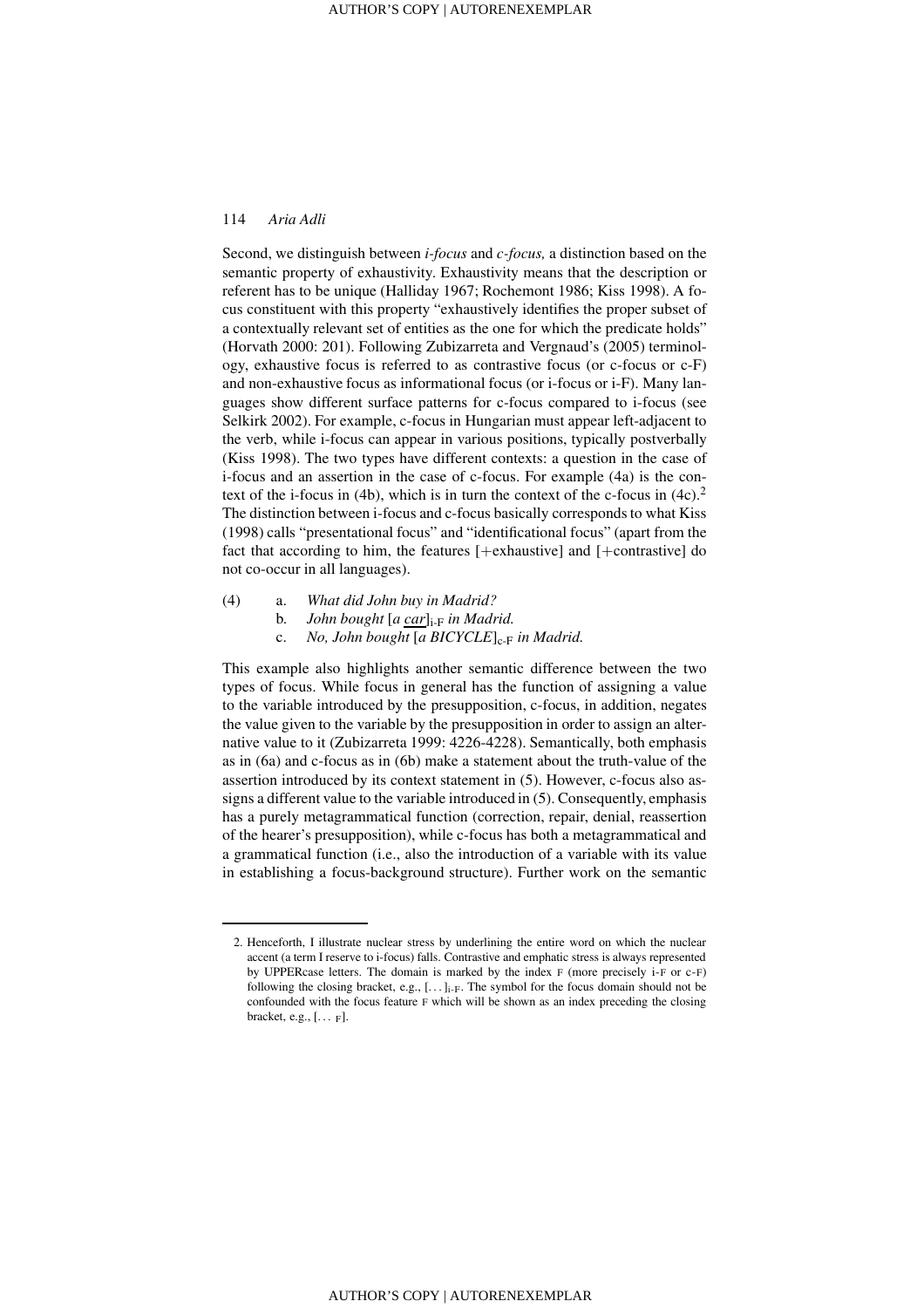aspect of focus has been carried out by Szabolcsi (1981), Krifka (1991, 2007), Diesing (1992), Rooth (1992), and Schwarzschild (1999).

- (5) *I'm sure that John bought a car in Madrid, although he has no money.*
- (6) a. *You are right. John DID buy a car in Madrid.*
	- b. *No, John did not buy a car. He bought a BICYCLE in Madrid.*

Third, we distinguish between *expression focus* and *denotation focus* (Krifka 2007). The former is typically used for corrections, often correlating with negation, and it does not need to carry constituents or meaningful units, as illustrated by (7).

(7) *No, you don't write*  $ex[TRO]$ *<sub>F</sub>verted but*  $ex[TRA]$ *<sub>F</sub>verted.* 

However, the great majority of the literature is concerned with denomination focus, which carries on the meaning. Technically, it concerns the meaning  $||\alpha||$ of an expression, where focus leads to the assumption of a set of alternative meanings. For example, sentence (4b) ('John bought a car<sub>i-F</sub> in Madrid') induces the alternatives  $\{bought(car)(x)|x \in entity\}$ . Based on this distinction, Krifka (2007) proposes the definition given in (8) with which I work. It is inspired by Rooth's (1992) Alternative Semantics. The focus-induced alternatives correspond to the Hamblin (1958, 1973) meaning of questions, i.e., a set of propositions, each being the denotation of a congruent answer (see Krifka 2004 for further discussion).

(8) A property F of an expression  $\alpha$  is a Focus property iff F signals (a) that alternatives of (parts of) the expression  $\alpha$  or (b) alternatives of the denotation of (parts of)  $\alpha$  are relevant for the interpretation of  $\alpha$ .

Not all combinations of these three dimensions given above are possible. Cfocus cannot be wide but only narrow. Furthermore, expression focus cannot be i-focus, but only c-focus (and thus only narrow). Building on this nomenclature, we can narrow down the phenomenon we are studying in the experimental sentences to *narrow denotation c-focus in declaratives*. 3

#### *1.2. Nuclear stress and prosodically motivated movement in Romance*

In the following I present some preliminaries on the relation between prosody, focus, and syntax. For reasons of clarity, I will first present some facts con-

<sup>3.</sup> Some languages exhibit syntactic configurations that correspond to *contrastively* focused *wh*questions. This is for example the case with scrambled *wh*-NPs in Persian (Karimi 2005) or with *wh*-clefts in French (Zubizarreta and Vergnaud 2005). Unlike in declaratives, c-focus questions do typically not negate the previous value given to the variable by the presupposition. Rather, they have a *strong* existential presupposition (Adli 2010).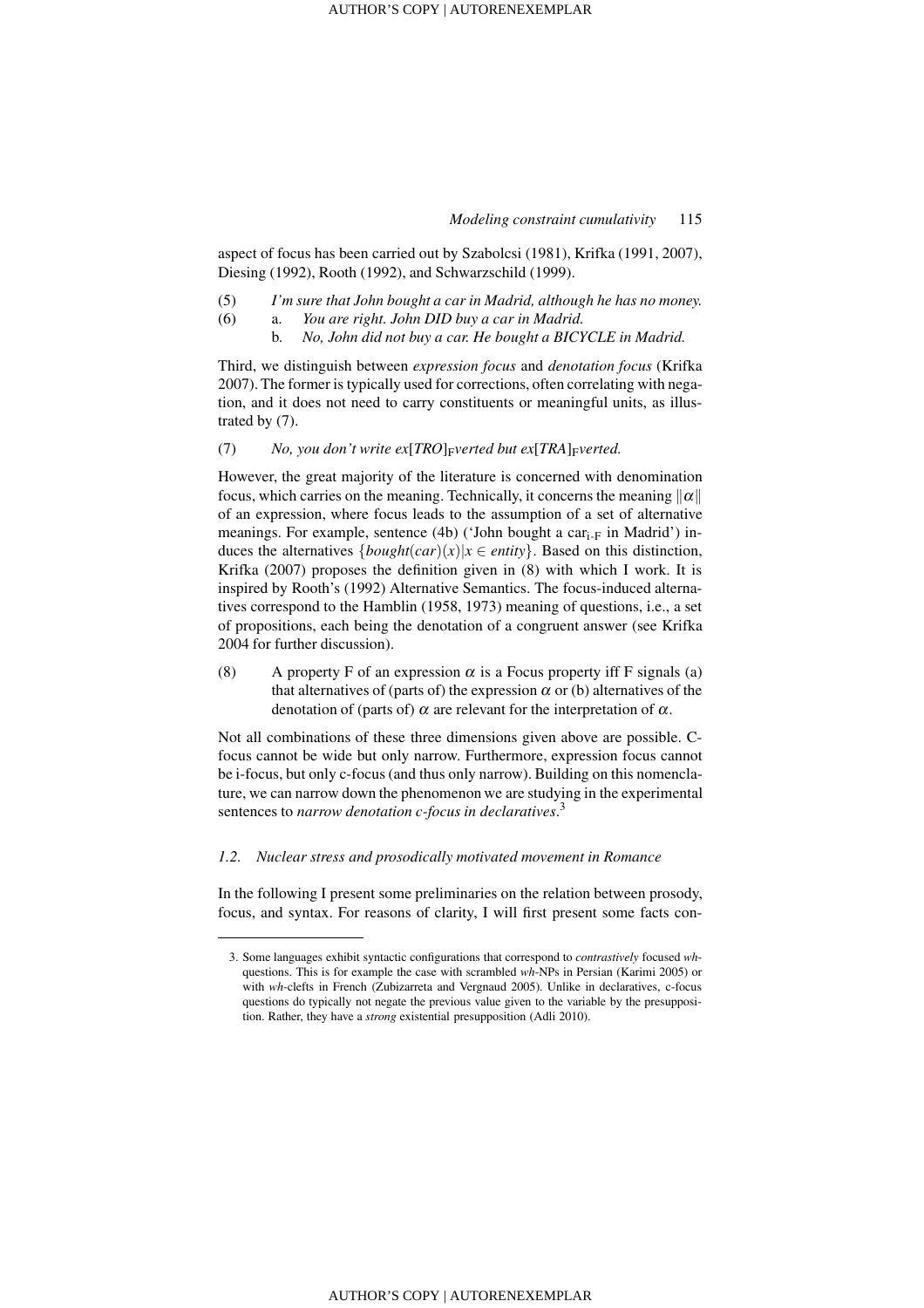cerning i-focus before turning to c-focus. Certain positions of nuclear stress are incompatible with certain focus domains. Observe the contrast between (9a) and (9b). It can be explained by the principle in (10) which is the *Nuclear Stress Rule* (abbreviated NSR), more precisely its version proposed for Romance languages (Zubizarreta 1998; Zubizarreta and Vergnaud 2005).<sup>4</sup> Its definition incorporates the intonational phrase or I-phrase of the prosodic hierarchy (Liberman 1975; Pierrehumbert 1980).

(9) a. \*[*El* bebé 
$$
\text{lloral}_{i-F}
$$
.  
\nthe baby crises  
\nb. [*El bebé* llora]<sub>i-F</sub>.  
\n(Sp.)

(10) In Romance, nuclear stress falls on the rightmost accented word within the I-phrase.

When prosodic means are used for information packaging, in particular for distinguishing between focus and background, then there must be some sort of constraint on the placement of prosodic prominence, which is the NSR for Romance in (10), and some sort of constraint on the correspondence of focus and prosody, which is given in (11). The latter goes back to Chomsky (1971) and Jackendoff (1972), and is known since Zubizarreta (1998) under the label *focus-prosody correspondence principle* (FPCP). Furthermore, Zubizarreta (1998: 21) proposes the *Focus Prominence Rule* (FPR) in (12), which builds on the FPCP. The FPR captures, in X-bar theoretic terms, the fact that the Fstructure of the sentence is constrained by the location of main prominence (and not by the distribution of the pitch accents, as claimed by Gussenhoven 1984; Selkirk 1984, 1995).<sup>5</sup>

<sup>4.</sup> The Romance version in (10) is very similar to the first formulation of the NSR proposed by Chomsky & Halle (1968) for Germanic languages ('The rightmost word-level stress of a phrase bears main stress within that phrase'). Unlike Romance, subsequent work showed that the algorithm for NSR is more complicated in Germanic, because the placement of nuclear stress is sensitive to syntactic structure in these languages. In order to capture this sensitivity, Zubizarreta (1998: 56) proposed a modularized NSR in two parts where the first one applies to a tree structure without the deaccented nodes, and the second one to the full-fledged tree based on asymmetric c-command. However, Romance languages, except for French (and also except for Catalan, see below), do not deaccent anaphoric and defocalized material, which means that there is no need to distinguish between syntactic and metrical tree (Zubizarreta 1998: 77).

<sup>5.</sup> The F-structure is a syntactic structure in which the constituent interpreted as focus or part of the focus has been marked with the diacritic [F] (following Jackendoff 1972, the F-structure contains additional information on the division between focus, i.e., [+F], and presupposition, i.e., [−F]).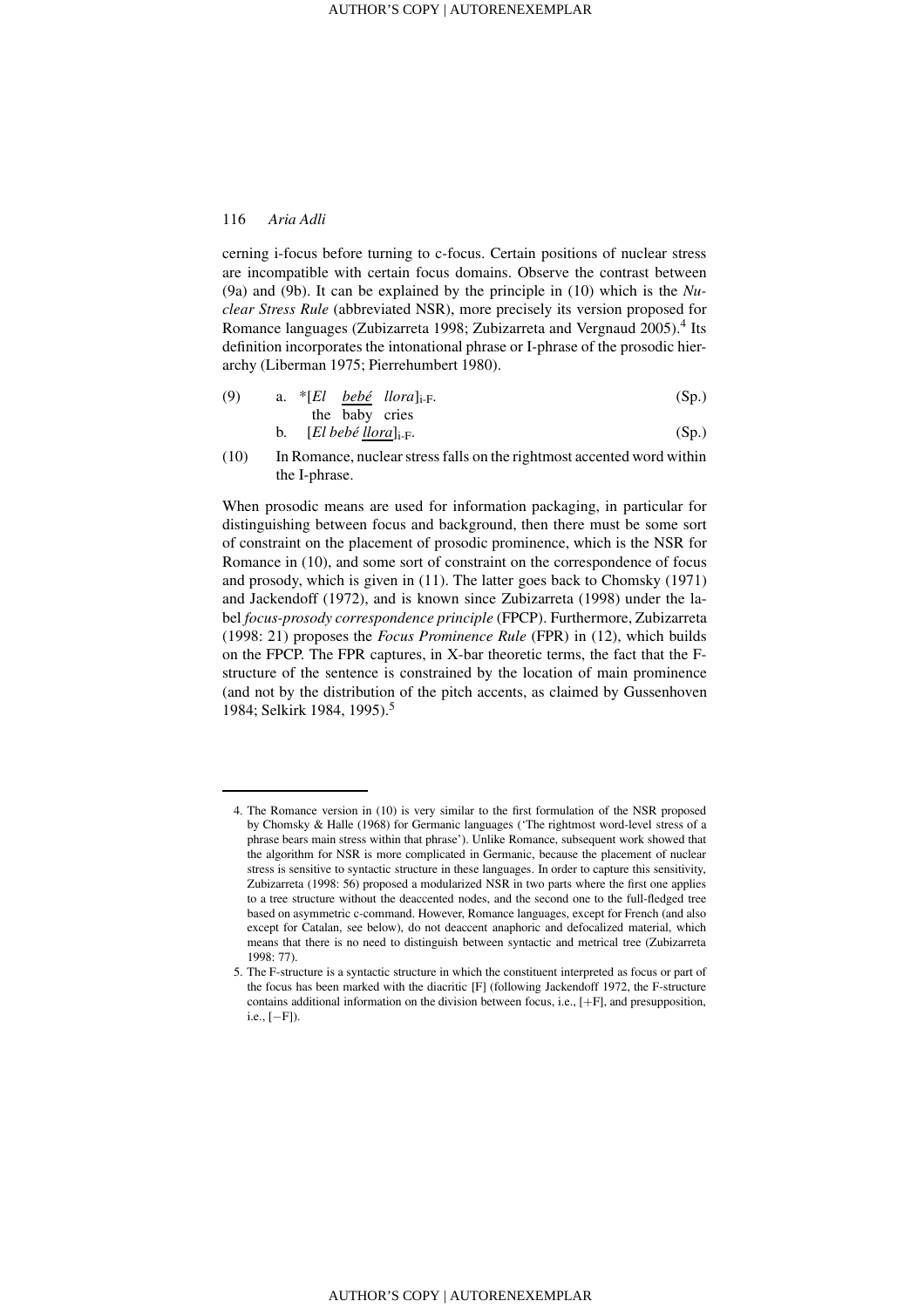- (11) FPCP: The focused constituent (or F-marked constituent) must contain the intonational nucleus of the intonational phrase, where the intonational nucleus is identified as the syllable that bears main phrasal prominence.
- (12) FPR: Given two sister categories  $C_i$  (marked [+F]) and  $C_i$ , (marked  $[-F]$ ), C<sub>i</sub> is more prominent than C<sub>j</sub>.

Both principles together, the FPCP (11) and the NSR for Romance (10), predict that the focused element must occur at the right edge of the corresponding I-phrase. Zubizarreta (1998) highlights the resulting syntactic consequences. Any defocalized constituent that appears to the right of the i-focused element within the same I-phrase has to be displaced, as shown in the illicit case (14a) (the configuration in (14a) would only be licit with c-focus). This can be achieved either by placing the defocalized element after an intonational boundary, i.e., in a different I-phrase, as is shown in the right-dislocation in (14b). Or it can be done by *p*-movement as in (14c). Like scrambling (and also Scandinavian object-shift), *p*-movement targets an intermediate clause position (see López 2009: 8–11 on the difference between scrambling and p-movement).

(13) (Sp.) *Qué comió María en el restaurante?* what ate Maria in the restaurant

|  |  |                                    |  | (14) a. * <i>María comió</i> [una sopa] <sub>i-F</sub> en el restaurante. (Sp.) |  |
|--|--|------------------------------------|--|---------------------------------------------------------------------------------|--|
|  |  | Maria ate a soup in the restaurant |  |                                                                                 |  |
|  |  |                                    |  | b. <i>María comió</i> [una sopa] <sub>i-F</sub> # en el restaurante. (Sp.)      |  |
|  |  |                                    |  | Maria ate a soup in the restaurant                                              |  |
|  |  |                                    |  | c. María comió en el restaurante [una sopa] <sub>i-F</sub> . $(Sp.)$            |  |
|  |  | Maria ate in the restaurant a soup |  |                                                                                 |  |

By displacing the defocalized constituent, nuclear stress can fall on the rightmost constituent within the I-phrase. In these examples, the object-DP carries narrow i-focus. This type of movement is prosodically motivated in order to comply with both the FPR and the NSR. Therefore Zubizarreta calls the displacement of the entire [−F]-marked material into a position above the [+F] marked constituent *p*-movement. The purpose of this movement operation is not feature checking in the Minimalist sense. Its purpose is "that the focalized constituent is in a position to receive prominence via the [NSR] thus ensuring that the output is compatible with the FPR" (Zubizarreta 1998: 124).

The same is claimed for prosodically prominent subjects. According to Zubizarreta (1998: 76, 127), an i-focus construction like (15a), whether  $[S]_{i-F}$ VO or  $[SVO]_{i-F}$ , is not possible, because it violates the NSR in (10). According to Zubizarreta (1998: 127) the problem is resolved by moving all [−F]-marked material to a higher position, in order for the prosodically prominent subject to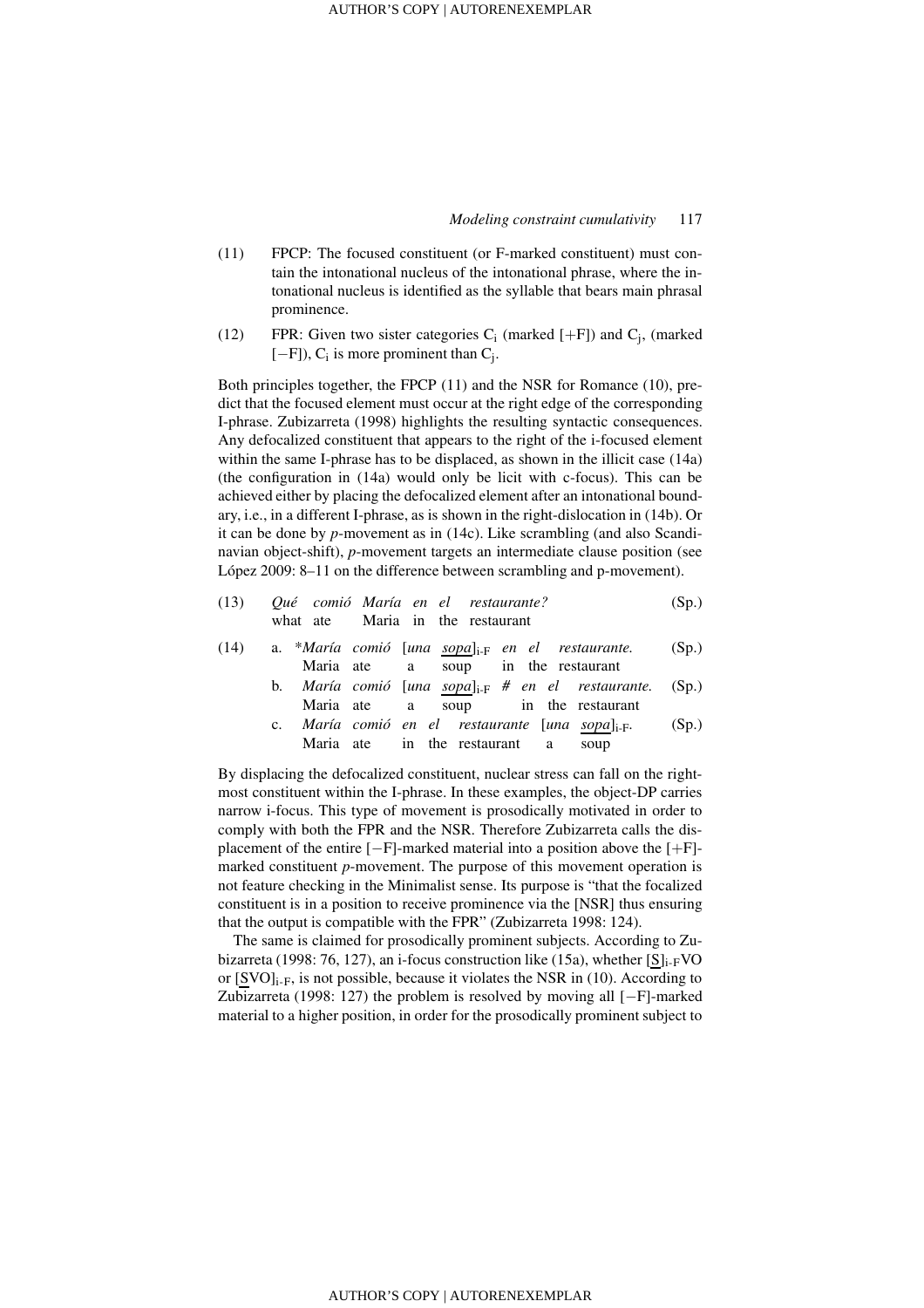appear in a postverbal position. With respect to (15b) with its bracketed representation in (15c), she first assumes overt verb movement to T driven by a strong V-feature in T, followed by the adjunction of the entire VP to the left of *v*P. She proposes that this second step is *p-*movement. Note that I do not follow the assumption defended by some authors that VOS is the underlying word order in Catalan (Bonet 1990; Vallduví 1993) and Spanish (Fernández-Soriano 1989; Contreras 1991).

|  | (15) a. El niño come el helado.                                                                | (Sp.) |
|--|------------------------------------------------------------------------------------------------|-------|
|  | the boy eats the ice-cream                                                                     |       |
|  | b. [ <i>Come el helado el niño</i> ]. $_{\text{E}}$                                            | (Sp.) |
|  | eats the ice-cream the boy                                                                     |       |
|  | c. [The come T [vp [vp un helado]; [vp el niño <sub>[+F]</sub> v come t <sub>i</sub> ]]] (Sp.) |       |

However, Gabriel (2007: 172), based on recorded speech data, shows that a default postverbal subject position is restricted to a specific case, namely to i-focus constructions with a cliticized object, e.g. *lo* substituting *el helado* in (16b). As soon as the object is a full DP, the default subject position is preverbal, thus (15a) > (15b) ( $P > Q$  means that *P* is preferred over *Q*). This preference is supposed to be even stronger in ditransitive constructions, i.e.,  $(17a)$  >  $(17b)$ . A similar situation has been reported for Catalan (López 2009: 132), where the basic word order of wide i-focus is SVO as in (18).

(16) a. (Sp.) [*Come el helado el niño*]i-F

b. 
$$
[Lo \quad cone \quad el \quad ni\tilde{n}o]_{i-F}
$$
 (Sp.)  
CLIT<sub>3sg</sub> eats the boy

- (17) a. [*El niño da el helado a su hermana*]<sub>i-F</sub> (Sp.) the boy *niño da* gives the ice-cream to his sister *el helado a*
	- b. [Da el helado a su hermana el niño]<sub>i-F</sub> (Sp.) gives the ice-cream to his sister *el helado a su el* the *niño*]i-F boy
- $(18)$   $[(que)$  *el Joan finalment va portar els llibres*]<sub>i-F</sub>  $(Cat.)$ (that) the Joan finally  $[(que)$  el brought the books

## *1.3. C-focus in Romance*

The above-mentioned debate on the nature of preverbal subjects relates to the issue whether in general fronted focused elements in sentence-initial position (*foco antepuesto*) are necessarily contrastive in Spanish as in the  $[S]_{c-F}VO$  construction (19).

(19) 
$$
[El \quad NI\tilde{N}O]_{c-F} \quad come \quad un \quad helado.
$$
 (Sp.)  
the child \quad eats \quad an \quad ice-cream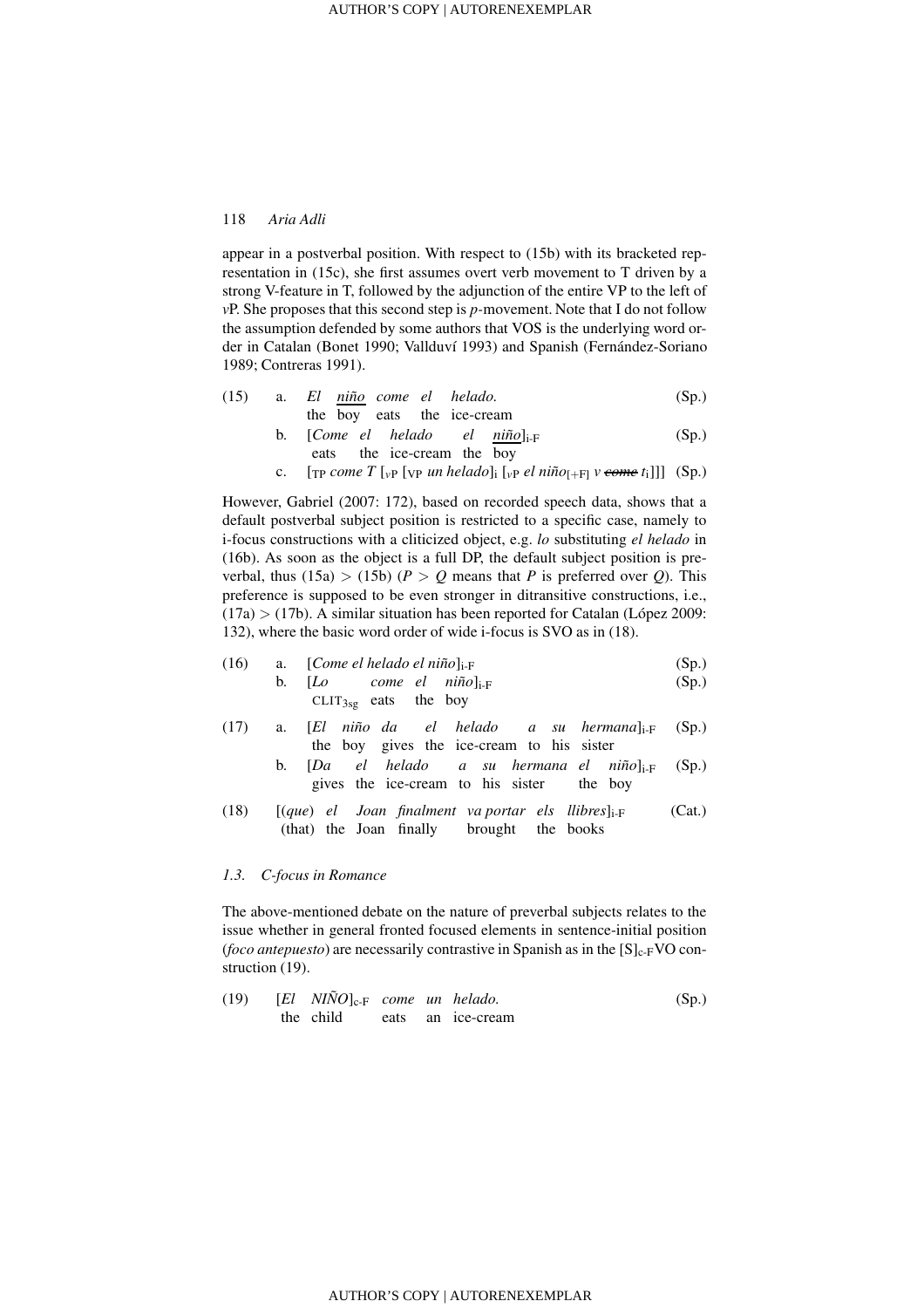The controversy in the literature is obvious. While some authors only consider c-focus possible (di Tullio 1997: 363; Zubizarreta 1998: 20–22, 1999: 4239; Ordóñez 2000: 29ff.; Revert-Sanz 2001: 27; Samek-Lodovici 2001: 347; Gutiérrez-Bravo 2002: 51; Zagona 2002: 211; Martín-Butragueño 2005: 135), some also observe fronted i-focus and would accept for example, a [S]<sub>i-F</sub>VO variant of (19) (Domínguez 2004: 150).

Concerning the relation between prosody and syntax, example (19) has shown that contrastive focus cannot be subject to the NSR. One has to distinguish between two types of phrasal dominance related to contrastive and non-contrastive focus, which are presumably governed by different rules, a fact already pointed out by Chomsky (1971) and Jackendoff (1972). The purpose of this rule is to identify c-focus and metalinguistic functions such as emphasis (see Casielles-Suarez 1997 on Spanish; Prieto 2002a on Catalan). As regards c-focus, phrasal prominence is not generated by NSR, but by the Focus/Contrastive Stress Correspondence Principle in (20). In other words, there are two different main prominence assignment rules: the NSR and the Focus/Contrastive Stress Correspondence Principle (Zubizarreta 1998: 45, 77). The Catalan examples (21a) and (21b) show that the focus domain can be restricted to the contrastively stressed noun head. It cannot cover the whole subject DP because the included PP cannot be F-marked according to (20):  $N^0$ does not dominate the PP (technically speaking, the focus projection rules postulated by Selkirk 1995: 561 in order to explain the domain of i-focus, do not apply; c-focus has much more restricted projection rules).

- (20) A word with contrastive stress must be dominated by every F-marked constituent in the phrase.
- (21) a.  $El [CAFÈ]<sub>c-F</sub> de l'E cuador és molt fort (i no el cacau de (Cat.)$ *l'Ecuador).*

'The coffee from Ecuador is very strong (not the cocoa from Ecuador)'.

b. \* (Cat.) *El* [*CAFÈ de l'Ecuador*]c-F *és molt fort (i no el cacau del Brasil).*

'The coffee from Ecuador is very strong (not the cocoa from Brazil)'.

The placement of contrastive stress is less restricted than the placement of nuclear stress in i-focus. It can be realized on syllables that are metrically weak in the phonological word. Recall the examples of expression focus (7) above. Also recall the Spanish example (14a) above, showing that  $O_i$ -F in an SVOP is infelicitous. The same order with  $O_{c-F}$  is felicitous as (22) shows. Unlike ifocus, c-focus in Romance can also be realized in situ or in a fronted position.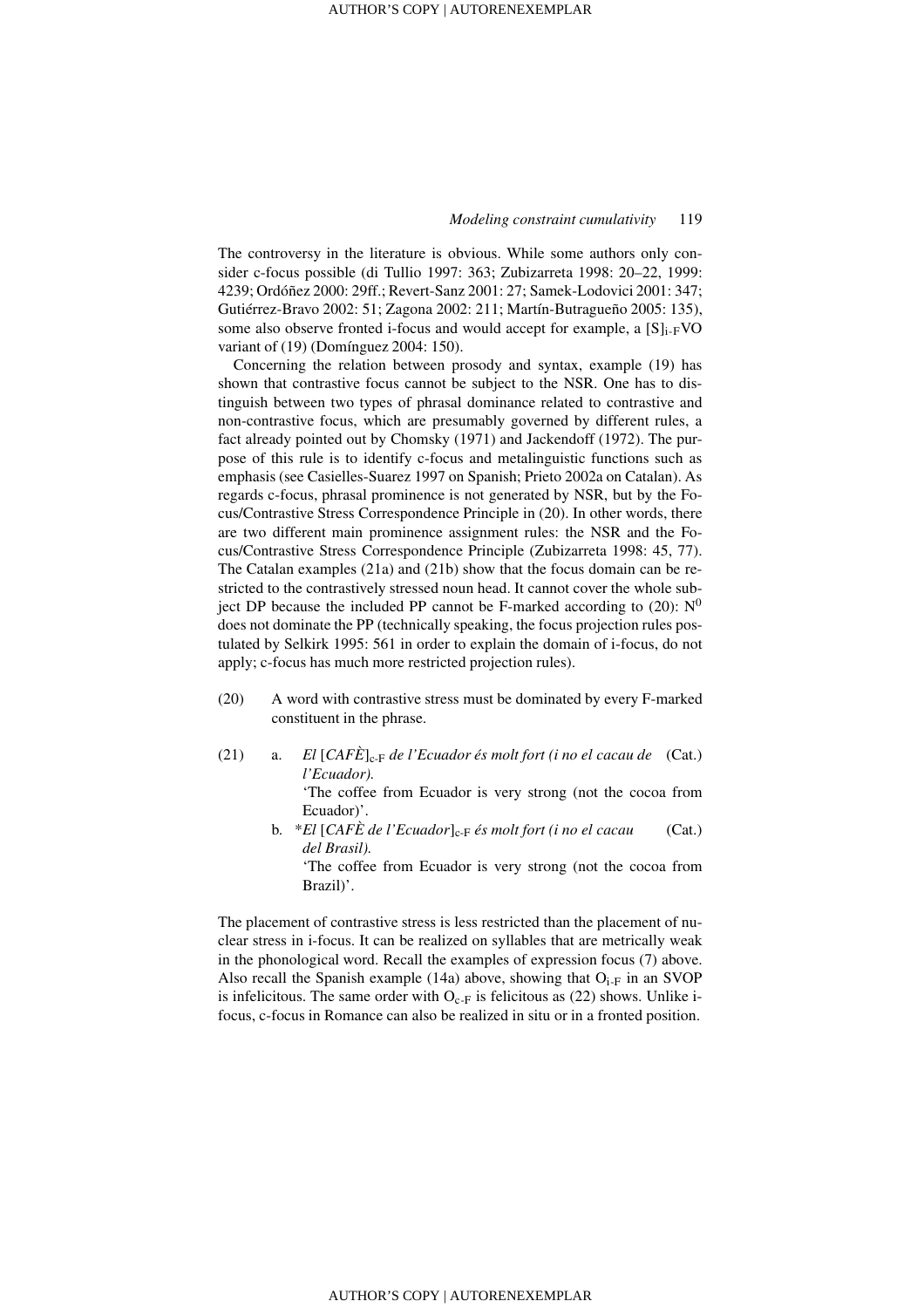| (22) |           |     |      |  | María comió [UNA SOPA] <sub>c-F</sub> en el restaurante. | (Sp.) |
|------|-----------|-----|------|--|----------------------------------------------------------|-------|
|      | Maria ate | a a | soup |  | in the restaurant                                        |       |

Vallduví (1995) points out that an important element in assuring focus prominence in Catalan is defocalization of the material following the c-focus. Defocalized material can be long, i.e. cover various phrases, as shown in the Catalan sentences (23), (24a), and (24b). Defocalized XPs are free to appear in different linear orders, which is not the case in constructions without c-focus and defocalization as in (25a) and (25b). Interestingly, examples (26a) and (26b) from Zubizarreta (1998: 156) show that the order of defocalized material after c-focus in Spanish is not free. She argues against Chomsky's (1981) and Rizzi's (1982) claim according to which postverbal subjects in Spanish (and other Romance languages) are right-adjoined to VP due to the fixed order of deaccented object-PP. Vallduví (1995) proposes that defocalized XPs in Catalan are not in their in situ position but left- or right-dislocated. According to his analysis, the preposed c-focus in  $(23)$ ,  $(24a)$ , and  $(24b)$  is in situ, while all other constituents have been right-dislocated and adjoined to IP. While Vallduví (1993) applies his dislocation analysis to all preverbal subjects (for counter-arguments, see Sheehan 2007; Feldhausen 2008), I do not adopt it in the following.

| (23) |  |                                                                                                                                                                                                                                                                                                                                    |  | $\lceil Al \quad FUSTER \rceil_{\text{c-F}} \quad la \quad mare \quad va donar \quad les \quad clauses.$ |  | (Cat.) |
|------|--|------------------------------------------------------------------------------------------------------------------------------------------------------------------------------------------------------------------------------------------------------------------------------------------------------------------------------------|--|----------------------------------------------------------------------------------------------------------|--|--------|
|      |  |                                                                                                                                                                                                                                                                                                                                    |  | to the carpenter the mother gave the keys                                                                |  |        |
| (24) |  |                                                                                                                                                                                                                                                                                                                                    |  | a. [A DISNEYWORLD] <sub>c-F</sub> portarem el nen aquest (Cat.)                                          |  |        |
|      |  | $\mathbf{A}$ $\mathbf{B}$ $\mathbf{B}$ $\mathbf{A}$ $\mathbf{B}$ $\mathbf{B}$ $\mathbf{B}$ $\mathbf{B}$ $\mathbf{A}$ $\mathbf{B}$ $\mathbf{B}$ $\mathbf{B}$ $\mathbf{B}$ $\mathbf{B}$ $\mathbf{B}$ $\mathbf{B}$ $\mathbf{B}$ $\mathbf{B}$ $\mathbf{B}$ $\mathbf{B}$ $\mathbf{B}$ $\mathbf{B}$ $\mathbf{B}$ $\mathbf{B}$ $\mathbf{$ |  | المقطة ومعاملا المطلب المستحدث                                                                           |  |        |

| to Disneyworld                                                                         | take <sub>1pl,fut</sub> the boy this |  |                              |
|----------------------------------------------------------------------------------------|--------------------------------------|--|------------------------------|
| estiu.                                                                                 |                                      |  |                              |
| summer                                                                                 |                                      |  |                              |
| $\left[ \begin{array}{cc} A & DICNEVWOPI \end{array} \right] = el$ non-nortarom aquest |                                      |  | $(\bigcap_{\alpha\in\Delta}$ |

b. [A DISNEYWORLD]<sub>c-F</sub> el nen portarem aquest (Cat.) to Disneyworld the boy take $_{1pl, fut}$  this *nen portarem aquest estiu.* summer

| (25) |  | a. *Portarem a Disneyworld el nen aquest estiu. (Cat.) |  |  |  |
|------|--|--------------------------------------------------------|--|--|--|
|      |  | $take_{1pl, fut}$ to Disneyworld the boy this summer   |  |  |  |
|      |  |                                                        |  |  |  |

- **b.** \*El nen portarem a Disneyworld aquest estiu. (Cat.) the boy take<sub>1pl,fut</sub> to Disneyworld this summer
- (26) a. *Escondio*  $[el \quad NI\tilde{N}O]_{c-F}$  *el libro debajo de la* (Sp.) hid the boy the book under the *cama.* bed
	- b. \*Escondio [el NIÑO]<sub>c-F</sub> debajo de la cama (Sp.) hid the boy under the bed *cama el* the book *libro.*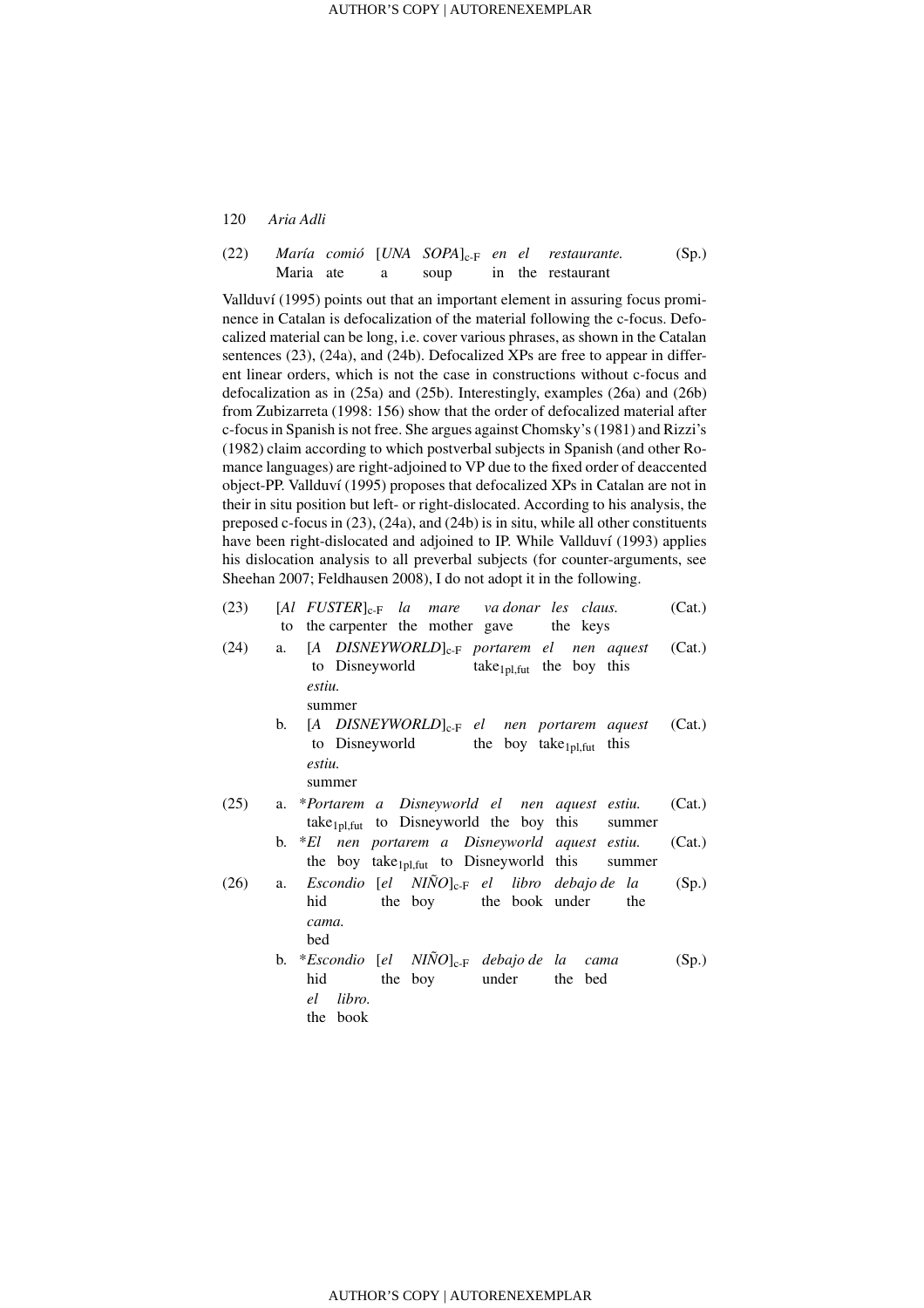Note that certain elements are generally *deaccented* (Ladd 1980: 81; Gussenhoven 1984; Selkirk 1984), i.e., they are pronounced with a reduced pitch range, perceived as less prominent, and therefore cannot be the locus of nuclear stress (e.g., anaphoric elements in Germanic languages). An interesting difference between Catalan and Spanish is that defocalized material after cfocus in Catalan is always deaccented, pronounced with a reduced pitch on a low plateau. However, defocalized material after c-focus in Spanish does not necessarily need to be deaccented (Zubizarreta 1998: 156); see Selkirk (1995) on deaccented postfocal material.

The sentences above also show another interesting point: Preverbal c-focus in Catalan does not need to be left-adjacent to the verb, as we can see in (23) and (24b). Catalan behaves in this respect like Italian. Example (27) is taken from Rizzi (1997: 299) (the observation goes back to Antinucci and Cinque 1977). Such data is supporting the assumption of a rich CP-layer in Catalan. Rizzi's (1997) assumption of the full-fledged C-system is shown in (28). It includes an optional Focus or Emphasis projection, as well as an optional (recursive) Topic projection located between CP and TP.

- (27) (Ital.) [*QUESTO*]c-F *Gianni ti* this Gianni to-you say<sub>3,sg,fut</sub> *dirà (non quello* (not that *che* what thought<sub>2,sg,past</sub>) *pensavi)*
- (28)  $\ldots C^0$  (Top<sup>\*</sup>) (Foc) (Top<sup>\*</sup>) ...

Barbosa (2001: 33) assumes that the CP layer in Spanish lacks FocP as an independent head and that *foco antepuesto* is therefore moved to the Spec of TP. Zubizarreta (1998: 100) presents a similar view in her *generalized TP analysis*, assuming that in a number of languages discourse-based functional features (topic, focus, emphasis, etc.) can combine with the T-feature to form syncretic categories such as T/topic, T/focus, etc. It has been argued that preverbal focus in Spanish is, unlike for example in Italian, supposed to be obligatorily left-adjacent to the verb (which is questionable, as will be discussed later). A structure where T is the landing site for several discourse-related elements, with topic in TopP preceding focus in T, would look as in (29).

(29)  $[CPC [Top P Top^* [TP T_{Foc/Wh} [VP Subject v [VP V Object ]]]]]]$ 

However, we will see in Section 3.3 that the experimental results for the Spanish variety of Catalonia support a rich CP-layer. My working hypothesis is that both Catalan and the Spanish variety of Catalonia have a C-system as in (28).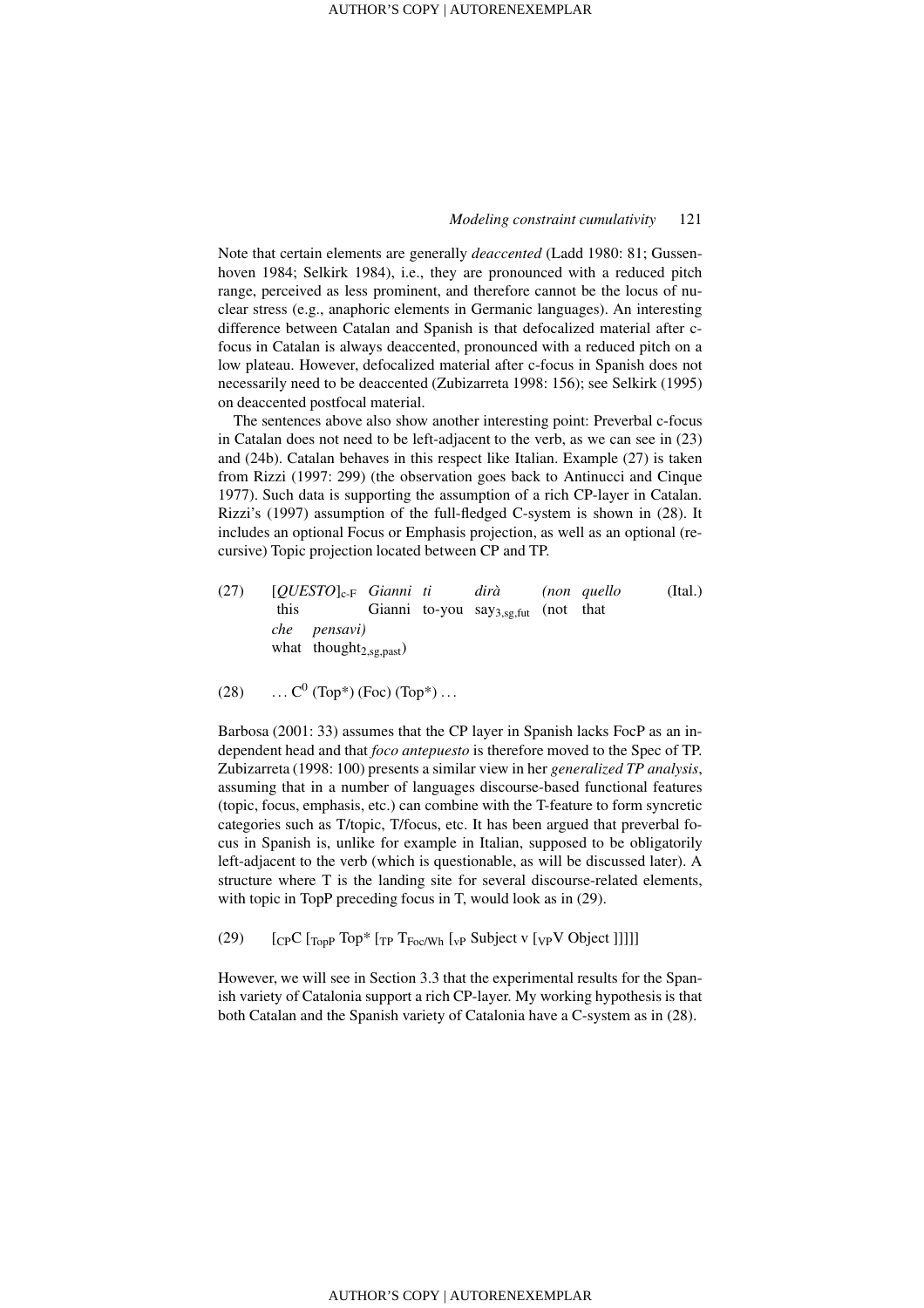#### *1.4. Constraint-based approach*

My point of departure are OT syntax approaches that have been proposed for focus-based word order variation, on which I will build a model based on cumulative constraint violation costs. A recent OT syntax work on focus and word order has been presented by Gabriel (2007: 236–255). He splits Grimshaw's (1997) OT-syntax translation of the basic rule of derivational economy (30) into (31a), and (31b) in order to reflect Zubizarreta's (1998) distinction between genuine syntactic movement and *p-*movement.

- (30) STAY:
	- Do not move.
- (31) a. \*COPY: No copies. b.  $STAY- $\phi$ :$

No chain-external material.

Zubizarreta (1998: 105–107) considers fronting of a focused element in Spanish as an operation of core syntax, on a par with *wh*-movement. Building on previous work on the specifics of focus movement (see Szendröi 2005 for an overview), I do not reduce movement of [+F]-marked and [−F]-marked material to the same constraint, thus splitting the "classic" STAY constraint into three parts: STAY- $\phi$  that applies to *p*-movement, \*COPY<sub>[−F]</sub> that applies to the displacement of (non-*p*-moved) defocalized (or focally neutral) material, and \*COPY $_{[+F]}$  that applies to the displacement of focused material. I leave the question open as to whether  $^*COPY_{[+F]}$  also applies to *wh*-movement.

(32) a.  $*Copy_{[-F]}$ : No copies of [−F]-marked material. b.  $*Copy_{[+F]}$ : No copies of [+F]-marked material.

Furthermore, we will need Grimshaw and Samek-Lodovici's (1998: 194) formulation (33) of the *Full Interpretation* (FULLINT) constraint (originally introduced in Grimshaw 1997), and Gussenhoven's (2004: 160) ALIGNFOC constraint in (34) (originally introduced in Grimshaw and Samek-Lodovici 1998). I also refer to Büring and Gutiérrez-Bravo's (2001) FOCUSPROMINENCE constraint in (35), which reformulates Zubizarreta's (1998: 21) FPR in (12).

(33) FULLINT:

Parse lexical conceptual structure. Failed by expletives and auxiliary do.

(34) ALIGNFOC: The focus constituent right-aligns with the I-phrase.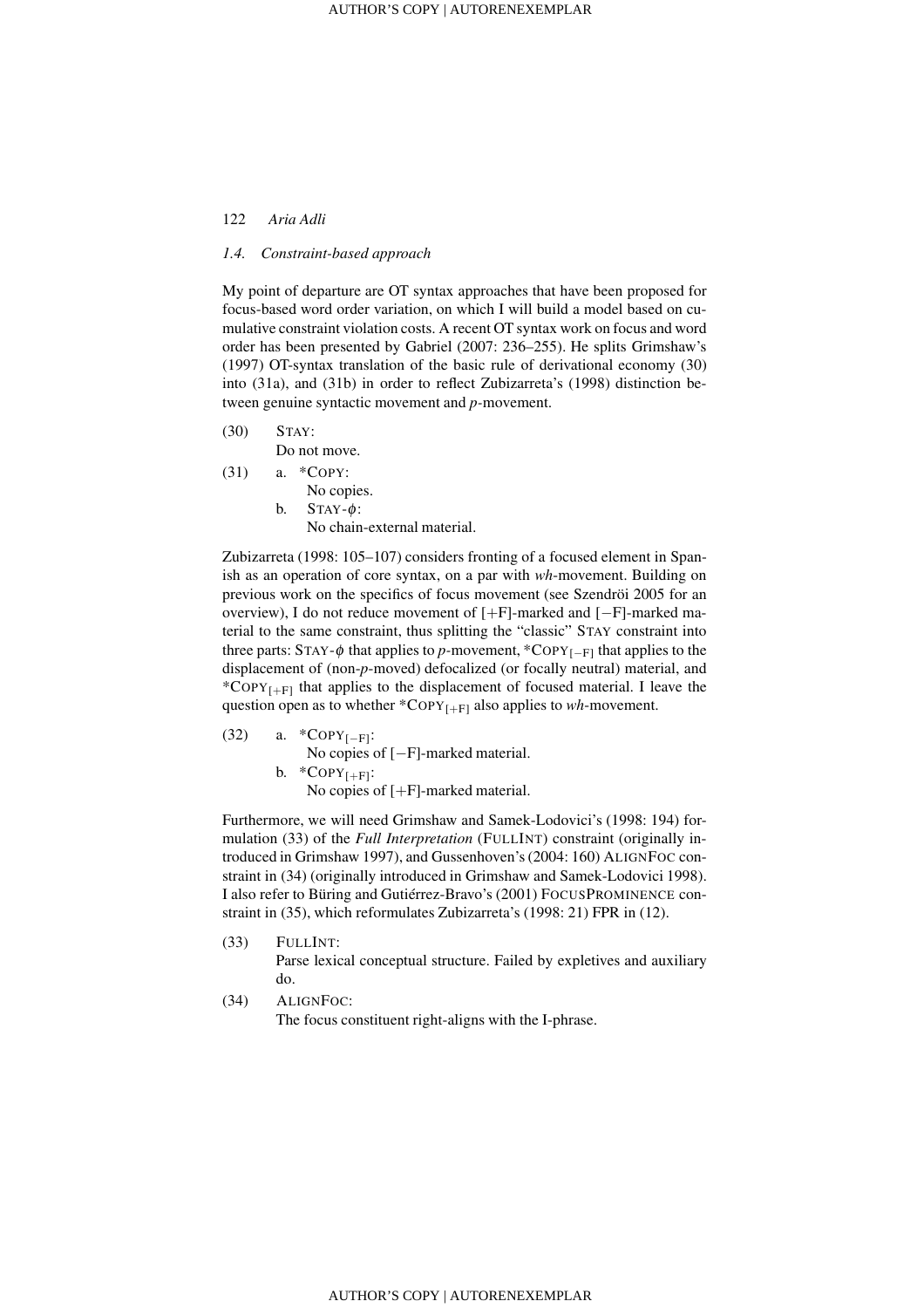# (35) FOCUSPROMINENCE: Focus is most prominent.

Gussenhoven's (2004: 160) ALIGNFOC constraint (34), which goes back to Grimshaw and Samek-Lodovici's (1998) essentially identical ALIGNFOCUS constraint, expresses the reduced C-NSR for Romance in (10). Unlike C-NSR, which only applies to i-focus,  $(34)$  is supposed to apply to both i-focus and c-focus. Note that (34) belongs to the family of alignment constraints that concern the relation between grammatical and prosodic structure (see Truckenbrodt 2007: 437ff.).

Working with a stochastic OT approach, Gabriel (2007: 300) stresses that (31b), (33), and (34) are the three constraints on which an analysis of focusbased word order variation in Romance has to concentrate. Apart from the fact that they can cross-linguistically appear in a different default order, they can also appear in a different order within a language due to the probabilistic rules of the framework. However, their default ranking in Spanish is, according to him, as in (36). FOCUSPROMINENCE is not relevant for modeling variation because it is supposed to be the highest-ranked constraint, i.e., to be non-violable. He considers ALIGNFOC, FULLINT, and STAY-φ to have a common area of overlap in the sense of stochastic OT in order to explain different outputs, i.e., basically every possible ranking can actually occur (still, the ranking in (36) has the highest probability).

| (36) |  | ALIGNFOC $\gg$ FULLINT $\gg$ STAY- $\phi$ |  |
|------|--|-------------------------------------------|--|
|------|--|-------------------------------------------|--|

|  |  |                                                     | (37) a. [El niño come el helado] <sub>i-F</sub> | (Sp.) |
|--|--|-----------------------------------------------------|-------------------------------------------------|-------|
|  |  |                                                     | the boy eats the ice-cream                      |       |
|  |  | b. [ <i>Come el helado el niño</i> ] <sub>i-F</sub> |                                                 | (Sp.) |

As regards the examples (15a) and (16a), repeated as (37a) and (37b), FULLINT is violated in (37b) due to the postverbal subject. The postverbal subject is supposed to remain in *v*P-internal position (Suñer 1994) such that the EPP-feature in the Spec of TP has to be deleted by  $pro_{\text{Expl}}$ .<sup>6</sup> In addition, this construction violates \*COPY due to the movement of the verb, and it violates STAY-φ due to *p*-movement of the direct object which becomes chain-external. Therefore the well-formedness of (37b) indicates that there must be at least one other higher-ranked constraint that is not violated by the sentence – which is precisely ALIGNFOC. On the other hand, an i-focus construction with preverbal subject such as (37a) violates neither FULLINT nor STAY-φ. However, it does violate ALIGNFOC because the subject-DP that carries nuclear stress is not

<sup>6.</sup> The underlying EPP definition is as follows: "The specifier of the highest functional head of the T-domain is filled by an overt element, by *pro* or by *pro*<sub>Expl</sub>". Similar definitions have been proposed by Gutiérrez-Bravo (2006: 44, 73) and Fernández-Soriano (2004).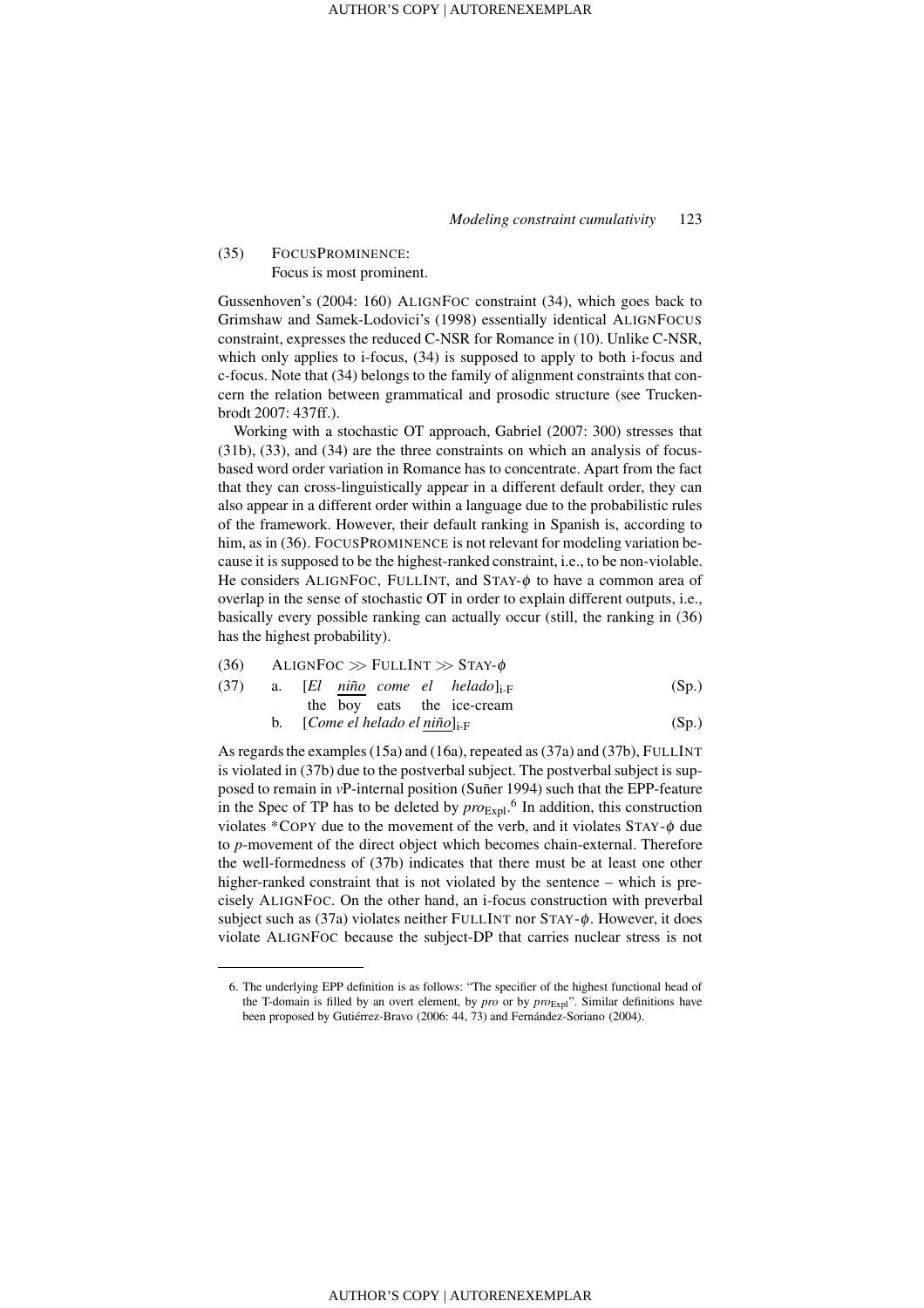at the right edge of the I-phrase. (37a) also violates \*COPY because the preverbal subject is raised to the Spec of TP. Assuming the ranking ALIGNFOC  $\gg$  FULLINT  $\gg$  STAY- $\phi$ , a standard OT approach would predict that (37a) is ungrammatical. However, both (37a) and (37b) are possible constructions. The stochastic OT approach can explain why the selection points can differ between two evaluations such that ALIGNFOC is sometimes lower ranked and other times higher ranked.

My analysis applies a different constraint-based framework. Inspired by Keller's (2000) work, I work with the idea of quantifiable constraint violation costs that are cumulated to determine the acceptability value of a sentence. A similar model is Harmonic Grammar (Legendre et al. 1990), which is implemented as a connectionist network. Both approaches are modifications (or a predecessor in the case of Harmonic Grammar) of Prince and Smolensky's (1993) standard OT in which all candidates but the winner are ungrammatical. Contrasting with this view, I rely on the idea that there are constraints whose violation leads to suboptimality without necessarily causing ungrammaticality. Such an approach is necessary in order to account for gradience and markedness, which neither standard OT nor stochastic OT can do, at least not without incorporating additional assumptions. Several studies have already presented constraint-based models that account for gradience. Müller (1999) proposed a modification of standard OT distinguishing between grammaticality constraints and markedness constraints: Some competitions would lead to more than one optimal candidate. In these cases, the optimal candidates would undergo a second competition, this time with a different set of constraints, namely markedness constraints. Coetzee (2004, 2006) assumes in his rank-ordering model of EVAL a critical cut-off that divides the constraint set into those constraints that a language is willing to violate and those that a language is not willing to violate. Violations of constraints below the cut-off point do not lead to ungrammaticality but to markedness. Gutiérrez-Bravo (2006) applies a similar approach in which he incorporates the notion of relative markedness into his analysis of word order variants in Spanish.

Keller (2000), also inspired by Uszkoreit's (1987) ideas on cumulativity in grammar, suggests that the cost of all violated constraints determines the final result (see also Pater 2009). He associates each constraint with a numerical weight representing the reduction in acceptability caused by a violation of this constraint. The acceptability of a structure is assumed to correspond to the weighted sum of the constraint violations it incurs. The weights correspond to constraint ranks (Keller 2000: 252/253). Cumulative numeric violation costs entail the notion of *ganging-up cumulativity*, if we understand cumulativity such that the effect of two weaker constraints might be stronger than the effect of one stronger constraint (see Jäger and Rosenbach 2006 for a discussion of different notions of cumulativity).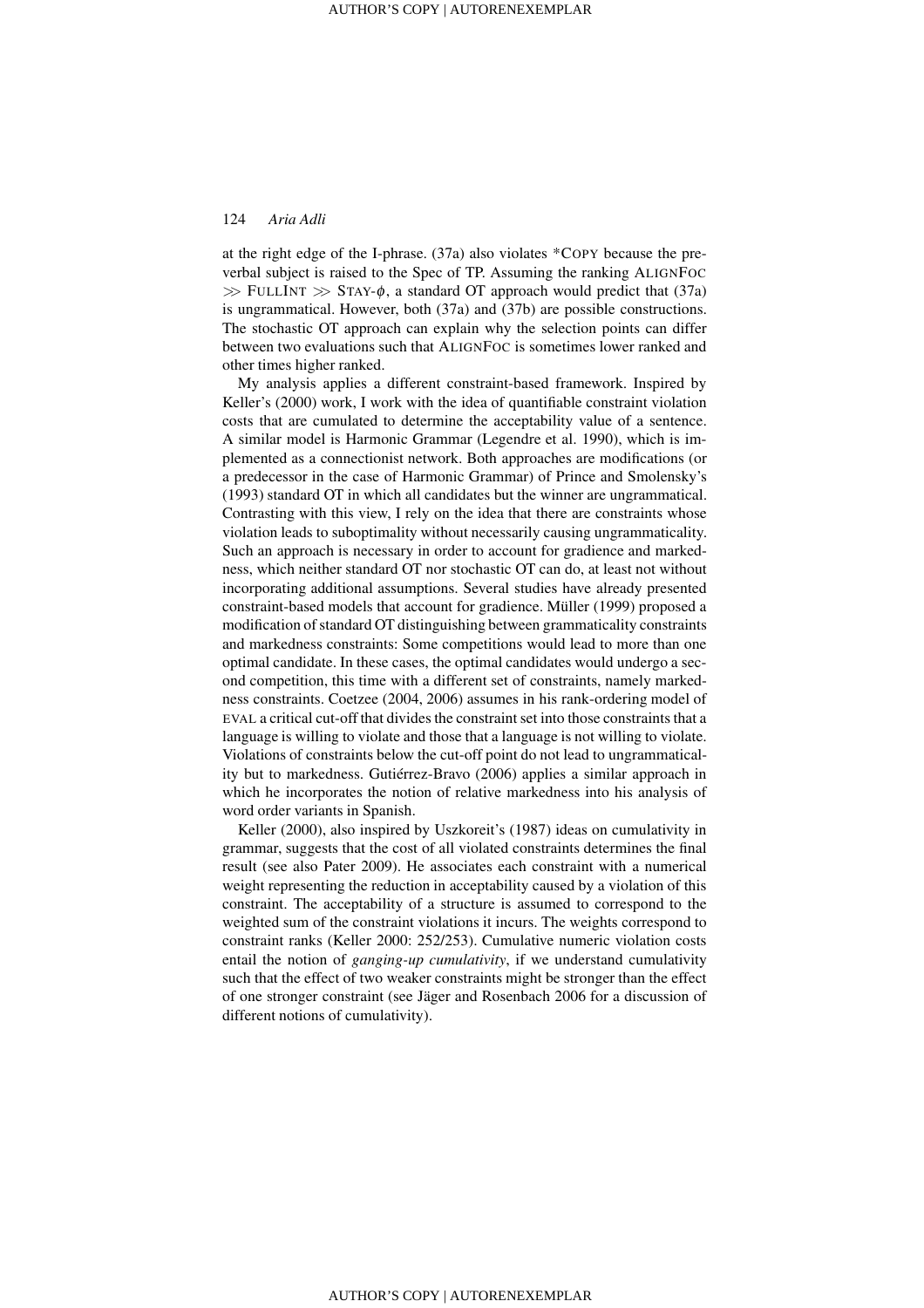An approach based on specific violation costs and constraint cumulativity is particularly powerful when applied to experimental gradient acceptability data. It allows one to harvest the fruits of experimentally obtained gradient judgments, in order to propose theoretical insights on grammar.

## **2. Experimental approach**

The word orders that are going to be studied with the experimental acceptability judgment test are shown in (38a) to (38h) for Catalan and (39a) to (39h) for Spanish. The context preceding this example is "no, no les claus" for Catalan and "no, no las llaves" for Spanish, meaning 'no, not the keys' (more details on the experimental material is given in Section 2.3). I am looking at four different positions of the c-focused object-DP (initial, after topic, in situ, and postposed). Furthermore, there is a variant with preverbal and one with postverbal subject for each of these four focus positions. The design thus contains the three independent variables focus position (A), subject position (B), and language (C), as in the table below. It does not separate object position and focus position (the interaction of these two factors would have to be dealt with in future research).

*Table 1:* Three-way ANOVA design

| B: subject                              |                |                                       |                | A: position of focused object    |                |                    |                                               |                |
|-----------------------------------------|----------------|---------------------------------------|----------------|----------------------------------|----------------|--------------------|-----------------------------------------------|----------------|
| position                                |                | $a_1$ : preposed/<br>sentence-initial |                | $a_2$ : preposed/<br>after topic |                | $a_3$ : 11<br>situ | a <sub>4</sub> : postposed/<br>sentence-final |                |
|                                         | Cat.           | Span.                                 | Cat.           | Span.                            | Cat.           | Span.              | Cat.                                          | Span.          |
| $b_1$ : preverbal<br>$b_2$ : postverbal | (38a)<br>(38b) | (39a)<br>(39b)                        | (38c)<br>(38d) | (39c)<br>(39d)                   | (38e)<br>(38f) | (39e)<br>(39f)     | (38g)<br>(38h)                                | (39g)<br>(39h) |

| (38) | a.             | EL MÒBIL<br>en Martí va perdre        | $[O]_{c-F}SVP$ | Cat.)  |
|------|----------------|---------------------------------------|----------------|--------|
|      |                | the cell phone the Martí lost         |                |        |
|      |                | casa.<br>per                          |                |        |
|      |                | home<br>at                            |                |        |
|      | b.             | EL MÒBIL va perdre en Martí per casa. | $[O]_{c-F}VSP$ | (Cat.) |
|      | $\mathbf{c}$ . | Per casa EL MÒBIL en Martí va perdre. | $P[O]_{c-F}SV$ | (Cat.) |
|      | d.             | Per casa EL MÒBIL va perdre en Martí. | $P[O]_{c-F}VS$ | (Cat.) |
|      | e.             | En Martí va perdre EL MÒBIL per casa. | $SV[O]_{c-F}P$ | (Cat.) |
|      | f.             | Va perdre en Martí EL MÒBIL per casa. | $VSIO]_{c-F}P$ | (Cat.) |
|      | g.             | En Martí va perdre per casa EL MÒBIL. | $SVP[O]_{c-F}$ | (Cat.) |
|      | h.             | Va perdre en Martí per casa EL MÒBIL. | $VSP[O]_{c-F}$ | (Cat.) |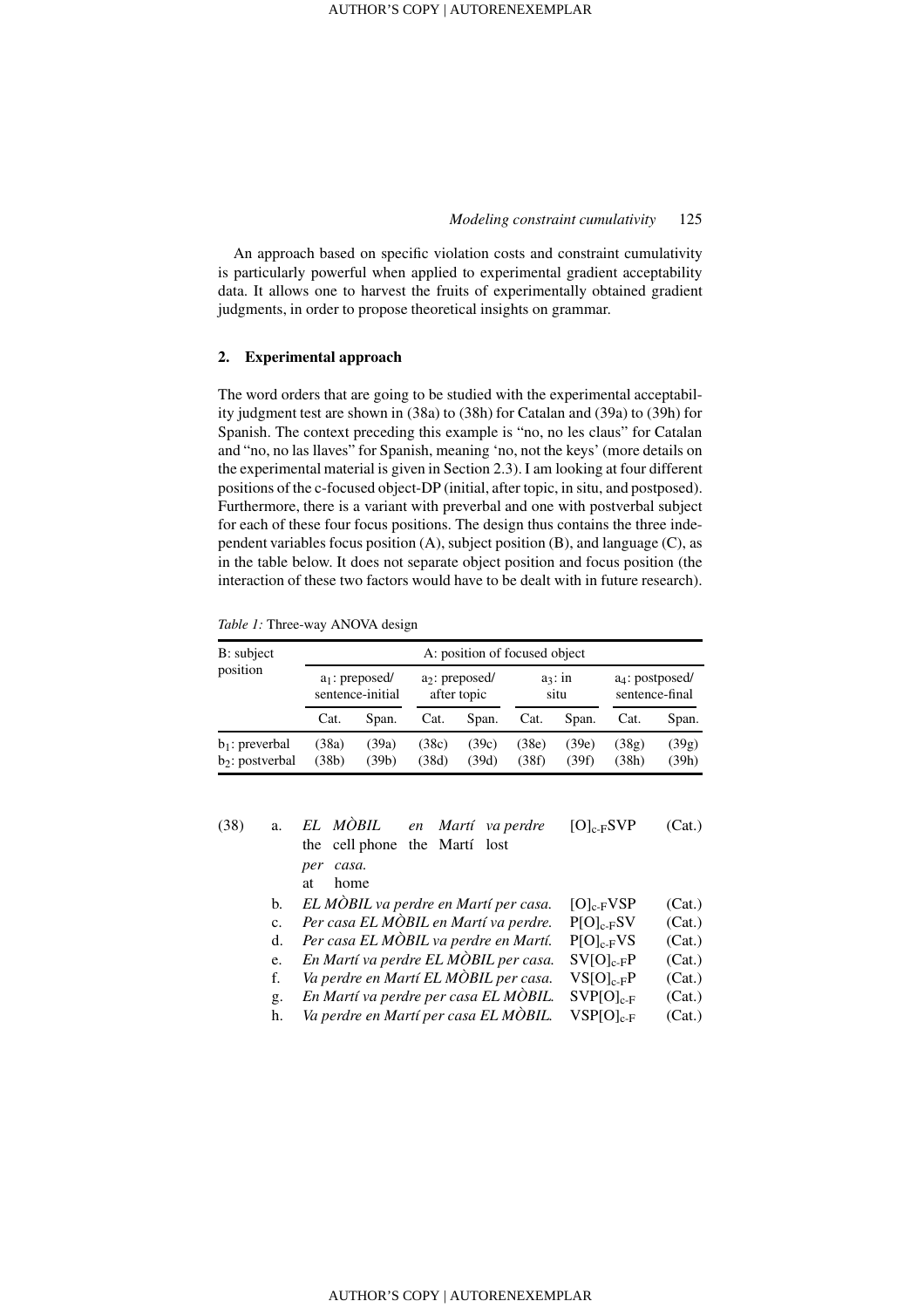| (39) | a.             | EL MÓVIL Martín perdió por casa. | $[O]_{c-F}SVP$ | (Sp.) |
|------|----------------|----------------------------------|----------------|-------|
|      | $\mathbf{b}$ . | EL MÓVIL perdió Martín por casa. | $[O]_{c-F}VSP$ | (Sp.) |
|      | C <sub>1</sub> | Por casa EL MÓVIL Martín perdió. | $P[O]_{c-F}SV$ | (Sp.) |
|      | d.             | Por casa EL MÓVIL perdió Martín. | $P[O]_{c-F}VS$ | (Sp.) |
|      | e.             | Martín perdió EL MÓVIL por casa. | $SV[O]_{c-F}P$ | (Sp.) |
|      | f.             | Perdió Martín EL MÓVIL por casa. | $VS[O]_{c-F}P$ | (Sp.) |
|      | g.             | Martín perdió por casa EL MÓVIL. | $SVP[O]_{c-F}$ | (Sp.) |
|      | h.             | Perdió Martín por casa EL MÓVIL. | $VSP[O]_{c-F}$ | (Sp.) |
|      |                |                                  |                |       |

In the remainder of this section, I will present the method of data collection, the sampling plan, and the construction of the experimental test sentences.

#### *2.1. Gradient acceptability test for auditory stimuli*

Obtaining reliable and precise data concerning the focus-prosody interface constitutes a major methodological challenge because of the particular importance of intonation and context that have to be controlled (Zubizarreta 1999: 4218). Linguistic evidence, in particular grammaticality judgments, is far from always being solid (see, e.g., Schütze 1996), even without the additional challenges related to the focus-prosody interface. Data from spontaneous speech constitute undoubtedly the most natural source of evidence. While it is an appropriate source for determining differences in frequency between felicitous constructions, it is an inappropriate source for working on systematic differences in markedness because a number of (marked) constructions hardly occur or do not occur at all in spontaneous speech. The problem is that judgments cannot be reliable if (i) the suprasegmental characteristics of the phonetic realization and (ii) the focus-background structure are not carefully controlled for (Zubizarreta and Vergnaud 2005: Sec. 1). This was the motivation for developing in the scope of this study an acceptability judgment test for auditorily presented stimuli. In this test, subjects listen to a test sentence and give a nuanced judgment. They sat in a quiet room in front of a notebook computer with 15-inch display and wore closed stereo headphones.

Subjects rate the acceptability of the sentence on a *graphic rating* scale (also known under the label 'visual analogue scale'). Compared to classic categorical rating, graphic rating allows for the expression of fine nuances in a very intuitive way. This technique has been first described by Hayes and Patterson (1921). Validation tests based on different kinds of subjective perceptions or sensations report a discrimating capacity (or sensitivity) superior to the widespread categorical rating scale (Carlsson 1983; Reips and Funke 2008; Turner et al. 2008). In the present study, subjects draw a line on the computer screen by dragging a cross on a horizontal slider, which runs from 0 to 100. The longer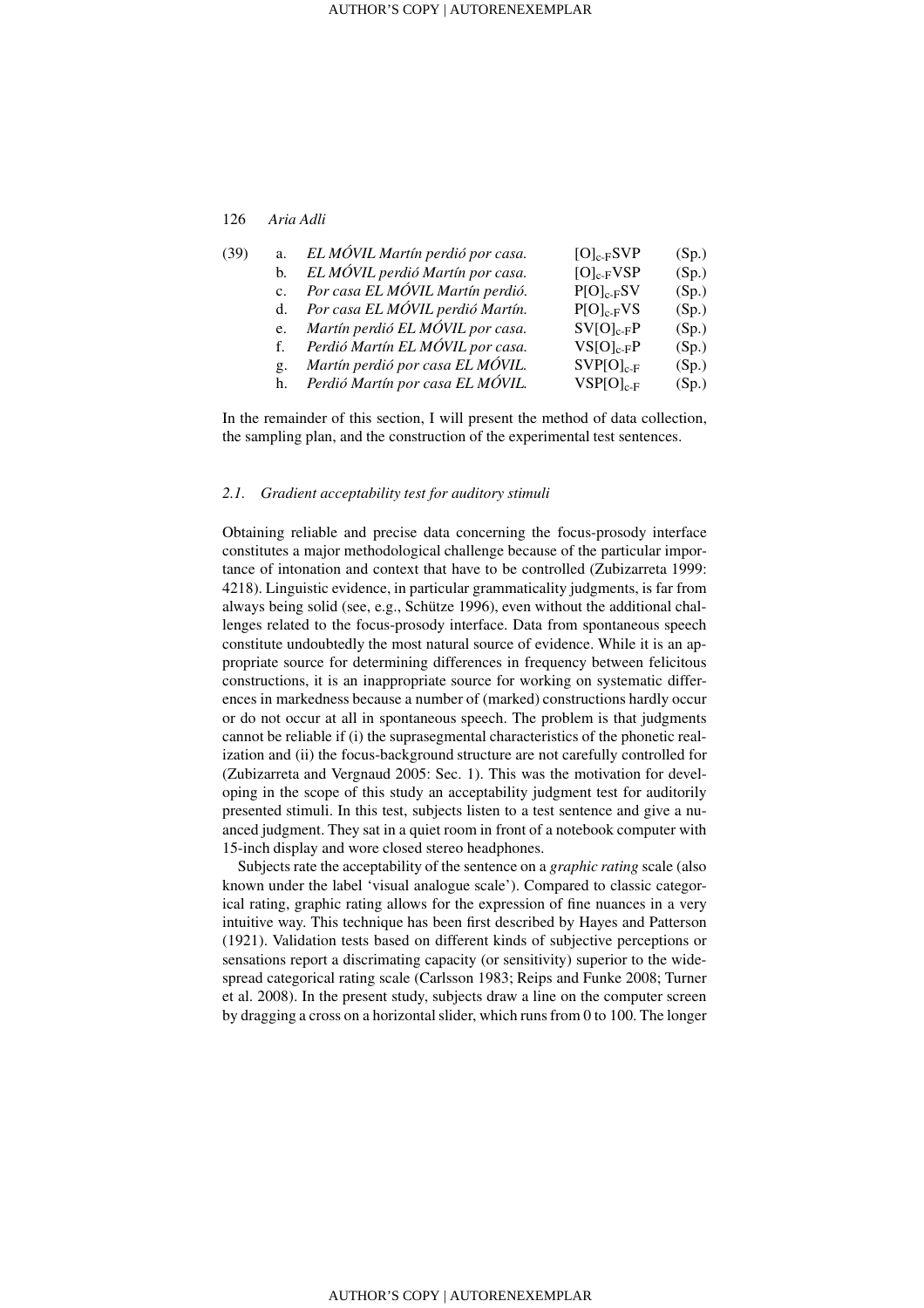

*Figure 1:* Acceptability judgment test

the line the higher is the degree of acceptability.<sup>7</sup> In addition, the actual value is displayed under the slider. Compared with paper and pencil versions of graphic rating tests (Adli 2005), the computer-based gradient acceptability test is easier to handle for subjects. The length of the line can be adjusted, and there is seamless integration with digital audio playback. The instrument is coded in the programming language *php* and runs in a normal browser window.

Upon clicking on the "next" button, playback of the following sentence starts. Subjects have the possibility of listening to the sentence again by clicking on the play button of the media toolbar; they can then adjust their judgment. However, once they click on the "next" button, they cannot go back. Subjects first judge an anchoring sentence. Its judgment remains visible in the upper part of the screen while they proceed through the test sentences (one by one, presented in a randomized order) in the lower part of the screen.

<sup>7.</sup> The graphic rating technique is preferred over magnitude estimation (Bard et al. 1996). Magnitude estimation presupposes a scale on which the intervals are not equidistant. I think that there is not sufficient empirical evidence for this assumption which could justify a deviation from the standard linear scale (see also Featherston 2009 on the issues of equidistance and the limits of an acceptability scale).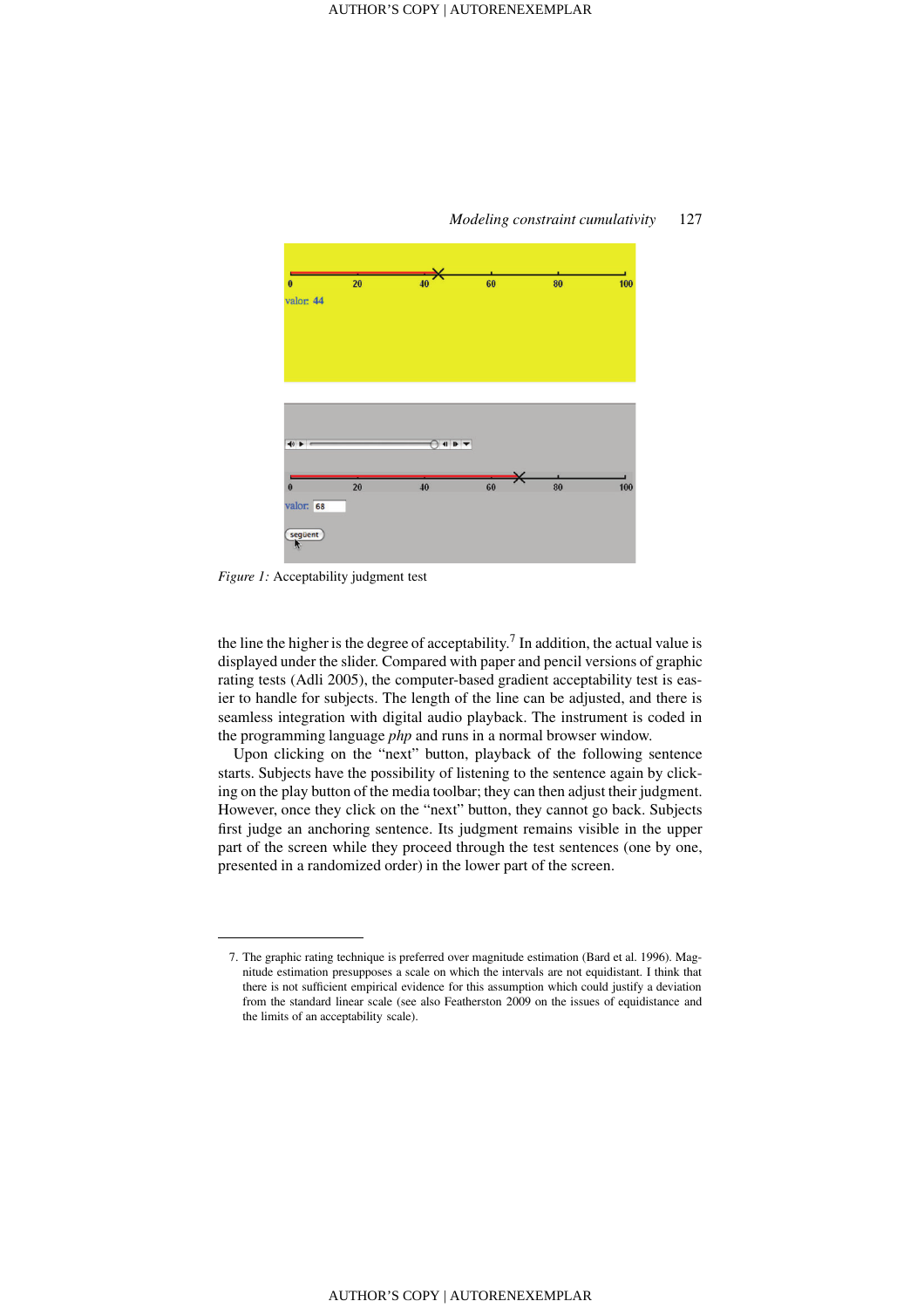A suboptimal construction that mostly received a judgment in the intermediate scale range was chosen as the anchoring sentence.<sup>8</sup> An intermediate scale anchor generally helps to improve the precision of the instrument.

Subjects can determine not only the degree of acceptability by estimating the distance from the left (absolutely ungrammatical) and the right (obviously grammatical) endpoints, but can also compare it with a prior judgment to see how much their judgment differs.

Before starting the experimental phase, subjects sat down with the experimenter and were instructed and trained according to a nine-step procedure in which they essentially learned and practiced the concepts of *gradience* (as opposed to a binary perception of grammaticality), and *isolated grammaticality* (in order to minimize artifacts from irrelevant aspects such as pragmatic plausibility). The training started with written stimuli, namely sentences on paper strips, and continued with auditory stimuli at the computer. The sentences were presented in a randomized order. On average, the instructions lasted 15 minutes and the experimental phase 20 minutes. A demo version of the computer-based gradient acceptability judgment test for auditory stimuli as well as examples of the recordings of the experimental material are available online (the link can be found at *The Linguistic Review* on [www.reference-global.com\)](www.reference-global.com).

#### *2.2. Participants*

Data on Spanish and Catalan focus constructions was collected in February and March 2008 during fieldwork in Barcelona. The Spanish variety studied is the one spoken in Catalonia, which still belongs to the understudied varieties. A fundamental question that arises when working on the Spanish of Catalonia and on Catalan is how to deal with the fact that the majority of the inhabitants of Catalonia are bilingual. According to the 2001 census, 83.4 % of the persons between 20 and 39 years, and 90 % of the persons with high school degree or higher speak Catalan (IDESCAT 2007: 593). Basically all speakers of Catalan are also speakers of Spanish. If a speaker of Spanish is not a speaker of Catalan, she/he is in most cases a migrant from a monolingual Spanish-speaking region. There are two methodological options to deal with this situation: minimizing bilingualism (excluding it would not be possible), or embracing and

<sup>8. (</sup>i) is the anchoring sentence for the Catalan, and (ii) for the Spanish test version of the gradient acceptability judgment test.

<sup>(</sup>i)  $?? Ahir$  *st que a la muntanya vam anar.* (Cat.) yesterday yes that to the mountains went<sub>1pl</sub> *sí*

<sup>(</sup>ii) ??*Un ratón en la cocina Marta ayer atrapó.* (Sp.) a mouse in the kitchen Marta yesterday caught *en la cocina Marta ayer atrapó.*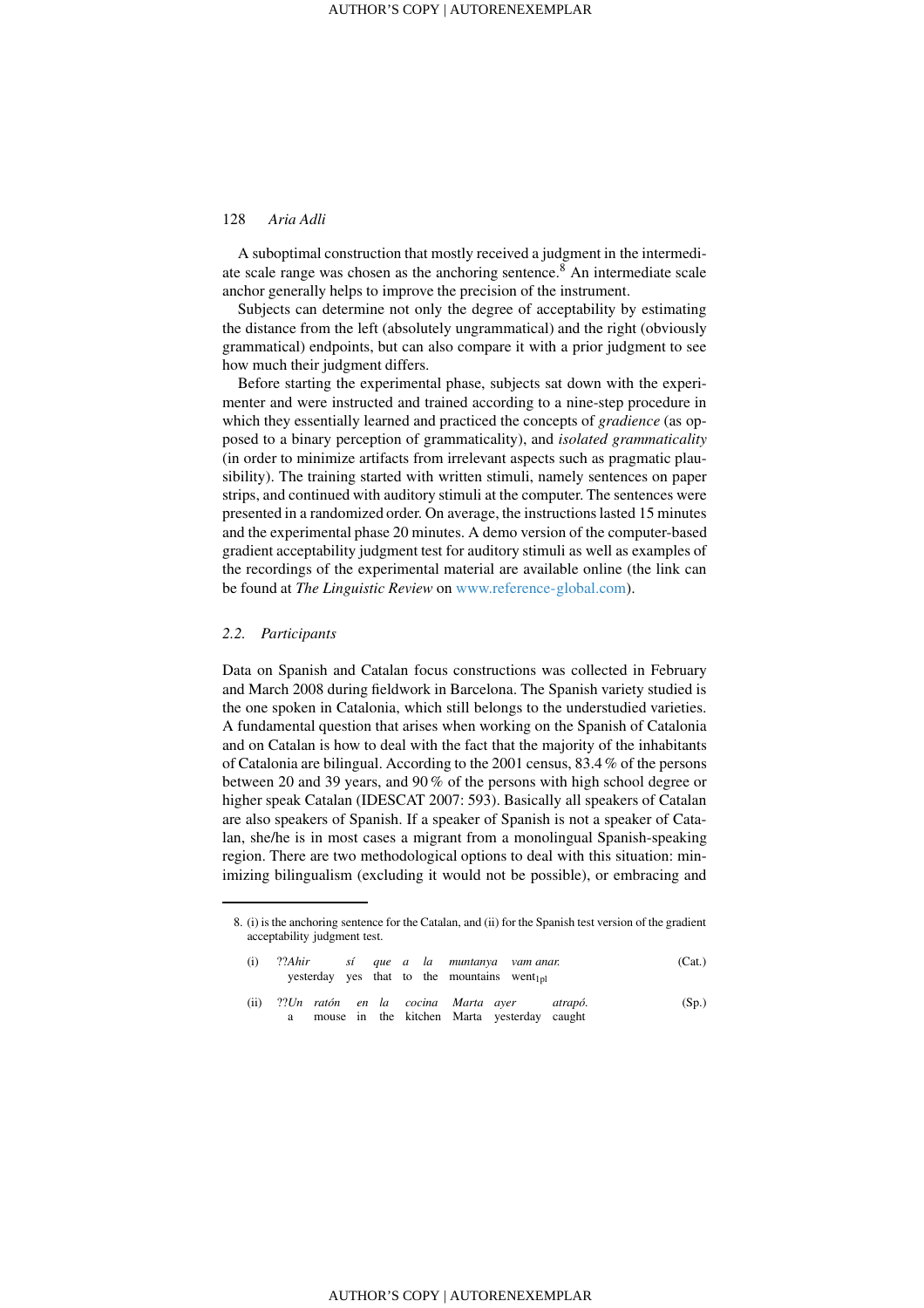systematically controlling it. The first option consists of a comparison of two independent samples, namely Spanish monolinguals from Catalonia and Catalan speakers with Catalan as their dominant language. One would look for the latter mainly outside of Barcelona, ideally in rural areas. This option was rejected for the following reasons: First, the samples would not be comparable, because the Catalan speakers would still be bilinguals (though the balance between the languages would be in favor of Catalan). Second, Spanish monolinguals of Catalonia often have a specific social trajectory, because they are usually migrants from other parts of Spain.<sup>9</sup> Consequently, the question would arise whether they should not rather count as speakers of the variety of their region (or country) of origin. Given that social difference and the issue of migration is not the object of this study, such a sampling would go against the aim of socially and dialectally homogeneous subjects.

I opted for the second option, because bilingualism represents the *natural* linguistic situation in Catalonia. This trend is even increasing (shown by the inverse correlation between knowledge of Catalan and age, IDESCAT 2007: 593). In this respect, the situation is not comparable to the one of secondgeneration migrants in essentially monolingual societies where bilingual speakers belong to a minority. Rather than trying (in vain) to exclude the phenomenon of bilingualism, I controlled for it, by selecting speakers with fairly balanced bilingualism, i.e. with a comparable proficiency of Spanish and Catalan. Thus, the design controls for this variable, but still respects the criterion of external validity.<sup>10</sup>

In bilingualism research a widely accepted view is the autonomy hypothesis according to which bilingual children develop separate grammatical L1 systems (e.g., Lindholm and Padilla 1978; Meisel 1986). Irrespective of this idea, there is a debate whether autonomous language systems influence each other or not, in other words whether the system of a bilingual person differs from the one of a monolingual person.

Some authors assume that possible interferences are restricted to the level of performance and that they do not affect competence (Paradis and Genesee 1996). Others, however, assume a systemic influence at the level of competence. There are two general positions on the conditions and the nature of influence. On the one hand, it has been argued that influence is driven by lan-

<sup>9.</sup> Since the Linguistic Normalization Act in 1983 a substantial proportion of the school education is conducted in Catalan (Pradilla 2001).

<sup>10.</sup> The control of bilingualism is also reflected in the instruction phase of the gradient acceptability test. At the onset, the language spoken between the subject and the equally bilingual experimenter was Catalan. Then the experimental phase for Catalan started. A short break followed during which the experimenter switched the language of conversation from Catalan to Spanish. Finally, the subjects continued with the experimental phase for Spanish.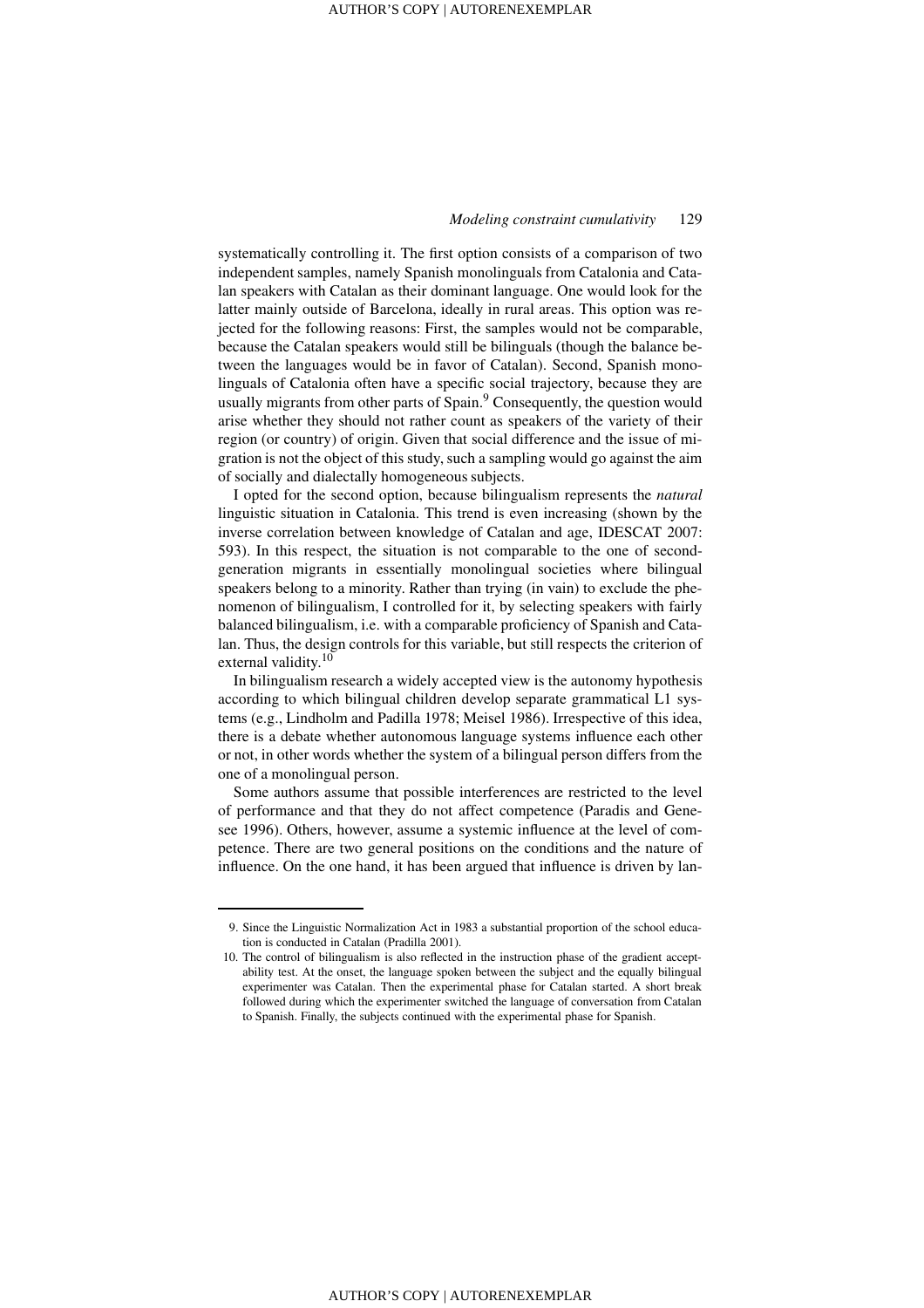guage dominance according to which structures of the dominant language can influence the structures of the non-dominant one (Yip and Matthews 2000; Bernardini and Schlyter 2004). On the other, it has been claimed that language dominance is not a relevant factor. Rather influence could be traced back to language-internal factors, mainly in terms of presence or absence of overlap between specific grammatical properties of the two languages (Hulk and Müller 2000). Kupisch (2007) argues that both dominance and language-internal factors play a role.

In this study, I adress the issue of potential dominance effects by selecting fairly balanced bilinguals (the notion of perfectly balanced bilinguals is probably too much of an idealization, see Grosjean 1982). One should bear in mind that the issue of interference has mainly been discussed for children during their acquisition, and authors who defend this position do not necessarily believe that interference persists beyond the main acquisition period (assuming that other factors such as attrition do not come into play). However, given those voices which claim that influence is not a mere performance phenomenon, and that it might occur independently of dominance, and that it might extend into adult age, I cannot exclude interferences between the grammatical systems of my bilingual subjects, precisely because the issue is still open and controversial. Importantly, if there is interference, I would *not* consider it as an artifact. Rather, it would reflect how the Spanish of Catalonia and Catalan *are*. The language contact situation is a constitutive element of these languages or varieties.<sup>11</sup>

The sample consisted of  $N = 54$  carefully selected speakers of Catalan and the Spanish variety of Catalonia who can be considered as fairly balanced bilinguals.<sup>12</sup> A strict definition of bilingual language balance was applied during selection. Subjects actually had to grow up speaking both languages in their families (in most cases, they spoke Catalan with one parent and Spanish with the other parent or with a grandparent), they had to be active bilinguals by the age of six, and they had to have maintained an active daily use of both languages. Nevertheless, if the author and the two local assistants (who themselves conformed to these criteria) suspected any language dominance, the subject was excluded. Furthermore, subjects self-evaluated, in a final questionnaire, their level of bilingualism on a 7-point semantic differential scale, with the

<sup>11.</sup> The same argument would also hold for a number of other multilingual regions in the world (many Western and Central African countries, various Spanish-speaking South-American countries with substantial proportion of indigenous population, etc.).

<sup>12.</sup> As a side note: A design with balanced bilinguals has an advantage over a design with two monolingual samples in terms of statistical power. Instead of comparing two independent samples of monolinguals consisting of N/2 subjects each, one compares two dependent samples of N subjects each. It thus allows more reliable conclusions, which is important when we want to look at nuanced differences of markedness.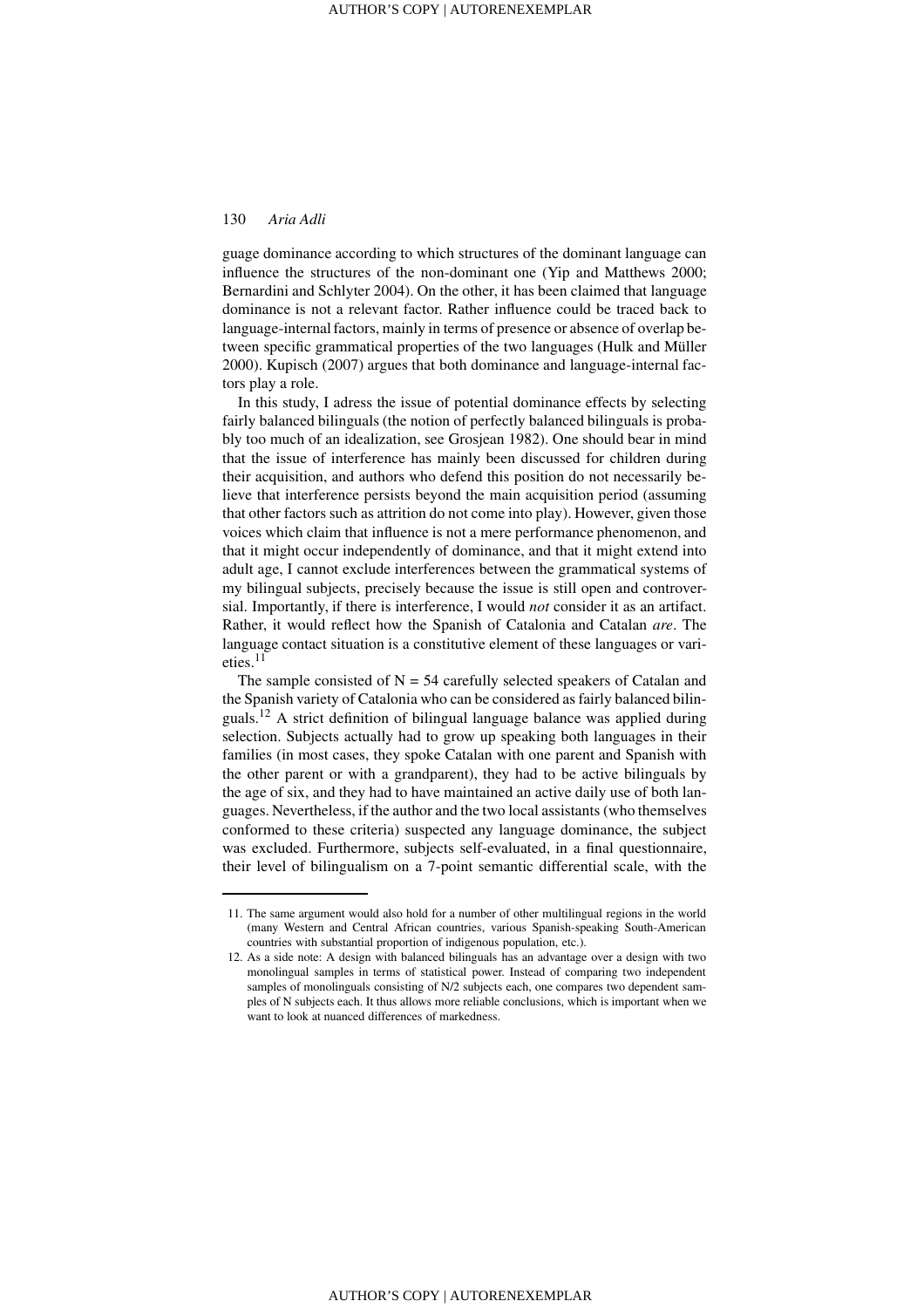endpoints "only Catalan" (1) and "only Spanish" (7). The mean value 4.1 corresponds to the answer "totally balanced" (4), confirming the adequacy of the selection criteria.

The sample consisted of 60 % women and 40 % men. Their age ranged from 17 to 48 (the mean age was 27 and a half). Dialectal variation was nearly absent (94 % grew up with the Central Catalan dialect). The data of 51 fulfilled the validity criteria and were used in this analysis (the bilingualism of two people did not seem sufficiently balanced, and one participant was excluded due to insufficient cooperation).

#### *2.3. Experimental material, test constructions, and mean values*

An important methodological issue concerns the question whether specific phonetic characteristics should be superposed on the test material (e.g., reading exactly according to a predefined tone structure), or whether natural speech behavior should be given priority. Face (2002: 90) has shown in his study of phonetic and phonological properties of c-focus in Spanish that there are multiple intonational strategies: (i) a  $L^*$ +H pitch accent with a higher  $F^0$  peak compared to declaratives with wide focus, (ii) a focal  $L+H^*$  pitch accent, (iii) H−, or (iv) L<sup>−</sup> following the c-focused word. As for Catalan, Prieto (2002a: 414, 2002b: Sec. 4.5.2) illustrates a pitch contour of c-focus with a high peak on the c-focused word followed by a low, flat  $F^0$ . She describes the contrastive pitch accent as H\*+L (however, she also points out that there is more than one intonational realization). Estebas-Vilaplana (2003) claims that c-focus is realized as H\*L−, i.e., that the L corresponds to a phrase accent (see also Estebas-Vilaplana 2000).

However, it is not clear which factors determine the choice of these intonational variants. Furthermore, suprasegmental features are difficult to identify, especially in complex constructions, given that they do not have unique phonetic correlates (Zubizarreta and Vergnaud 2005: Sec. 1). A more appropriate approach seems to consist of recording linguistically trained native speakers. Since they are familiar with marked and ungrammatical constructions, they can utter them more easily in a fluid and natural manner. Linguistic training also ensures full understanding of the concepts of contrastive focus, presupposition, emphasis, context, etc. For this purpose, one male and one female graduate student of linguistics from Barcelona, both balanced bilinguals, were recorded. They were supposed to read the test sentences in a natural way, i.e., without trying to imitate a predetermined pitch contour and without producing exaggerated 'laboratory speech'. The material is preceded by a context to make the presupposition, in order to elicit an unambiguous interpretation as contrastive stress and not as emphatic stress (examples can be found in Zu-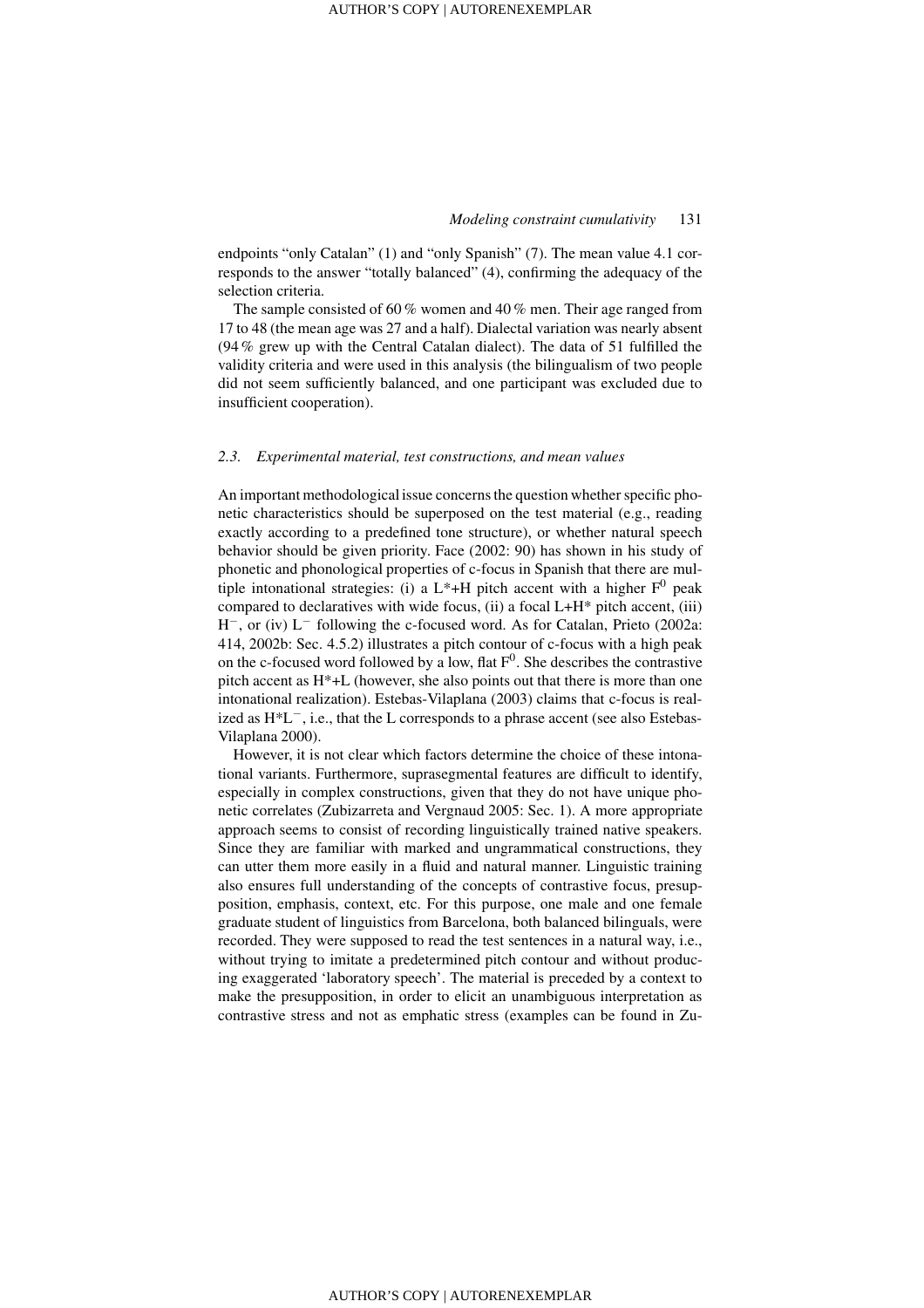bizarreta 1999: 4229). The context to c-focus is salient due to the negation of the presupposition.

Different lexical material for verbs and nouns is used in each sentence in order to avoid artifacts due to repetition (such as habituation or priming effects).<sup>13</sup> The material was digitally recorded using the ProTools system and Sony ECM-77B condenser microphones. Each item was recorded several times, and the

13. (i) to (viii) represent one of the two sets of lexical variants of the original Catalan test sentences. (ix) to (xvi) represent one of the two sets of lexical variants of the Spanish test sentences.

| (i)     | No, no el disc.<br>EL LLIBRE en Joan va canviar a la FNAC.               | (Cat.) |
|---------|--------------------------------------------------------------------------|--------|
| (ii)    | No, no les claus.<br>EL MÓBIL va perdre en Martí per casa.               | (Cat.) |
| (iii)   | No, no els diners.<br>A la mansió LES JOIES el lladre va robar.          | (Cat.) |
| (iv)    | No, no el pont.<br>A Madrid L'EDIFICI va construir l'enginyer.           | (Cat.) |
| (v)     | No, no la paret.<br>Picasso va pintar EL QUADRE a París.                 | (Cat.) |
| (vi)    | No, no la taula.<br>Va arreglar el fuster LA CADIRA al taller.           | (Cat.) |
| (vii)   | No, no els exàmens.<br>El professor va corregir a l'escola ELS TREBALLS. | (Cat.) |
| (viii)  | No, no un crani.<br>Va descobrir l'arqueòleg a Egipte LA MOMIA.          | (Cat.) |
| (ix)    | No, no la puerta.<br>LA VENTANA Juan cerró en la casa.                   | (Sp.)  |
| (x)     | No, no la verdura.<br>EL CHULETÓN comió Miguel en el restaurante.        | (Sp.)  |
| $(x_i)$ | No, no la carta.<br>En la oficina EL PAQUETE María envió.                | (Sp.)  |
| (xii)   | No, no el Burdeos.<br>En el restaurante EL RIOJA bebió Carmen.           | (Sp.)  |
| (xiii)  | No, no los pantalones.<br>Laura compró LA CAMISA en Zara.                | (Sp.)  |
| (xiv)   | No, no matemáticas.<br>Estudió Mercedes SOCIALES en la escuela.          | (Sp.)  |
| (xv)    | No, no el bolero.<br>Ana cantó en el coro LA TRAVIATA.                   | (Sp.)  |
| (xvi)   | No, no la guitarra.<br>Tocó Pedro en la clase EL PIANO.                  | (Sp.)  |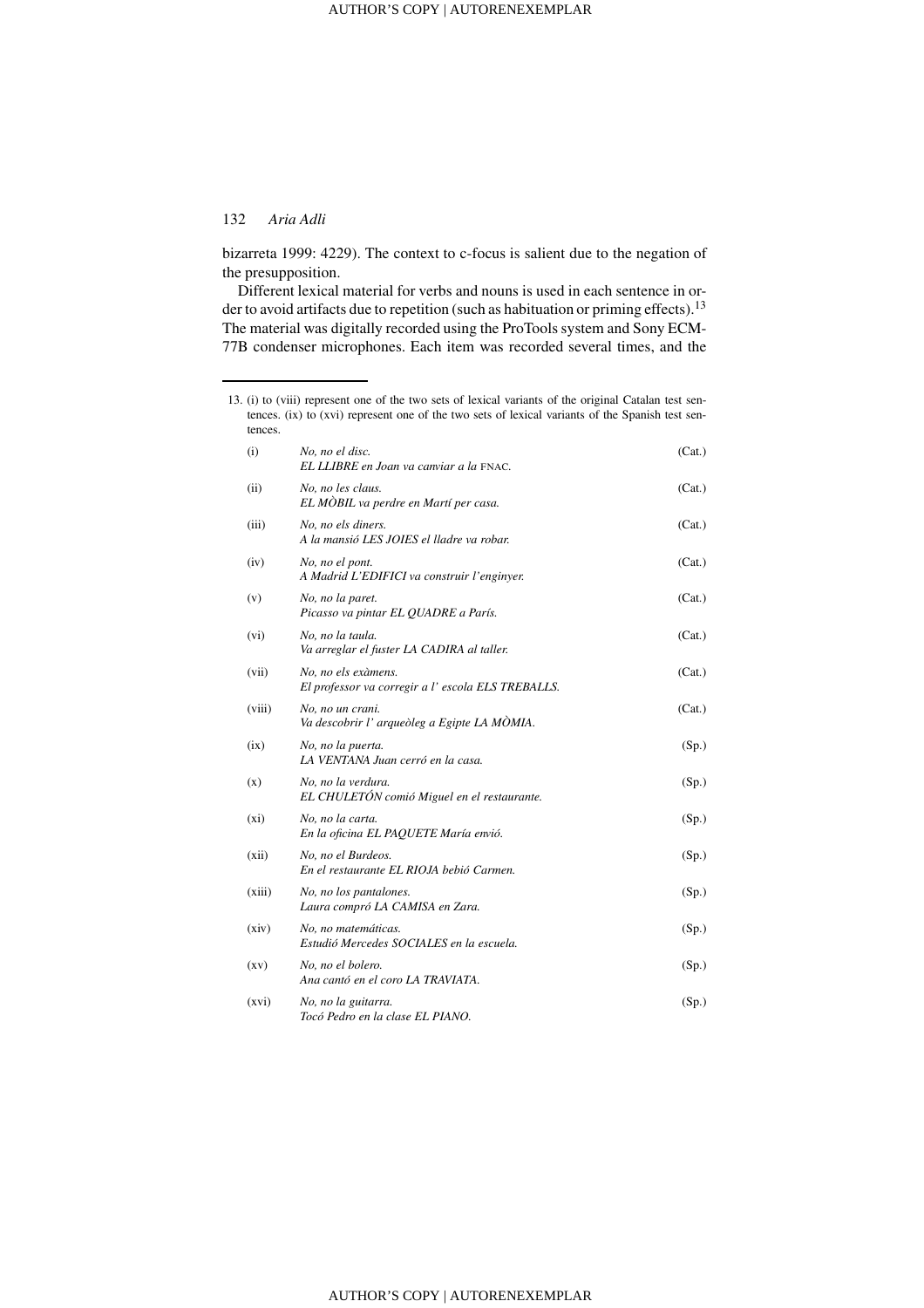best realization (most natural reading, with clearly perceivable but not exaggerated nuclear stress according to the opinion of three persons) was chosen for the final experimental material. The male speaker recorded approximately one half and the female speaker the other half of the final material.

Each construction was presented in two lexical variants to every participant. The dependent variable is the mean value of the two lexical variants (statistical reliability, in terms of Cronbach's  $\alpha$  and the intercorrelation coefficient, is generally higher if the result for a specific construction is based on more than one item or lexical variant, Adli 2005). Subjects saw  $2 \times 8 = 16$  Catalan experimental sentences plus one anchoring sentence,  $2 \times 8 = 16$  Spanish experimental test sentences plus one anchoring sentence, to which one has to add 10 sentences from the instruction and training phase, which is a total of 44 gradient judgments per person.<sup>14</sup>

The gradient judgment data is analyzed with a three-way analysis of variance, i.e., a design with three independent variables as given in Table 1 (position of the c-focused object, subject position, and language). The following figures show the mean gradient acceptability values for each construction. They directly reflect the answers of the subjects on the graphic rating scale from 0 to 100. A continuous line connects the results for constructions with preverbal subject, and a dashed line the results for constructions with postverbal subject. Furthermore, lines with square markers correspond to Catalan sentences, while lines with diamond-shaped markers correspond to Spanish sentences. The four horizontal categories represent the different positions of the c-focused object. In view of a better readability, Figure 3 and Figure 4 show the results for Catalan and Spanish separately.<sup>15</sup>

The fact that even the best candidates of each set, (38e) and (39e), do not obtain a mean value close to the scale maximum 100 but a value below 75, does not mean that these constructions are suboptimal. Rather, it reflects a common

<sup>15.</sup> The following table lists mean value and standard deviation for all sentences:

|  |  |  |  |  |  |  | (38a) (38b) (38c) (38d) (38e) (38f) (38g) (38h) (39a) (39b) (39c) (39d) (39e) (39f) (39h) (39g) |  |
|--|--|--|--|--|--|--|-------------------------------------------------------------------------------------------------|--|
|  |  |  |  |  |  |  | $\bar{x}$ 65.8 59.3 38.6 45.2 69.2 60.3 59.7 46.7 53.8 61.8 41.8 52.7 74.6 55.6 69.8 44.0       |  |
|  |  |  |  |  |  |  | s 20.2 20.6 14.9 17.4 20.9 18.4 20.4 18.8 19.3 18.3 17.0 19.2 21.0 18.4 20.0 20.3               |  |

All standard deviations *s* fall in the range between approximately 15 and 21. In line with observations from previous studies (see Adli 2005), judgments on suboptimal constructions – those with the lowest acceptability value – have a higher degree of consistency, i.e., their standard deviation is lower. In particular, we find  $s = 14.9$  for (38c),  $s = 17.0$  with (39c). This contrasts clearly with sentences that come with high acceptability values: for example,  $s = 20.9$  for (38e),  $s = 21.0$  for (39e).

<sup>14.</sup> In addition, the experimental session included acceptability judgments on other linguistic phenomena such as interrogatives, which are not the topic of the present work. Although those stimuli are not filler sentences in the narrow sense, they nevertheless contribute to a diversification of the material.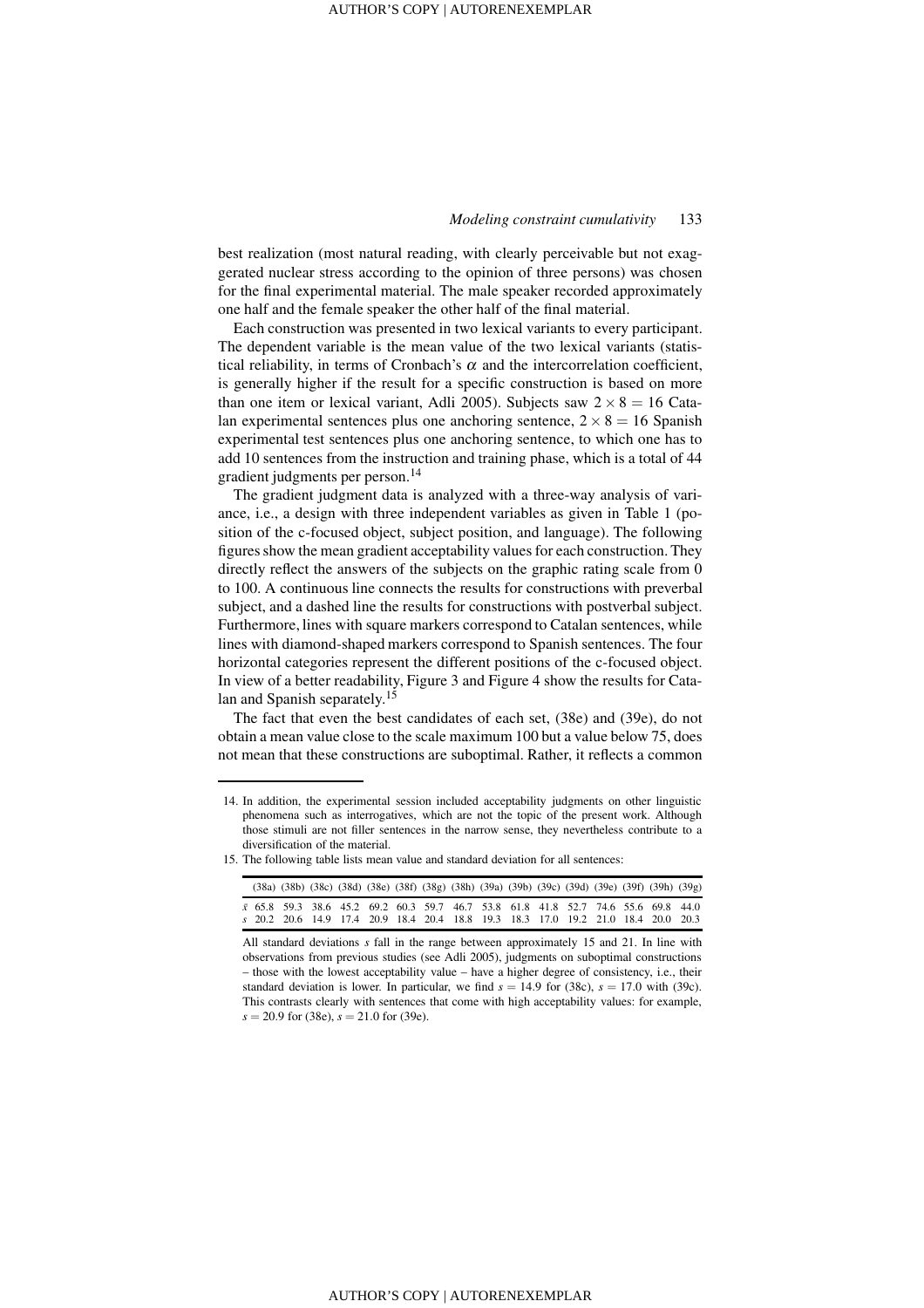



*Figure 2:* Acceptability judgments for Catalan and Spanish



*Figure 3:* Judgments for Catalan



*Figure 4:* Judgments for Spanish

psychometrical phenomenon, the central tendency of judgment first described by Hollingworth (1910), according to which most subjects avoid the lower and higher end of the scale (see also Crawford et al. 2000; Albaum et al. 2007). In other words, the really operative scale range is smaller, at least in terms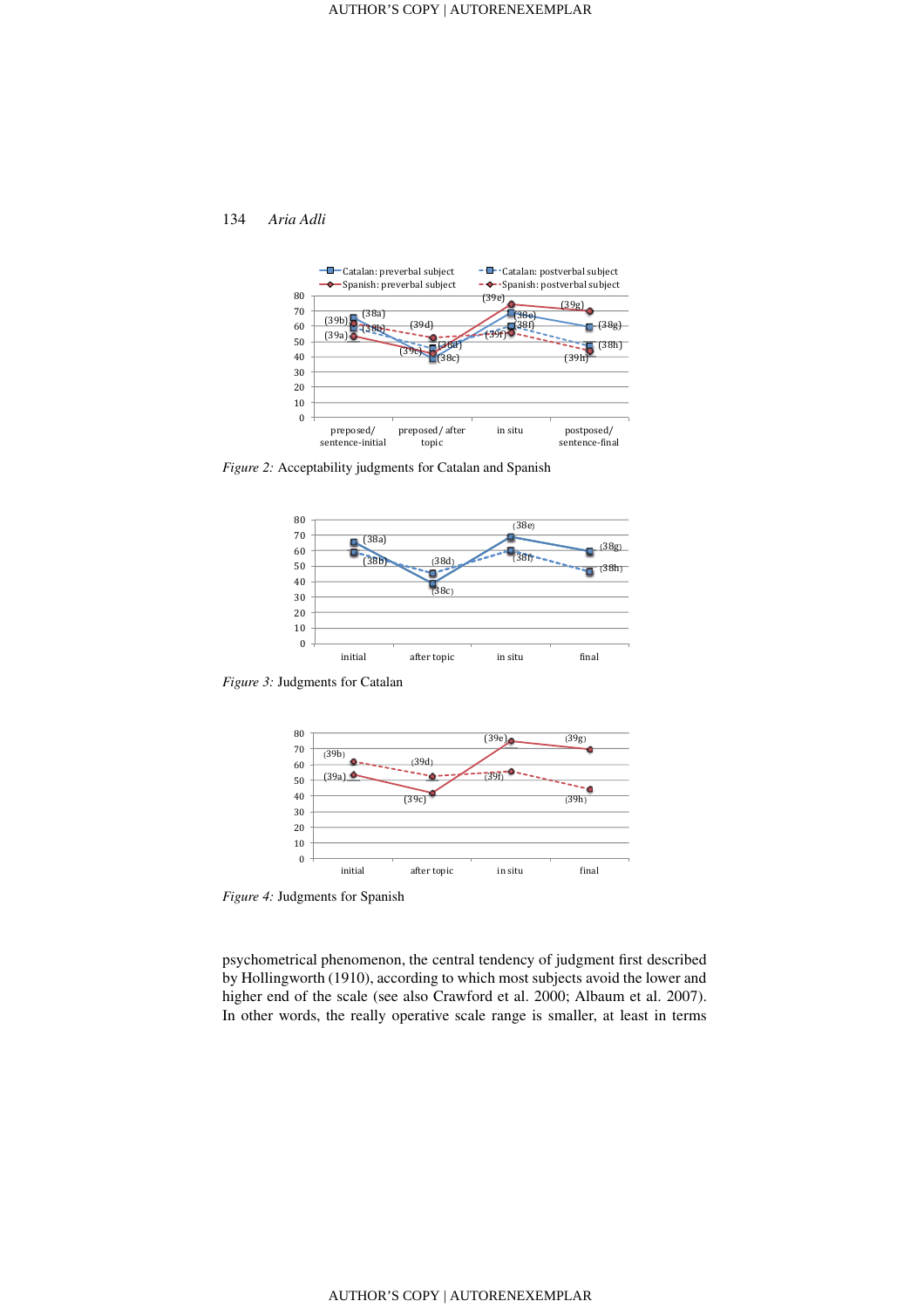of arithmetic means.<sup>16</sup> An important consequence for the present study is that we can consider the acceptability value of the best candidate of each set as a near-to-maximum value (more on this in Section 4).

#### *2.4. Analysis of variance*

The gradient judgment data is statistically analyzed with a multi-way analysis of variance for repeated measures using the software SPSS 16. Analysis of variance distinguishes between the effects of various independent variables, and their interactions (Lindman 1974). Each single measurement  $x_{ijm}$  is decomposed into several systematic effects and an error value (cf. Bortz and Schuster 2010: Ch. 12). (40), for example, shows the structural components of a twoway analysis of variance with between-subject variables A and B:

$$
(40) \qquad x_{ijm} = \mu + \alpha_i + \beta_j + \alpha \beta_{ij} + \varepsilon_{ijm}
$$

 $x_{i,jm}$  is the single measurement of subject *m* at the level combination *ij*.  $\mu$  is the mean value of all measurements (i.e., it is the study-specific general measurement level) and thus constant for all single measurements  $x_{ijm}$ .  $\alpha_i$  is the specific effect of level *i* of variable A (e.g.,  $\alpha_3$  is the in-situ focus position in Table 1),  $\beta_i$  is the specific effect of level *j* of variable B (e.g.,  $\beta_1$  is the preverbal subject position),  $\alpha \beta_{ij}$  is the interaction effect of the variable level combination  $ab_{ij}$ , and  $\varepsilon_{ijm}$  is the measurement error of the single measurement. The formula illustrates that main and interaction effects are independent. If *main effect* A is significant, it means that at least one focus position is different from the others (technically speaking, the null hypothesis  $\alpha_1 = \alpha_2 = \cdots = \alpha_i = \cdots = \alpha_p = 0$  is then rejected). An *interaction effect*  $A \times B$  means that there is an effect of the combination of focus position and subject position that cannot be attributed to a sole main effect (e.g., the effect of focus position is substantially different for preverbal than for postverbal subjects). Other main and interaction effect tests are analogous.

At several points *simple main effect* tests are calculated to gain a more detailed view. The simple main effect test  $A|b_j$  tells us whether main effect A has an effect, if only level *j* of the independent variable *B* is taken into consideration (e.g.,  $A|b_1$  tells us whether there is a difference between the four focus positions looking only at constructions with preverbal subject). Likewise, *an*

<sup>16.</sup> As with all normal distributions, the sample also contains a few cases who give substantially lower or higher ratings than the mean value. The maximal rating of 100 has been assigned by two subjects to sentence (38e) and by one subject to (39e). (38e) and (39e) are the constructions with the highest mean value. Likewise, (38c) and (39c) are the constructions with the lowest mean value. No subject rated them with 100.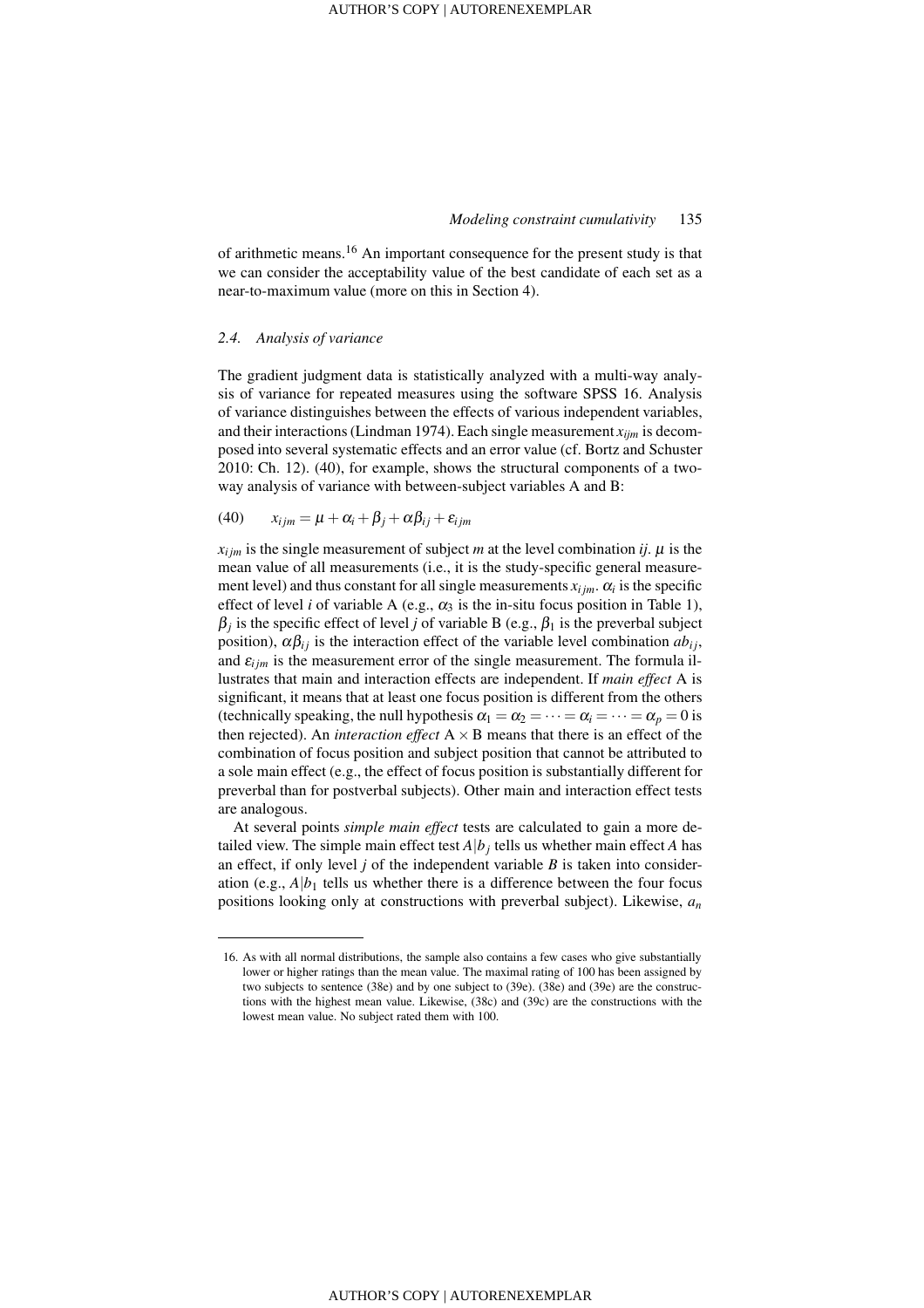vs.  $a_m|b_j$  tells us whether the contrast between two levels of *A* has an effect under  $b_j$  (e.g.,  $a_3$  vs.  $a_4|b_2$  tells us whether there is a difference between the in situ and the final focus position for constructions with postverbal subject). The size of the effect can be small or big. This information is provided by the *partial*  $\eta^2$  value, which is a supplementary descriptive measure (Cohen 1973). It is more informative than the difference between the mean values  $\Delta \overline{X}$ , because the deviation or dispersion of the data is taken into consideration (however,  $\Delta \overline{X}$  is often indicated since it is an intuitive value reflecting the size of the mean rating difference on the scale from 0 to 100). The partial  $\eta^2$  is a commonly used measure in psychology (its systematic report is even required by the American Psychological Association 2001: 25), but to my knowledge only very few linguistic studies (e.g., Kondo-Brown 2005) have included it.<sup>17</sup>

#### **3. Analyzing gradience**

The statistical analysis of the gradient judgments can be used to draw a picture of the differences in markedness and the presumed importance of a constraint. However, even though the judgments are fine-grained, it is not sufficient to determine exact costs within a model of cumulative constraint violation. Such a model is too complex in order to be able to grasp a result with the naked eye. If a sentence scores very high, we know that none of the constraints it violates has a high violation cost. However, if a sentences scores low, we only know that the sum of all violation costs of the constraints it violates is high. But we do not know whether most of the total violation cost goes back to a single important constraint (while the others are less decisive), whether it goes back to two equally important constraints, or whether all violated constraints contribute more or less equally to the result. Some algebraic approach is necessary for dealing with this issue to which I come in the next section. First, we identify the

<sup>17.</sup> The different hypotheses are calculated at  $\alpha = \beta$ , i.e., balanced error probabilities or "fair hypothesis testing" (Erdfelder and Bredenkamp 1994; Erdfelder 2010) with medium effect size.  $\alpha$  is the probability with which the null hypothesis is erroneously rejected. The value  $\beta$ is the probability with which the alternative hypothesis is erroneously rejected. Fair testing means that both conclusions are drawn on the same error probability: the acceptability of the sentences is identical (i.e., a non-significant result), or the acceptability differs (i.e., a significant result). The effect size  $\varepsilon$  is the minimal difference that has to exist in order to achieve statistical significance. Controlling for  $\varepsilon$  is important to avoid the situation that minimal, irrelevant differences lead to significance (<sup>ε</sup> too small), or that really large differences are still not detected by the test ( $\varepsilon$  too large). Medium  $\varepsilon$  corresponds to the usual convention according to Cohen (1988). The values for  $\alpha$  and  $\beta$  at medium  $\varepsilon$  are calculated with the software G\*Power 3 (Faul et al. 2007): We obtain for most tests  $\alpha = \beta = 5.6$ %, except for main effect A ('focus position') for which we obtain  $\alpha = \beta = 1.9$ %. These are small error probabilities at decent test sensitivity. The significance tests are based as usual on the F-statistics.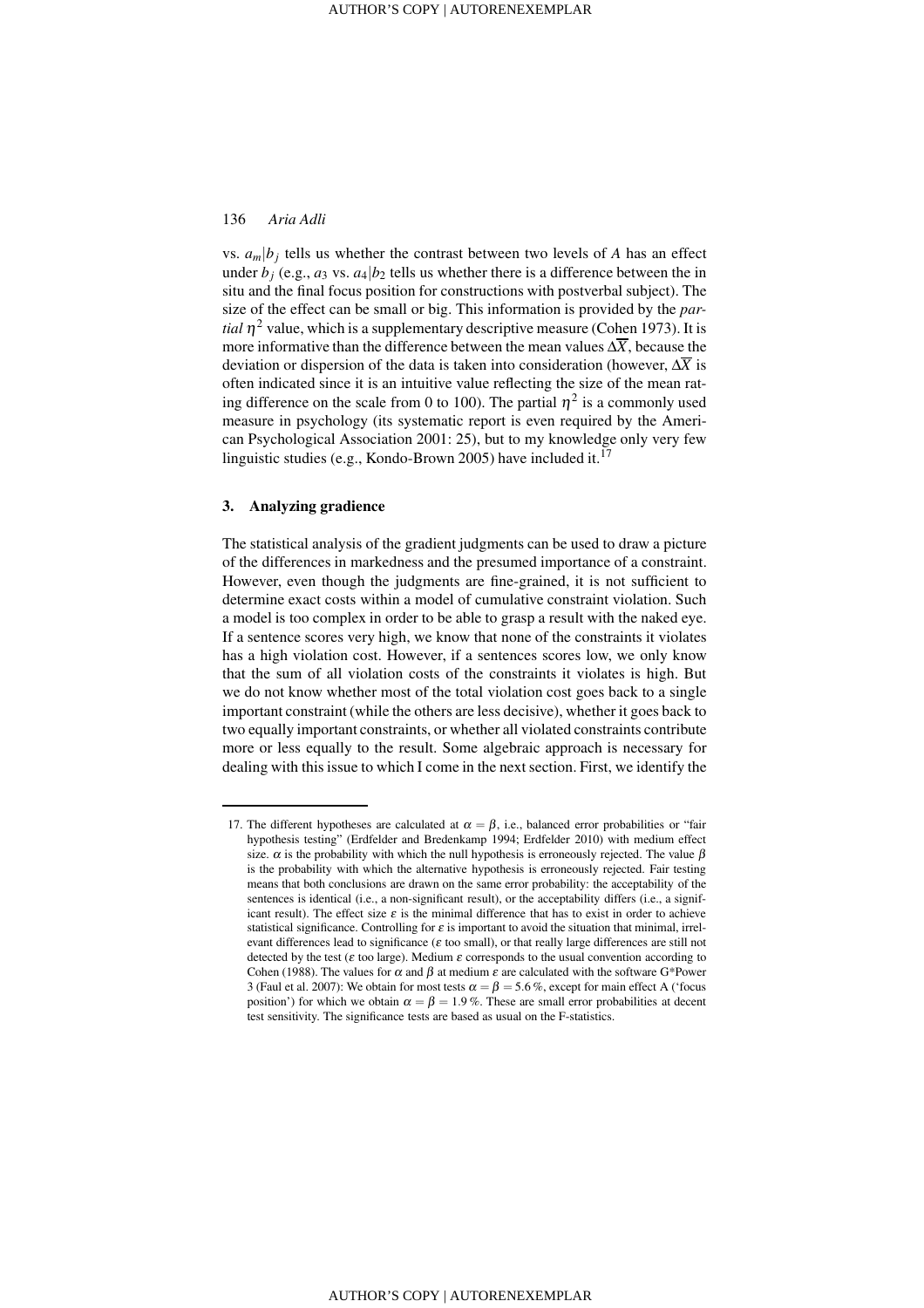constraints based on a discussion of the structural properties of the sentences and try to come up with a plausible hypothesis on constraint ranking.

I start by looking at the main and interaction effects in order to obtain a general view of the data. Then, the details will be analyzed in the following subsections. The results of the analysis of variance reveal that main effect *A* 'focus position'  $(F(3, 150) = 57.085, p < 0.000)$  and main effect *B* 'subject position'  $(F(1,50) = 68.499, p < 0.000)$  are significant. In other words, there is a difference between the different positions of the c-focused object and also a difference between preverbal and postverbal subjects. The significant interaction  $A \times B$  ( $F(3,150) = 36.658$ ,  $p < 0.000$ ) shows that there is also an effect of focus position, which is specific to the subject position. These main effects are also detected when we look at both languages separately. Focus position, subject position, and their interaction is significant for Catalan as well as for Spanish (all simple main effects  $A|c_1, A|c_2, B|c_1, B|c_2, A \times B|c_1, A \times B|c_2$ :  $p < 0.000$ .<sup>18</sup>

The contrasts between Catalan and the Spanish variety of Catalonia (henceforth simply called "Spanish") come to fore in the interaction effects. We observe a language-specific effect of the focus position in the significant interac- $\frac{\text{tion } A \times C}{\text{(F(3.150)} = 7.561, p \le 0.000)}$ . Not only the focus position, but also even the interaction between focus position and subject position is languagespecific, as is revealed by the triple interaction  $A \times B \times C$  ( $F(3,150) = 13.973$ ,  $p < 0.000$ ). Interestingly, the interaction between focus position and subject position is much more pronounced in Spanish (partial  $\eta_{A\times B|c2}^2 = 0.478$ ) than in Catalan (partial  $\eta_{A \times B|c1}^2 = 0.178$ ). We will come back to this point later.

# *3.1. In situ and sentence-final c-focus*

I define the constraint  $FocP_{C-F}$  as in (41) which assumes that a fronted c-focus is under CP, more precisely it moves to FocP.<sup>19</sup>

(41)  $FocP_{C-F}: [XP \dots c_F X/Y]$  in FocP

(41) is violated by the sentences with in situ and final c-focus, i.e., (38e) to (38h) in Catalan and (39e) to (39h) in Spanish. Some of these constructions

<sup>18.</sup> Main effect *C* 'language' is not significant  $(F(1,50) = 0.437, p < 0.000)$ . This result is expected (if the instrument works reliably and the material correctly constructed) since there is no a-priori difference between the Catalan candidate set (38a) to (38h) and the Spanish one (39a) to (39h). What is different is the markedness ranking within each set.

<sup>19. (41)</sup> is a modification of Gabriel's (2007: 244) SPEC,TP/FOC constraint in (i) according to which the fronted focus moves to TP.

<sup>(</sup>i)  $[XP \dots F_{\text{Poc}}] X/Y$ ] in Spec, TP.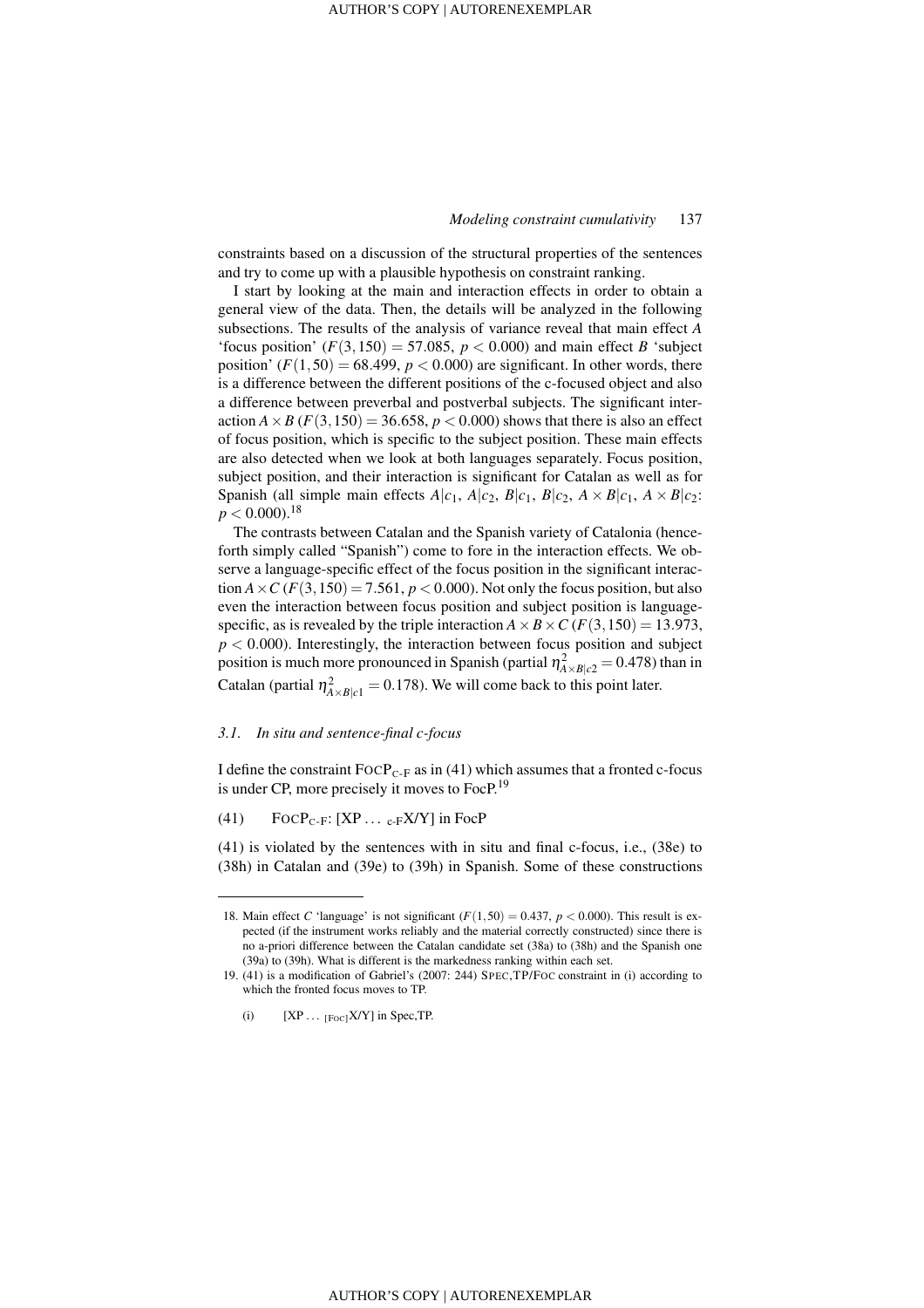score very high, in particular (38e) and (39e). In both Catalan and Spanish, constructions with in situ c-focused object (and preverbal subject) have the highest acceptability values. This result indicates that any constraint that requires the c-focused object not to remain in situ must be ranked very low. Consequently  $FocP_{C-F}$  in (41) which is violated when the c-focus is not fronted as well as ALIGNFOC in (34), which is violated when the focus constituent does not right-align with the I-phrase, are ranked very low, i.e., they have a low violation cost. The fact that some of the constructions (38e) to (38h) and (39e) to (39h) score very low, e.g., (38h) and (39h), is due to the cumulative effect, i.e., mainly due to the violation of other, presumably higher-rated constraints.

Furthermore, a sentence-final position of the c-focused object is only slightly more marked (again, looking only at preverbal subjects): The difference between the sentence-final and the in situ position is significant, but the effect sizes are rather modest. For the Catalan constructions we observe  $(38e)$ (38g) with a partial  $\eta^2$  of 0.192 (*a*<sub>3</sub> vs. *a*<sub>4</sub>|*b*<sub>1</sub>*c*<sub>1</sub>: mean difference  $\Delta \overline{X} = 9.5$ ,  $p < 0.001$ ) and for Spanish (39e) > (39g) with a partial  $\eta^2$  of 0.074 ( $a_3$  vs.  $a_4|b_1c_2$ :  $\Delta \overline{X} = 4.8$ ,  $p < 0.047$ ). The difference is particularly small for Spanish, where sentence-final c-focus is nearly (but not fully) on a par with in situ c-focus. Since we assume with Zubizarreta (1998) that sentence-final focus is the result of *p*-movement of the PP-adjunct, this result indicates that the Stay-φ constraint in (31b) is also ranked low, but presumably not as low as ALIGNFOC and  $FOCP_{C-F}$ .

Another indication that supports the assumption that in-situ position (with preverbal subject) is the most unmarked option for contrastive focus comes from multiple focus constructions. It is possible to have multiple in-situ cfocus, but it is not possible to have multiple preposed c-focus, as the Spanish examples (42a) and (42b) show (Zubizarreta 1999: 4241).

\n- (42) a. *Estoy segura de que Adán le dio* [la (Sp.) am<sub>1Sg</sub> sure about that Adam her gave the *MANZANA*<sub>C-F</sub> [*a EVA*<sub>C-F</sub> (*y la PERA a MARÍA*).
\n- apple to Eve and the pear to Maria
\n- b. \**Estoy segura de que* [la *MANZANA*<sub>C-F</sub>, [a (Sp.) am<sub>1Sg</sub> sure about that the apple to 
$$
EVA
$$
]<sub>C-F</sub> *le dio Adán*.
\n- Eve her gave Adam
\n

Interestingly, Gabriel's (2007: 285) results based on elicited Spanish c-focus constructions show that (i) fronted focus never occurs in his transcripts, and (ii) the in situ position is the most common form (though the speakers prefer not to have further material following the direct object, i.e., they prefer in situ c-focus at the right edge of the I-phrase).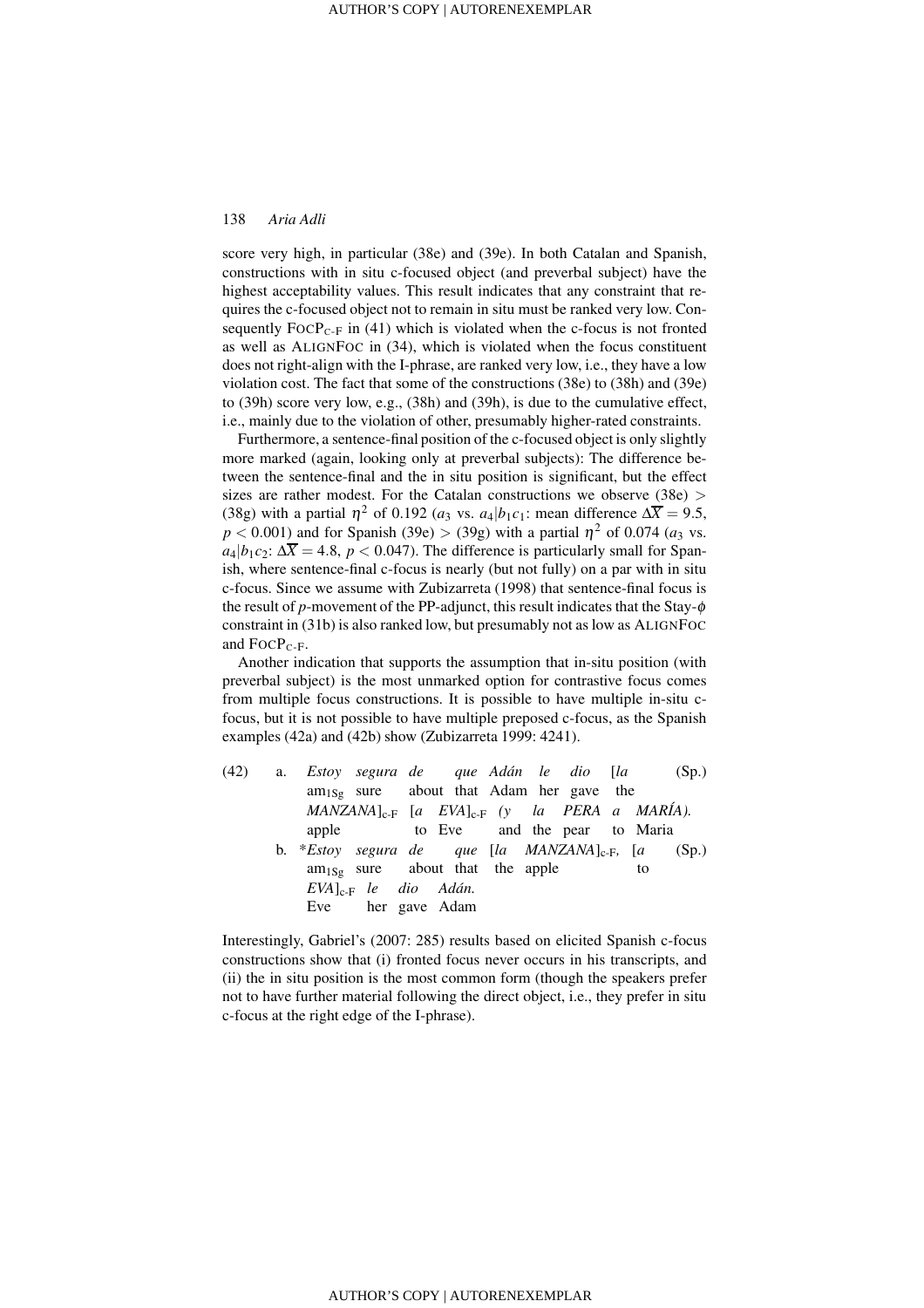In Catalan, the preverbal focus position (with preverbal subject) (38a) has a degree of acceptability as high as the one with in situ focus, and it still ranges before the sentence-final focus position:  $(38e) = (38a)$ , and  $(38a) > (38g)$ . I had suggested further above the constraint \*COPY<sub>[+F]</sub> in (32b), which is violated when [+F]-marked material is displaced. The high rating of (38a), which violates \*COPY<sub>[+F]</sub>, shows that this constraint must also be ranked low in Catalan. This is further supported by the fact that sentence-initial and in situ c-focus constructions with postverbal subject, (38b) and (38f), also show identical levels of grammaticality ( $a_1$  vs.  $a_3|b_2c_1$ :  $\Delta \overline{X} = 1.0$ ;  $p < 0.746$ ). In Spanish, \*COPY<sub>[+F]</sub> must be ranked relatively low, too, but not as low as in Catalan because the constructions with preverbal c-focus (and preverbal subject) are more marked than the constructions with in situ or sentence-final c-focus. In other words, (39e) and (39g) have higher acceptability values than (39a) and (39c).

We already know that there is some constraint requiring focus to be sentenceinitial, presumably ranked high in Catalan. However, in order to understand the complete picture in both languages, we need to turn our attention to the role of the subject position.

## *3.2. Preverbal and postverbal subjects*

Preposed focus in Spanish requires the subject to be postverbal (Zubizarreta 1999: 4241). We see this effect with sentence-initial c-focus,  $(39b) > (39a)$  $(B|a_1c_2; \Delta \overline{X} = 8.1$ , partial  $\eta^2 = 0.149$ ,  $F(1,52) = 9.131$ ,  $p < 0.004$ ) and even somewhat stronger with the topic-focus order, (39d) > (39c) ( $B|a_2c_2$ :  $\Delta \overline{X}$  = 10.9, partial  $\eta^2 = 0.408$ ,  $F(1,52) = 35.861$ ,  $p < 0.000$ ).

However, the *interaction* between focus position and subject position, already mentioned above, has gone unnoticed in the literature. Zubizarreta (1999: 4236) argues that both SVOP and VSOP are well-formed with c-focus on the object, as her judgments in the examples (43a) and (43b) show. She assumes that there is flexibility in placing nuclear stress either on the object DP or on the PP.

|  | (43) a. Ayer colgaron los alumnos de la  | (Sp.) |
|--|------------------------------------------|-------|
|  | yesterday attached the pupils of the     |       |
|  | primaria la bandera FRANCESA en el       |       |
|  | elementary school the flag FRENCH to the |       |
|  | mástil (no la INGLESA).                  |       |
|  | mast (not the BRITISH)                   |       |
|  | b. El gato con botas escondió el QUESO   | (Sp.) |
|  | the cat with boots hid the cheese        |       |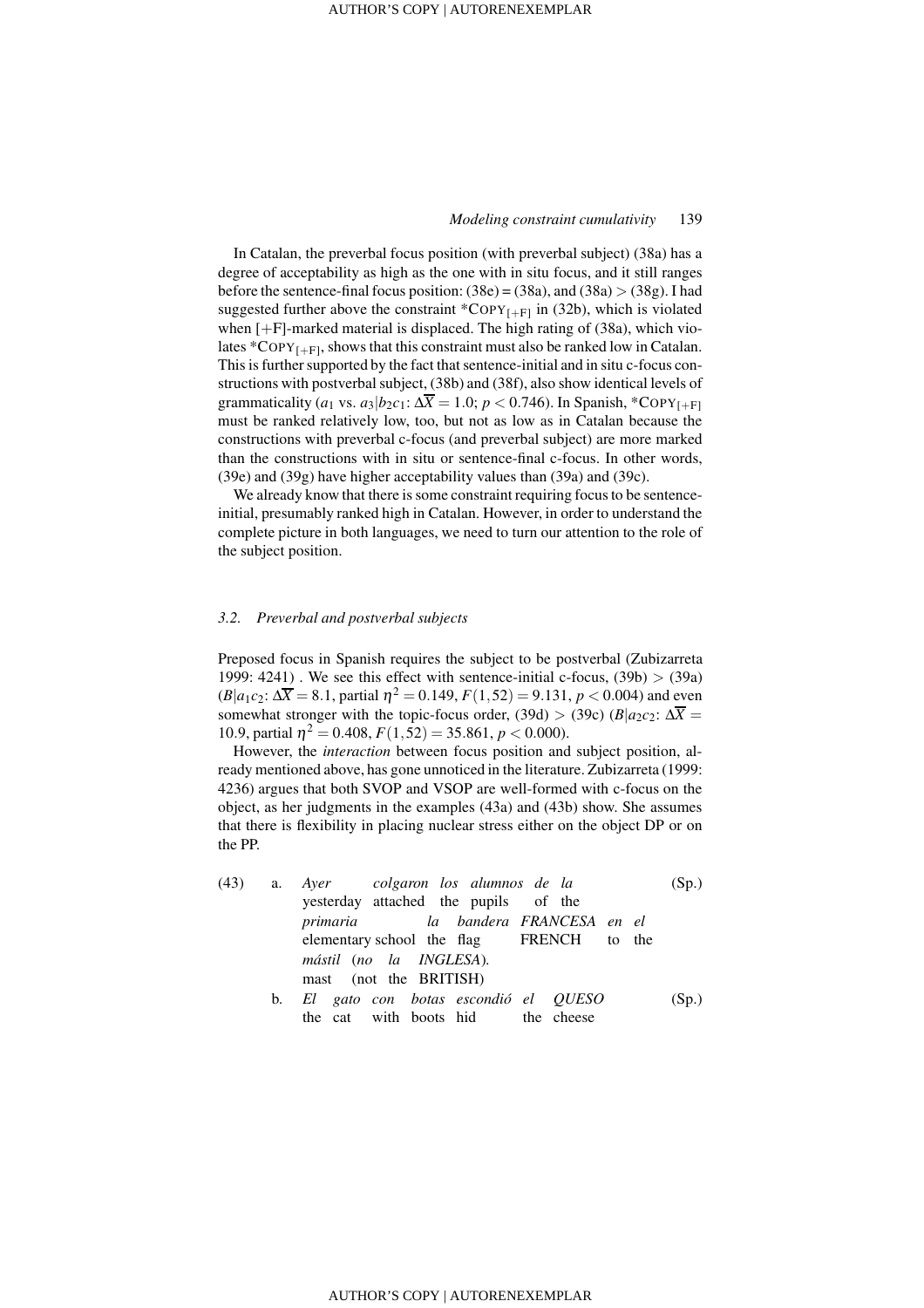#### *debajo de la cama* (*no el BOLLO*)*.* under the bed (not the PASTRY)

While the judgment for the  $SV[O]_{C-F}P$  order in (43b) with in situ c-focus and preverbal subject is undisputed, the  $VS[O]_{c-F}P$  order with postverbal subject in (43a) can only be considered as highly marked. The experimental results are clear: compared to (39e) with preverbal subject, the variant of the in situ c-focus construction with postverbal subject (39f) comes along with a pronounced decrease in grammaticality ( $B|a_3c_2$ :  $\Delta \overline{X} = 19.0$ , partial  $\eta^2 = 0.465$ ,  $F(1,52) = 45.213$ ,  $p < 0.000$ ). The decrease due to the postverbal subject is even larger with sentence-final c-focus, as can be seen in the difference between (39g) and (39h) ( $B|a_4c_2$ :  $\Delta \overline{X} = 25.8$ , partial  $\eta^2 = 0.627$ ,  $F(1,52) = 87.265$ ,  $p < 0.000$ ). The interaction between focus position and subject position in Spanish is expressed by the following principle (recall that  $P > Q$  means  $P$ is preferred over *Q*).

(44) If the contrastivly focused object is preposed, then postverbal subjects are preferred:  $[O]_{c-F}VS > [O]_{c-F}SV$ . If the contrastively focused object is in situ or postposed, then preverbal subjects are preferred:  $SV[O]_{c-F} > VS[O]_{c-F}$ .

(44) does not hold for Catalan. Preverbal subjects are preferred with c-focused objects at sentence-initial position. We observe (38a) > (38b)  $(B|a_1c_1: \Delta \overline{X})$ 6.5, partial  $\eta^2 = 0.118$ ,  $F(1,50) = 6.688$ ,  $p < 0.013$ ). Only the (suboptimal) topic-focus order shows that (38d) with postverbal subject is somewhat less marked than (38c) with preverbal subject ( $B|a_2c_1$ :  $\Delta \overline{X} = 6.6$ , partial  $\eta^2 =$ 0.158,  $F(1,50) = 9.356$ ,  $p < 0.004$ ). We also notice that the contrast between preverbal and postverbal subjects in constructions with in situ or postposed cfocus is much less pronounced than in Spanish, as the difference between (38e) and (38f) and also between (38g) and (38h) shows. I therefore qualify the Catalan VSO order in (38f) as somewhat suboptimal, but not as ungrammatical, as does López (2009: Ch. 5.2.5).

An interesting observation is that in Spanish the preverbal focus position is slightly marked, while in Catalan this focus position is essentially as acceptable as the in situ position. If we choose among the Spanish constructions with preverbal focus the one with the highest acceptability value, namely (39b), and compare it with the fully unmarked in situ form (39e), then we observe a notably lower degree of acceptability of (39b) ( $\Delta \overline{X} = 12.7$ , partial  $\eta^2 = 0.311$ ,  $p < 0.000$ ). However, the same procedure for Catalan, i.e., the comparison of (38a) with the fully unmarked in situ form (38e), reveals an identical level of acceptability ( $\Delta \overline{X} = 3.4$ , partial  $\eta^2 = 0.033$ ,  $p < 0.198$ ). We can therefore say that in Catalan both *foco antepuesto* and in situ placement are the fully unmarked forms and optional variants in terms of identical acceptability. In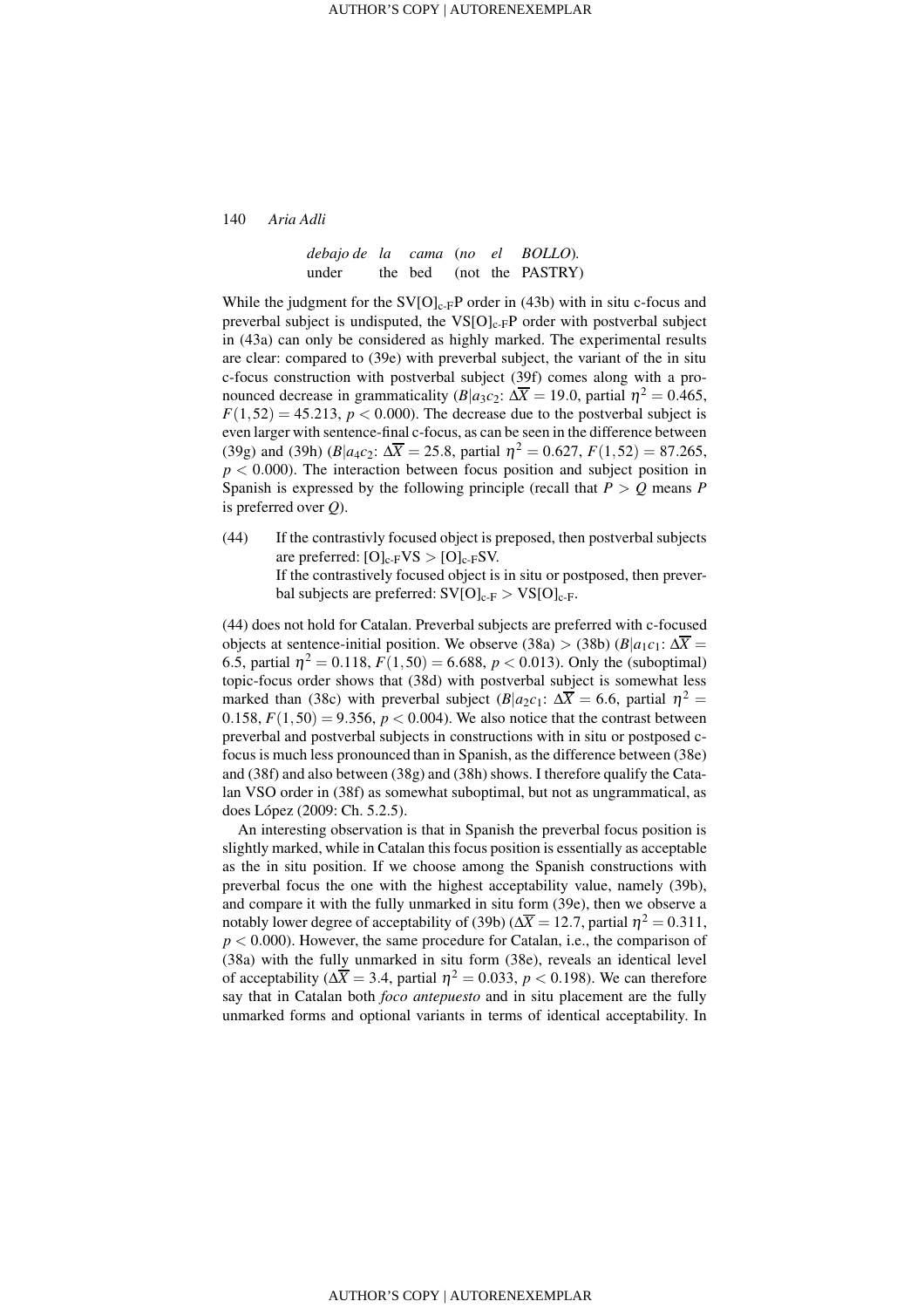Spanish, *foco antepuesto*, though part of the repertory, is somewhat marked.

These facts now have to be translated into constraints. We need to assume different constraints in order to explain that (i) postverbal subjects with in situ or postposed focus are more marked both for Catalan and Spanish, (ii) preverbal subjects are generally more marked with preposed focus in Spanish and more marked with the focus-topic order in Catalan. In a model based on the cumulation of violation costs, (severe) markedness of the Spanish verb-initial constructions (39f) and (39h), and (slight) markedness of the Catalan pendants (38f) and (38h) cannot be accounted for solely by violation of FULLINT, repeated in (45). One also has to include the violation of some other constraint. The FULLINT constraint is always violated when there is a postverbal subject (contrasting with Gabriel 2007 I do not assume that a c-focused XP avoids its violation). We have seen that the variant with postverbal subject is preferred in certain constructions. FULLINT must therefore be ranked rather low in Catalan and very low in Spanish.

Gabriel (2007: 244/245) proposed the constraint in (46) to explain why constructions with a *v*P-internal subject followed by an argument such as (47) are highly marked.

- (45) FULLINT: Parse lexical conceptual structure. Failed by expletives and auxiliary do.
- (46) \*[VP SUBJ ... ARG]
- (47) \* (Sp.) *Compró María un diario.* bought Maria a newspaper

The constructions (38f), (38h), (39f), and (39h) violate – in addition to FULLINT – the constraint \*[VPSUBJ ... ARG] in (46) because the *v*P-internal subject is followed by the focused object. A closer look shows that \*[VP SUBJ ... ARG] cannot be the missing piece for explaining the pattern with the constructions with a postverbal subject: (46) would imply that the sentences with in situ and sentence-final focus have lower acceptability values than the ones with preposed focus. However, we observe that (39d) is not better than (39f) in Spanish (*a*<sub>2</sub> vs. *a*<sub>3</sub>|*b*<sub>2</sub>*c*<sub>2</sub>:  $\Delta \overline{X}$  = 2.9, partial  $\eta$ <sup>2</sup> = 0.045, *p* < 0.123) and that (38d) is even worse than (38f) in Catalan (*a*<sub>2</sub> vs. *a*<sub>3</sub>|*b*<sub>2</sub>*c*<sub>1</sub>:  $\Delta \overline{X}$  = 15.1, partial  $\eta^2 = 0.509$ ,  $p < 0.000$ ). Rather we need a constraint that explains the high degree of markedness of constructions with postverbal subject and sentencefinal focus such as (38h) and (39h) in order to account for the data. I suggest the constraint given in (48), which is violated by constructions with postverbal subjects, in which the subject dominates but not immediately dominates a c-focused argument due to the interposition of a *p*-moved constituent. This constraint explains the difference in markedness both in Catalan  $(38f) > (38h)$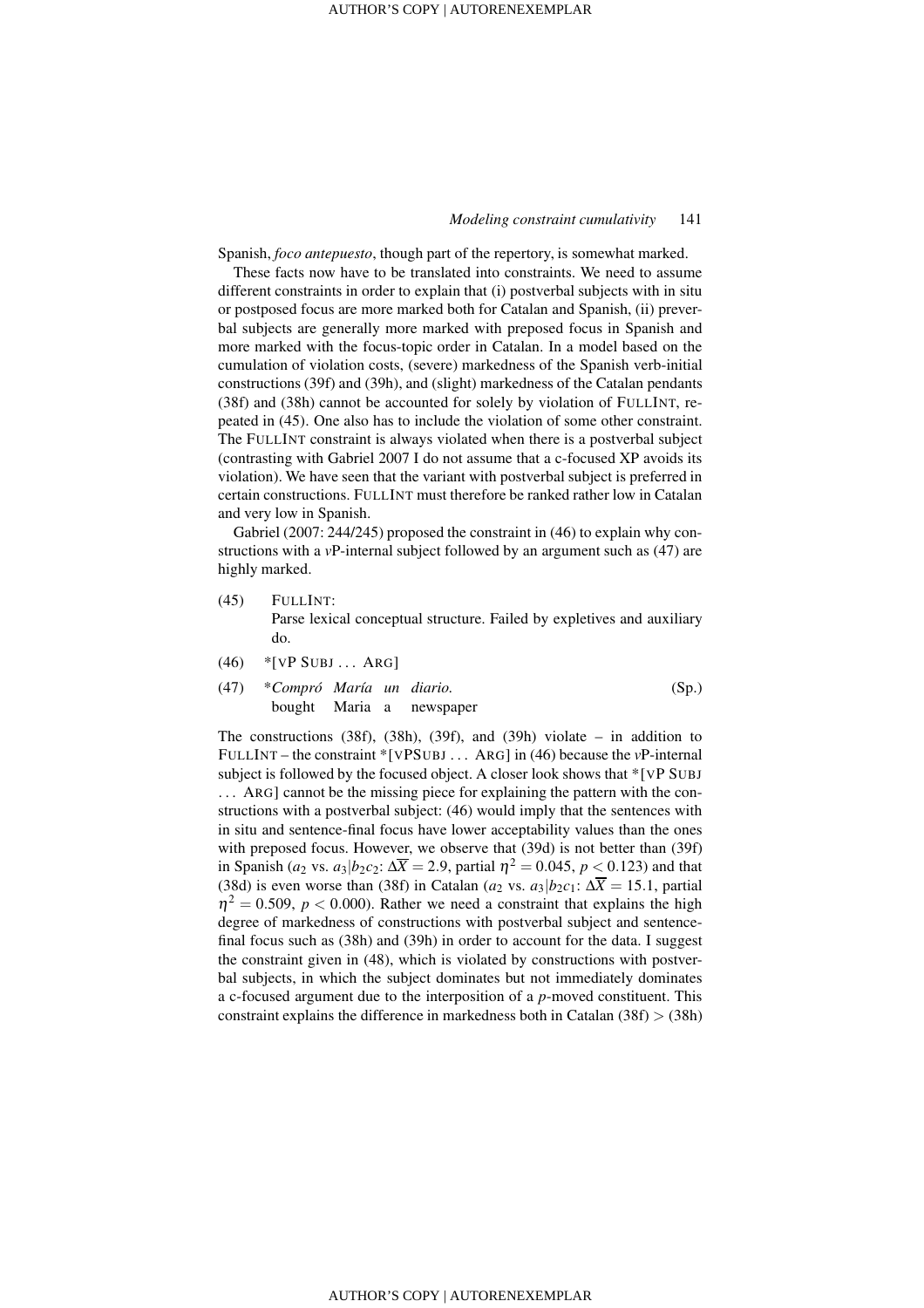$(a_3$  vs.  $a_4|b_2c_1$ :  $\Delta \overline{X} = 13.6$ , partial  $\eta^2 = 0.407$ ,  $p < 0.000$ ) and in Spanish  $(39f) > (39h) (a_3 \text{ vs. } a_4 | b_2 c_2$ :  $\Delta \overline{X} = 11.6$ , partial  $\eta^2 = 0.328$ ,  $p < 0.000$ ). The relevant facts are repeated, with  $(49a) > (49b)$ .

- (48) \* $[vP$  SUBJ  $\phi$  Foc]
- (49) a. *Perdió Martín EL MÓVIL en casa*. (Sp.) lost Martín the cell phone at home *en casa.* b. (Sp.) *Perdió Martín en casa EL MÓVIL.*

Finally, we need to explain the preference for postverbal subjects in preposed focus constructions, which applies to any preposed focus position in Spanish but is limited to the topic-focus order in Catalan. The Spanish facts can be explained with a constraint that I call CP-VS. A first formulation is given in (50).

(50) CP-VS: Whenever there is a CP layer,  $V^0$  dominates the subject.

In Catalan a postverbal subject is only preferred with the topic-focus order. I suggest that the reason is due to the fact that the CP is larger in the topic-focus order (38c) and (38d), because it contains both a topic and a focus projection. Not only is (38d) less marked than (38c) (TopP and FocP), the following judgments (not experimentally tested, though confirmed by several native speakers) corroborate the assumption that in Catalan postverbal subject is preferred with larger CPs: (51b) is less marked than (51a) (FocP and TopP), and (52b) is less marked than (52a) (COMP and FocP).

| (51) | a. ??EL MÒBIL per casa en Martí vaperdre. |                                        | (Cat.) |
|------|-------------------------------------------|----------------------------------------|--------|
|      |                                           | the cell phone at home the Martin lost |        |
|      | b. ?EL MÒBIL per casa va perdre en Martí. |                                        | (Cat.) |
|      |                                           |                                        |        |

(52) a. ??*Penso que EL MÒBIL en Martí va perdre.* (Cat.) think $_{1sg}$  that the cell phone the Martín lost *que EL MÒBIL* b. ? (Cat.) *Penso que EL MÒBIL va perdre en Martí.*

I therefore propose a generalization as in (53). This constraint must be ranked relatively high because of the high degree of markedness of Catalan (38c) and Spanish (39c).

(53) CP-VS: Whenever there is a CP layer with n or more projections,  $V^0$  dominates the subject ( $n = 1$  for Spanish,  $n = 2$  for Catalan).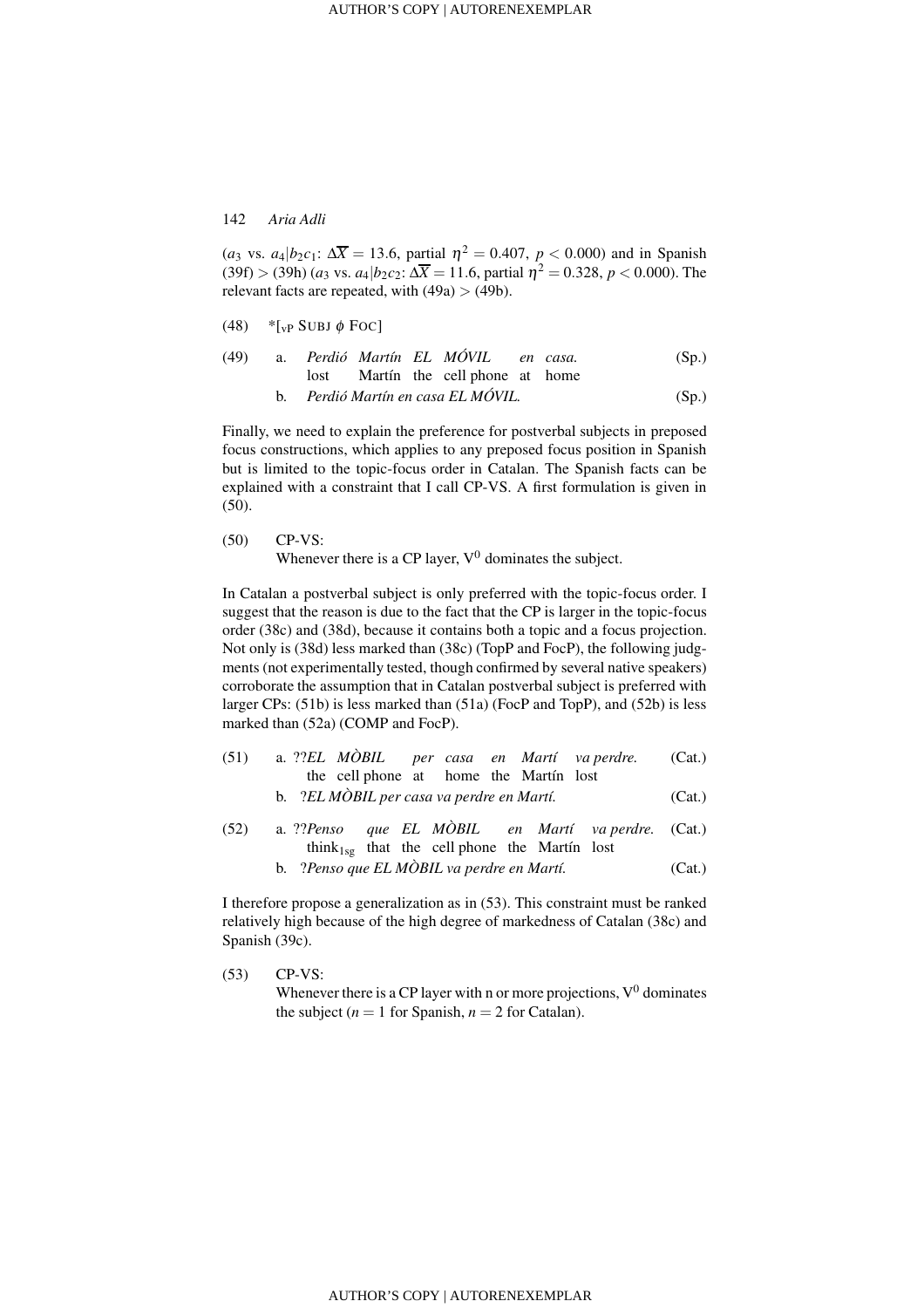#### *3.3. Focus position at the left periphery*

The experimental results have revealed that preposed focus is preferred in sentence-initial position ( $a_1$  vs.  $a_2$ : partial  $\eta^2 = 0.637$ ,  $F(1,50) = 87.722$ ,  $p < 0.000$ ). The results for both Catalan and Spanish are consistent: We observe this preference with preverbal subjects in Catalan  $(38a) > (38c)$   $(a<sub>1</sub>)$ vs.  $a_2|b_1c_1$ :  $\Delta \overline{X} = 27.2$ , partial  $\eta^2 = 0.662$ ,  $p < 0.000$ ), with postverbal subjects in Catalan (38b) > (38d) (*a*<sub>1</sub> vs. *a*<sub>2</sub>|*b*<sub>2</sub>*c*<sub>1</sub>:  $\Delta \overline{X}$  = 14.1, partial  $\eta$ <sup>2</sup> = 0.301,  $p < 0.000$ ), with preverbal subjects in Spanish (39a)  $>$  (39c) ( $a_1$  vs.  $a_2|b_1c_2$ :  $\Delta \overline{X} = 12.4$ , partial  $\eta^2 = 0.414$ ,  $p < 0.000$ ), and with postverbal subjects in Spanish (39b) > (39d) (simple main effect  $a_1$  vs.  $a_2 | b_2 c_2$ :  $\Delta \overline{X} = 9.4$ , partial  $\eta^2 = 0.210, p < 0.001$ ).

These results contradict Zubizarreta's (1998: 118, 1999: 4241) view who assumes that preposed focus in Spanish must be (left-)adjacent to the verb, stating: "The following orders are not an option: \*Emphatic-XP-V. . . , \*Focus-XP-V...". She assumes that this adjacency requirement is the reason why subjects have to be postverbal. Our data show that there is no adjacency requirement, at least in the Spanish variety of Catalonia. We have seen that the  $P[O]_{C-F}VS$ order (39d) is not any better than the  $[O]_{C-F}SVP$  order (39a) ( $\Delta \overline{X} = 1.1$ , partial  $\eta^2 = 0.005$ ,  $p < 0.628$ ) – in Catalan (38d) is even worse than (38a) ( $\Delta \overline{X} = 20.6$ , partial  $\eta^2 = 0.55$ ,  $p < 0.000$ ). Rather, there seems to be a principle that directly effects subject position.

The point that preposed focus must be adjacent to the verb and follow a topic (Vallduví 1992) was one of the main arguments against the full adoption of Rizzi's (1997) CP system for Spanish. With respect to topics, the position under CP is less controversial; multiple topics are possible and they can appear in a different order (Campos and Zampini 1990; Goodall 2001). However, starting with Zubizarreta (1998: 122/123), several authors have taken the stance that preposed focus lands at the Spec of TP (or Pole) (Barbosa 2001: 33; Gabriel 2007). The experimental results indicate that fronted topic and focus phrases occupy a position under CP, both in Catalan (also claimed by Bonet and Solà 1986) and in the Spanish variety of Catalonia.

Independent evidence comes from the results of a different study from the author, in which I analyzed the two orders *wh*-before-adverb such as (54a) or (54b) and adverb-before-*wh* such as (55a) or (55b) in interrogatives of the Spanish variety of Catalonia with a gradient grammaticality judgment test for written stimuli. The results showed a clear preference for the *wh*-before-adverb order, i.e., (54a) and (54b) are preferred over (55a) and (55b).

(54) a. (Sp.) *A* of *quién* whom *anoche* last night *Federico* Fred *le* CL *pidió* asked *la* for *mano?* hand in marriage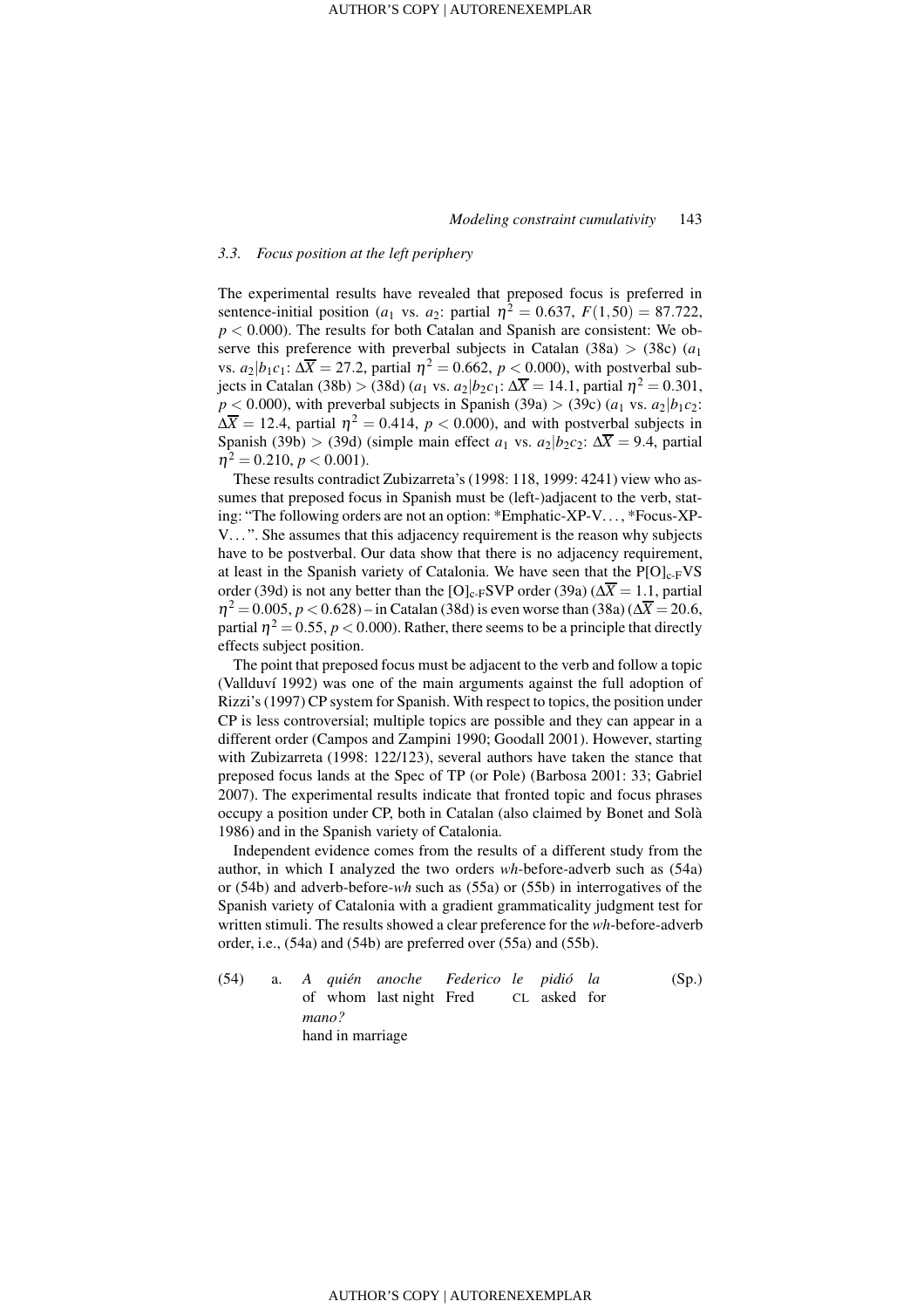|      |    | b. Porqué hoy Lola ha pedido el finiquito?<br>why today Lola has asked the receipt             | (Sp.) |
|------|----|------------------------------------------------------------------------------------------------|-------|
| (55) |    | a. El domingo a quién Esperanza le<br>the Sunday to whom Esperanza CL<br>confesó<br>el pecado? | (Sp.) |
|      |    | confessed<br>the sin                                                                           |       |
|      | b. | Anoche por qué Pablo contó el secreto?<br>last night why Paul told the secret                  | (Sp.) |

Assuming that initial temporal adverbs move from an IP-adjoined position (Solà 2002; or VP-right-adjoined position according to Gutiérrez-Bravo to appear: 26) to a topic position (Suñer 1994; Gutiérrez-Bravo 2006: 149/150,191), which is TopP in a Split-CP account, this finding contradicts the view according to which topics typically precede wh-phrases in root clauses (Meyer 1972; López 1999; Gutiérrez-Bravo 2006). This point had been partly derived from the assumption, set forth by Goodall (1991), that fronted *wh*-arguments in Spanish questions occupy [Spec, T] ([Spec, I], in his terms). However, the definition in (1) states the correspondence between a focused element and a *wh*-element (see also Erteschik-Shir 1986). Therefore it seems safe to conclude that sentence-initial topic followed by focus or *wh* is dispreferred, both in the Spanish variety of Catalonia and in Catalan. Recall Rizzi's (1997: 296) articulation of the topic-focus system in (28) above. The results suggest that the preferred placement of the topic projections is below focus. It is possible above, though more marked.

I assume the constraint CP-LEFTFOC defined as in (56), which is violated by the order topic-focus, but not by focus-topic. CP-LEFTFOC is a sort of counterpart to ALIGNFOC.

(56) CP-LEFTFOC:

Whenever there is a CP layer, the focus constituent left-aligns with the I-phrase.

CP-LEFTFOC also explains the preference for initial *wh* in constituent questions as in (54a) and (54b). It must obviously be higher ranked than Costa's (1998) TOPICFIRST constraint, reformulated by Gutiérrez-Bravo (2007: 121) as in (57) to allow multiple violations. As a matter of fact, TOPICFIRST is not relevant for explaining the experimental results for Catalan and Spanish.

(57) TOPICFIRST:

Topics are sentence initial; nontopics cannot be topicalized. Violated once by every head  $X^0$  or every maximal projection  $XP$  in the left periphery that c-commands a topic.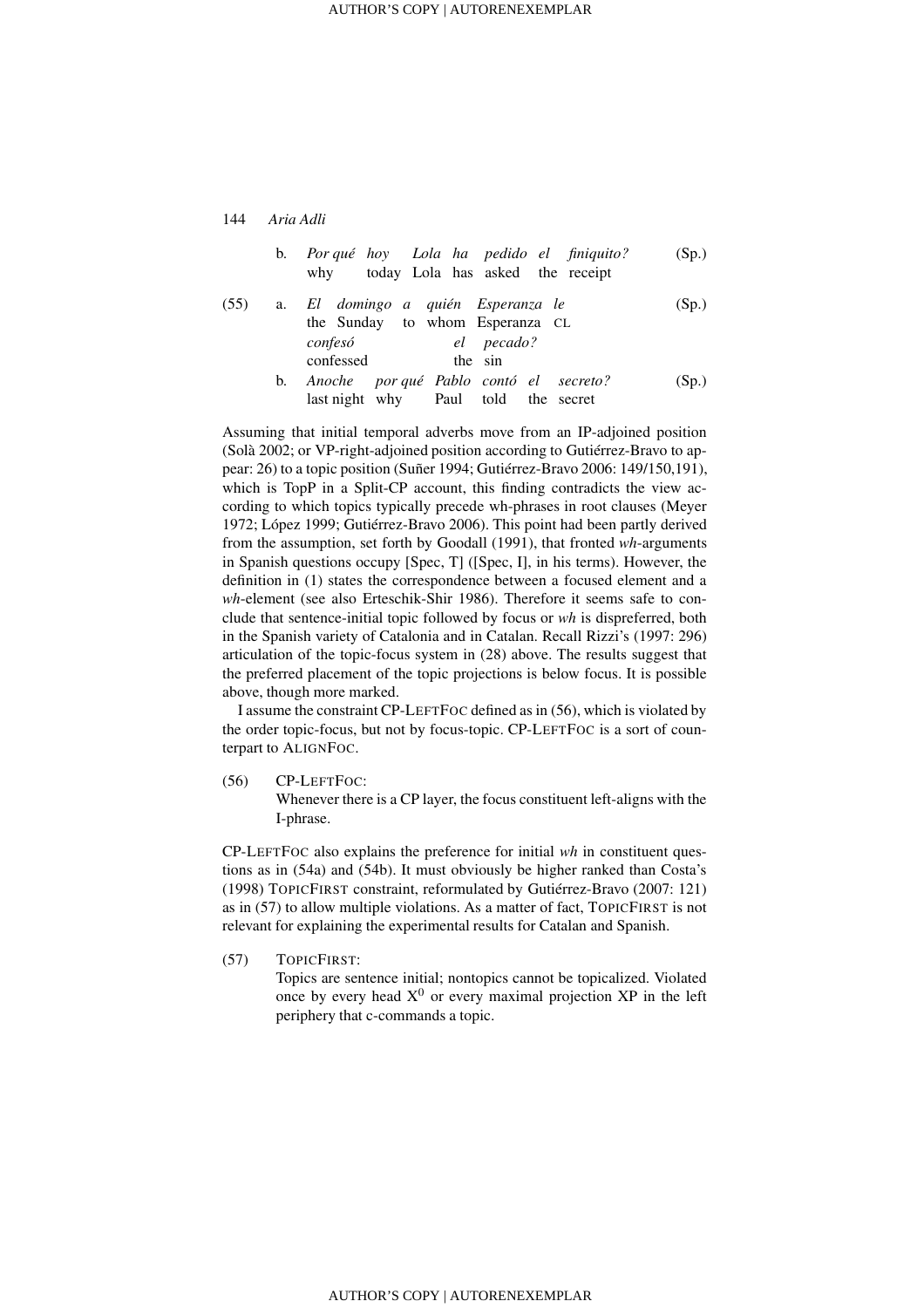I will explain the judgment pattern in both Catalan and Spanish with the following constraints: CP-VS, CP-LEFTFOC, \*[VPSUBJφFOC], FULLINT, STAY-φ, \*COPY $_{[+F]}$ , FOCP<sub>C-F</sub>, and FOCUSSALIENCY (the latter only applies to Spanish and will be discussed in Section 4.7). ALIGNFOC, \*[VPSUBJ ... ARG], and TOPICFIRST will not be necessary to account for the data.

#### *3.4. Constraint cumulativity*

Without being confronted with experimental data, the idea of cumulativity might seem like an unnecessary complication of the theoretical model. However, once we have the richness of measurements of gradient acceptability at our disposal and look at them in charts such as Figure 2, Figure 3 and Figure 4, it becomes apparent that this notion makes the model more accurate. For example, if we look at the right half of Figure 3 in Catalan, it is plausible to think that whatever is responsible for the higher markedness of in situ focus with postverbal subject (38f) as opposed to its counterpart with preverbal subject (38e), is also responsible for the higher markedness of sentence-final focus with postverbal subject (38g) as opposed to its counterpart with preverbal subject (38h): the FULLINT constraint violated by postverbal subjects. Likewise, it is plausible to think that whatever is responsible for the higher markedness of the sentence-final c-focus position with preverbal subject (38g), as opposed to its counterpart with in situ c-focus (38e), is also responsible for the higher markedness of the sentence-final c-focus position with postverbal subject (38h) as opposed to its counterpart with in situ c-focus (38f): STAY-φ violated by *p*movement. Then, we can elegantly explain the high degree of markedness of (38h) by assuming that the effects of violating FULLINT and  $STAY-\phi$  simply add up.<sup>20</sup> Neither a standard-OT nor a stochastic OT approach can capture ef-

<sup>20.</sup> Furthermore, some constraints can be seen as interaction effects in the sense that their effect is due to the combination of other constraints. The idea is similar (though not identical, see below) to the concept of interaction in analysis of variance, where we do not only have main effects (e.g., *A* and *B*), but also an interaction  $(A \times B)$ . Concretely, \*[<sub>*vP*</sub> SUBJ  $\phi$  FOC] and CP-VS can be described as interactions. The first one is the interaction of FullInt and Stay- $\phi$ , i.e.,  $*[$ <sub>*vP*</sub> SUBJ  $\phi$  FOC] is violated if both FULLINT, and STAY- $\phi$  are violated. The second one is the interaction of FULLINT, FOCP<sub>C-F</sub>, and TOPICFIRST, i.e., CP-VS is violated if FULLINT, FOCP<sub>C-F</sub> (and eventually TOPICFIRST) are *not* violated. FULLINT is implicated in both interactions. It seems that subject position (FULLINT) has a genuine interaction effect with  $STAY-\phi$  and  $FOCP_{C-F}$ , which also reflects the statistical interaction effect between subject position and focus position that was one of the first results of the analysis of variance documented above. However, there is a difference between the algebraic approach of linear equations and the statistical technique of analysis of variance concerning the notion of interaction: In the algebraic approach, the constraints  $*$ [<sub>*vP*</sub> SUBJ  $\phi$  FOC] and CP-VS are treated like any other constraint. Furthermore, independence between them is not assumed, contrasting with analysis of variance, where all structural components shown in equation (40) in Section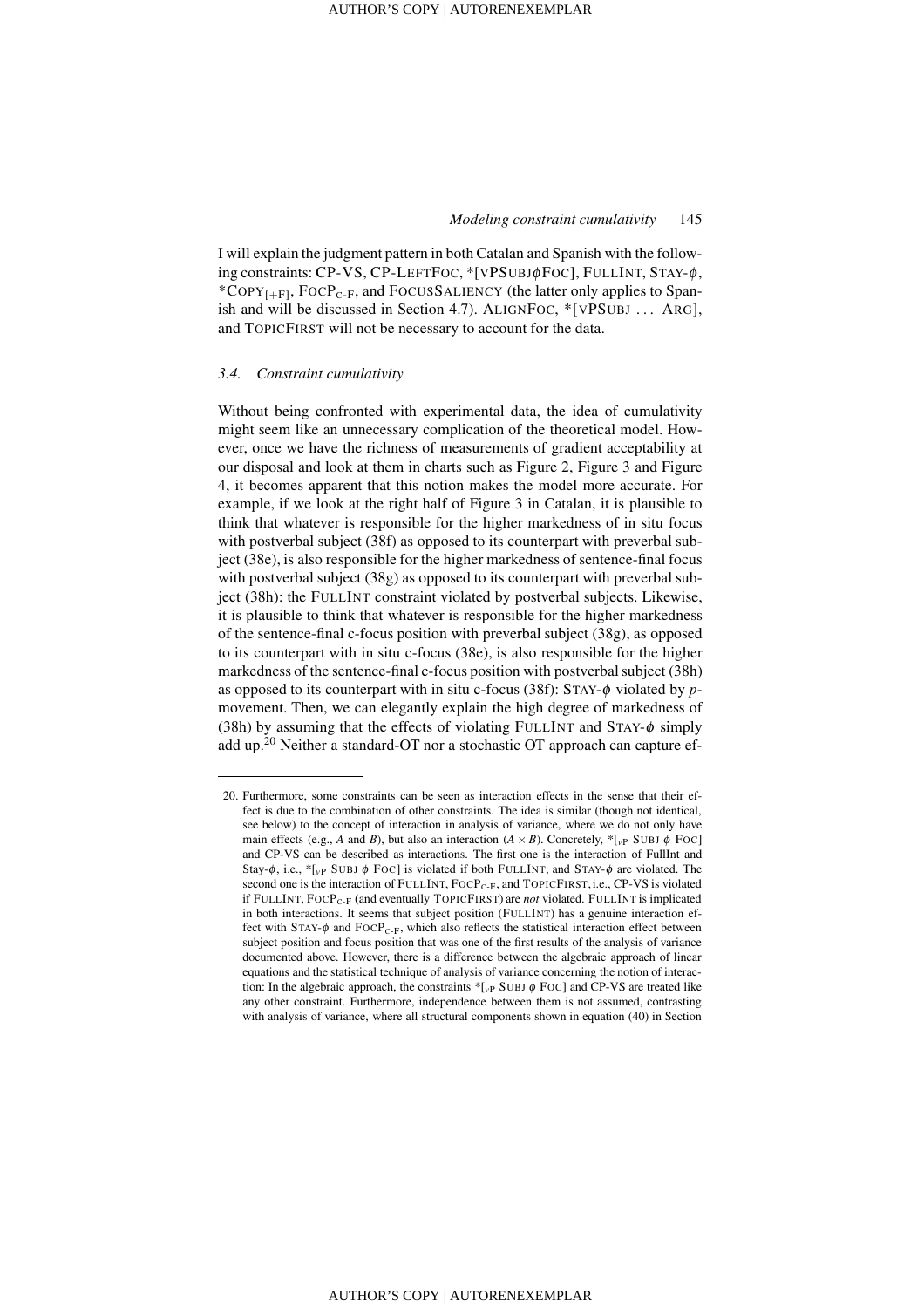fects of constraint cumulativity that come along with a concept of violation cost. They have not been conceived for modeling gradient acceptability data.

My aim is not to stop at a qualitative analysis of constraint cumulativity, but to try to go one step further and capture this idea in an algebraic model (see also Bergounioux et al. 2007 on mathematics and phonology). If constraints are assumed to have specific numerical violation costs, which also add up linearly in the case of violations of several constraints, and if we dispose of a continuous measure for the level of acceptability, then it is worth exploring whether the acceptability of a sentence can be derived by means of an *equation* based on the violations the sentence incurred.<sup>21</sup>

The work of Keller (2000: 256–265), who introduced the idea of calculating numerical constraint weights with systems of linear equations, greatly inspired this proposal. However, the present approach differs in several important points: (i) Keller (2000) deals with the problem of inconsistent systems of equations by approximation, applying the least squares estimation method. Furthermore, he embeds least squares estimation in an inferential-statistical and not heuristic approach (see below). (ii) In the present study, I build equations with which the absolute acceptability values are expressed directly.<sup>22</sup> Keller (2000) deals with acceptability *differences* between two sentences *Si* and *S<sub>i</sub>*: Equation 1 expresses  $S_1 - S_2$ , equation 2 expresses  $S_1 - S_3$ , etc. This is consistent with his method of measurement (magnitude estimation), where a value for a sentence is always measured proportionally to another stimulus. I work with graphic rating where absolute values are measured on a rating scale.

<sup>2.4</sup> are truly independent. This means that an analysis of variance can result in an interaction  $A \times B$  even in those cases in which we find neither main effect *A* nor main effect *B*. However, in the present algebraic approach, constraints represent aspects of grammatical structure that can be related to other aspects of grammatical structure (for example, if FULLINT, and STAY- $\phi$  are both violated, then \*[<sub>*vP*</sub> SUBJ  $\phi$  FOC] is also violated). Therefore, the constraints are not necessarily independent.

<sup>21.</sup> The present approach does not imply that grammar is somehow governed by numbers. A model does never reflect the real world – at least I adhere to an epistemology that takes this stance (see Armatte 2005 on the relation between model and reality). An anonymous reviewer pointed out that one reason why it would not be very plausible to assume a grammar governed by numbers, is the fact that quantifiable weights must also be representable in some pre-numerical ways, referring to cultures that do not primarily work with decimal numbers. The field of ethnomathematics has been devoted to the issue of mathematical modeling across cultures (see for example Eglash 1997; Ascher 2004; Chemillier 2007), and to the issue of the conception of ordinality and ranking (Guyer 2010).

<sup>22. (</sup>i) represents the core methodological difference and is the main point in this discussion. (ii) concerns a rather technical difference. It would be a misunderstanding to see it as a "deeper reason" for opting for the heuristic approach. One could also modify Keller's (2000) approach in order to work with absolute values.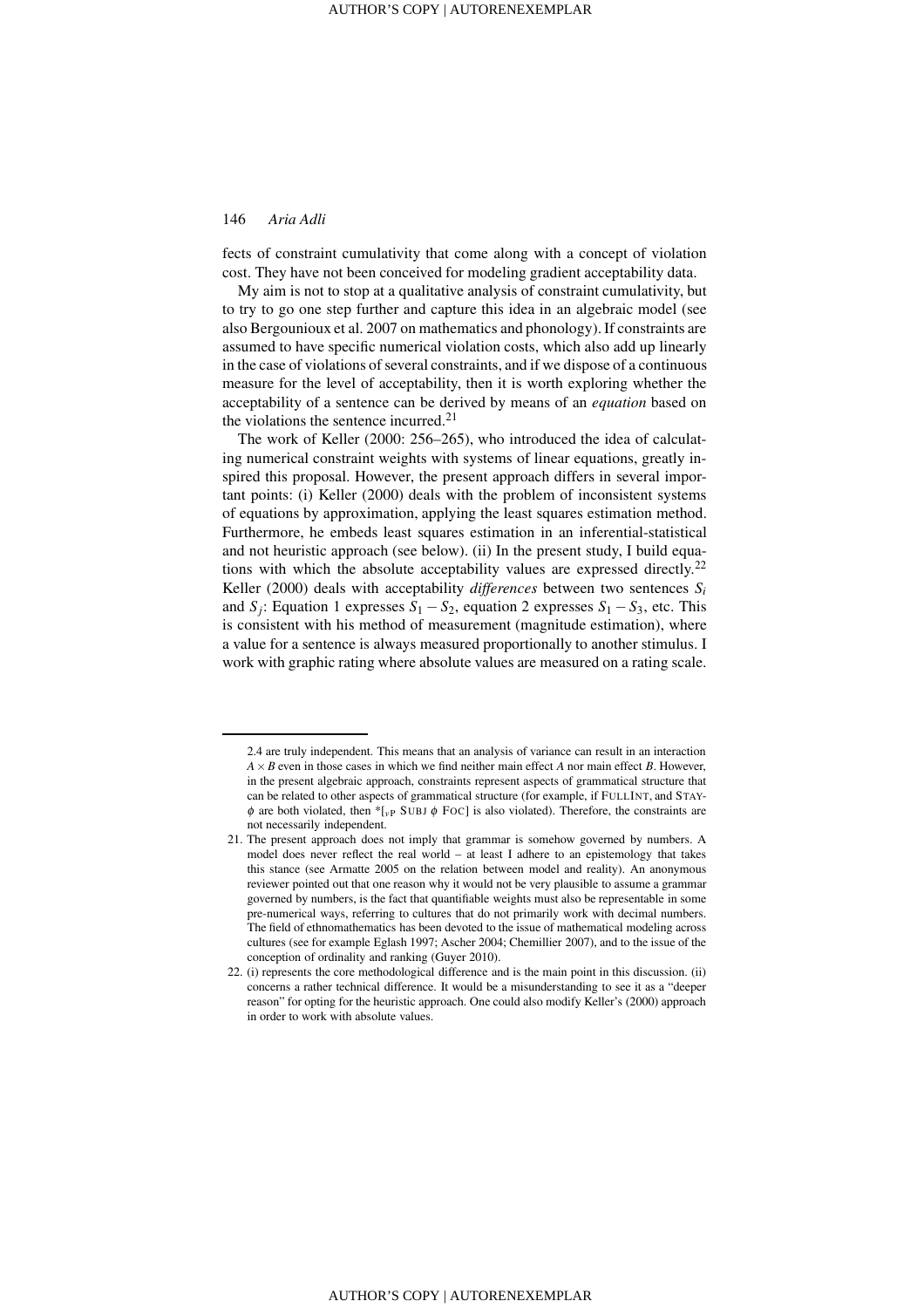#### **4. Mathematical modeling of cumulative constraint violations**

#### *4.1. Heuristic methodology*

Before starting to build a model, we need to make the basic methodological choice between an algebraic and a probabilistic/statistical approach.<sup>23</sup> In principle, both approaches represent feasible options, but they represent different methodologies in the sense that they try to give answers to different questions.

The statistical approach consists in looking at the variation of all single answers and trying to find a function that represents the best approximation to the set of data points. This is realized by algorithms known as maximal likelihood or least squares estimation (e.g., Strang 2009: 218–229). At the same time, the amount of variance explained (or the degree of the fit) is reported, usually by some correlation coefficient. The function – a non-linear or, the majority of studies, a linear regression – can also be used for predicting new data. The methodological framework is the same than the one in which analysis of variance and similar statistical tests are embedded: one works with a stochastic distribution, error probabilities and confidence intervals, as outlined in Section 2.4 and applied in Section 3.

The algebraic approach which I am adopting here, takes a different perspective. It builds on an exact function. If the system of equation is not solvable, one modifies the system itself to obtain a solvable one. Since it is not a statistical approach, one does not distinguish between an observed and a predicted value (technically, the model does not include so-called residuals which are the difference between an observed value and a value given by the model). One is not concerned with the problem of inference from a sample to the population, i.e., with the problem of statistical estimation. The perspective is a different one. The world is, so to speak, restricted to the sample or even more, to a single idealized case: One works with arithmetic means of the sample, ignoring the variance between the single judgments of the individuals.<sup>24</sup> This idealization is legitimate in the scope of the adopted methodology, to put it in Gigerenzer's (2008: 20) terms: "Heuristics are frugal – that is they ignore part of the information". Needless to say, the fact that the present algebraic approach builds on an exact function and not on approximation does not mean that it is somehow "more precise".<sup>25</sup>

<sup>23.</sup> I am most grateful to Uwe Schomburg, professor of technical mechanics at the Helmut-Schmidt-University in Hamburg, for long and inspiring discussions on the present mathematical approach. I owe important insights into modeling linear equations to him. All errors are of course mine.

<sup>24.</sup> One might also relate this approach to a description of E-grammar, contrasting with a usagebased model (see Newmeyer 2003 on this distinction).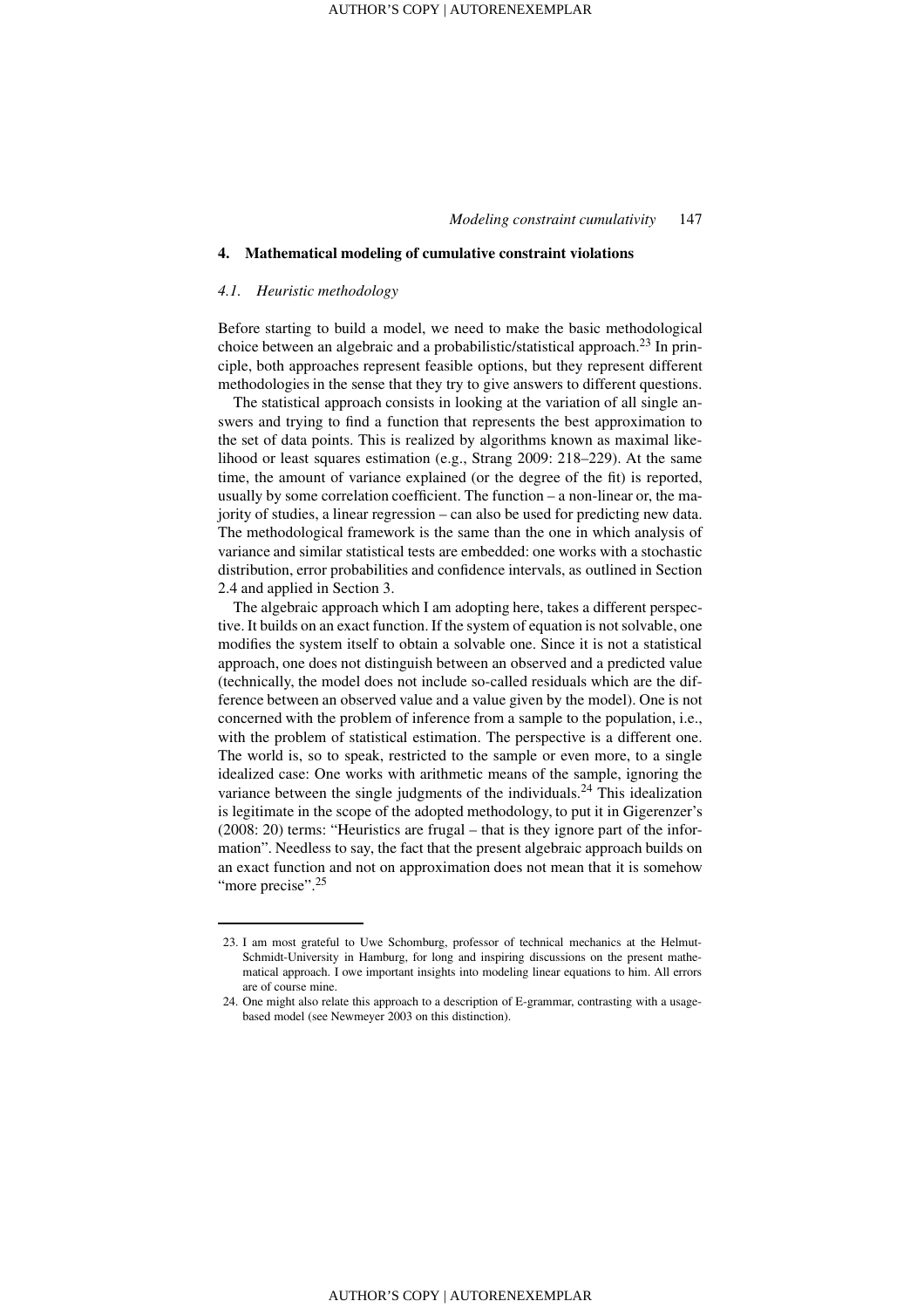Since the notion of a larger population is left aside, the mean values are not seen as estimations of the population, either. The question of generalization is not asked during model building (however, it is often, explicitly or implicitly, part of the ensuing discussion).  $^{26}$  In this respect, the methodology is qualitative, and the method is quantitative.

It is a *heuristic* approach: The goal is not hypothesis testing but model building (or hypothesis generation). A methodology of doing mathematics for gaining insight and intuition, or discovering new patterns and relationships is often associated with the field of *experimental mathematics* (Borwein and Bailey 2004) where typically computational approaches are used extensively. This methodology is rooted in the work of theoretical mathematicians (e.g. Thom 1972, 1990), and of philosophers of science (Lakatos 1976, 1978). I am opting for the heuristic approach, because it can suggest new linguistic constraints within a framework of cumulative constraint violations.

Heuristic quantitative approaches are commonly used in multivariate data analysis, mainly in methods of group identification, and variable reduction such as cluster analysis (see Anderberg 1973), canonical correlation (Rao 1952), and factor analysis (see Harman 1976). These techniques are applied in psychology and sociology when one wants to uncover relevant constructs that underlie a quantitative pattern, which is too complex to be visible to the naked eye. Many of these methods can produce a set of theoretically infinite solutions.<sup>27</sup> The

<sup>25.</sup> Heuristic methodology takes a critical stance to the notion of precision, both regarding its usage and its standing in scientific research. Fields-laureate Thom (1983: 33) reproaches in his criticism of modern science a drive towards "fantastic numerical precision", as a result of what he calls "blind experimentation" coupled with a lack of emphasis on understanding. He goes on arguing that mathematical modeling can be a promising means to gain that deeper understanding which according to him, is not sufficiently in the focus of many scientists (see also Thom 1980). The notion of prediction is discussed in detail (note that one of his books, Thom 1993, is entitled "Predicting is not Explaining"). One core argument is that a function with a high degree of fit has not *per se* an explanatory value. It can in some cases even be counter-productive, because a function with a lower predictive power might trace the way to a better model.

<sup>26.</sup> Within this logic, the reason why one still works with a sample of a couple of dozen individuals and not with a single individual is to make a generalization *plausible*. The issue of generalization constitutes one important methodological debate, in particular in the context of approaches that do not build on inference (Bortz and Döring 1995: 310ff.). While some scholars argue against a prevalence of the notion of generalization putting emphasis on the notion of understanding (see also Footnote 25), others have proposed the idea of *exemplified generalization* (for example Wahl et al. 1982: 206ff.).

<sup>27.</sup> One should also bear in mind that an inherent characteristic of any quantitative modeling is that "one may refine indefinitely the model but the difference between the model and the real-world phenomenon, process or dynamical system which is subject to modeling cannot be avoided" (Pozna et al. 2010: 182). This argument can be traced back to the philosophy of science and scientific models (Bouleau 1999; Pullum and Scholz 2001; Armatte 2005). Heuristic modeling roots in a philosophy of science that is somewhat different from clas-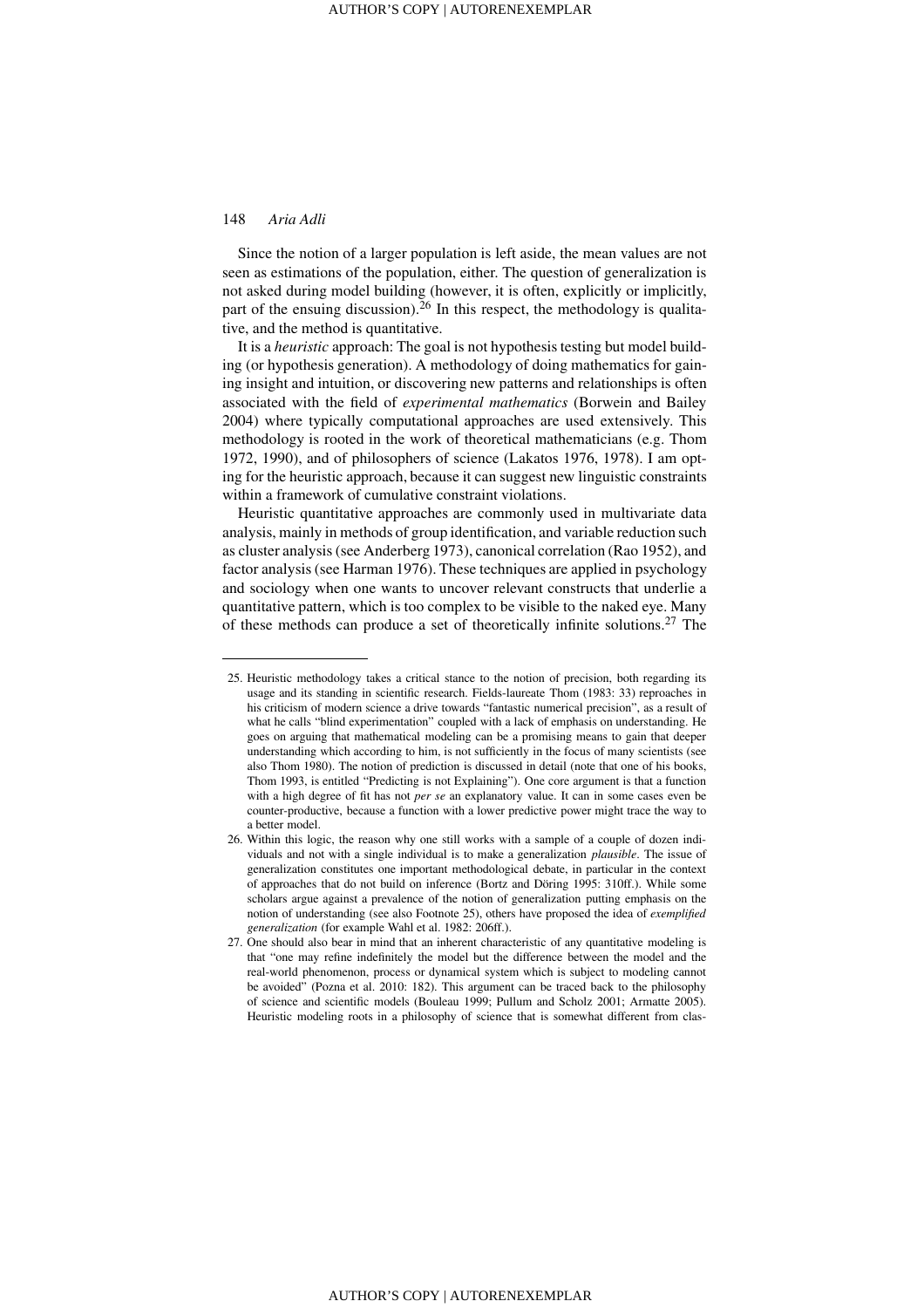qualitative character resides in the fact that the researcher makes, after scrupulously weighting different quantitative and qualitative criteria, *a decision* in favor of a particular solution; in the present case it would be a decision in favor of a solvable system of linear equations, meaning a decision in favor of a certain constraint set.

One anonymous reviewer rightly stated that statistical approximation – as applied in Keller's (2000) work or any work that builds on linear regression analysis – *can* also be used in a heuristic approach for hypothesis generation (rather than hypothesis testing). The regression technique would then be used to evaluate models and suggest parameters. One could for example start with an initial model (i.e. an initial constraint set), solve the model by least squares estimation, evaluate its degree of fit or the error term, and eventually add/remove constraints in a heuristic way in view of a model with a higher fit. As a matter of fact, Zembowicz and Zytkow (1992) have done systematic work on this issue and proposed a discovery system called 'Equation Finder'. Its aim is to suggest what Ćwik, Koronacki and Żytkow (1999) call "acceptable models". The idea is to estimate  $f(X)$  in the general regression (58), which is supposed to be the function underlying the data (see Moulet 1997 for a discussion of the Equation Finder). An interesting aspect of Zembowicz and Zytkow's (1992) work is that  $f(X)$  is not restricted to a simple linear function but that it can incorporate a number of transformations and combinations of polynomials.

$$
(58) \qquad Y = f(X) + \varepsilon(X)
$$

In the present work, the choice in favor of the algebraic approach is not rooted in skepticism towards statistical analysis (which the present work also incorporates by applying analysis of variance). Rather, it allows posing the problem in a novel way, namely taking the inconsistency of the system of linear equations as a hint towards potentially missing constraints. The repertory of existing approaches to problems of modeling is large. Apart from least squares estimation and the proposed algebraic approach, other quantitative methods used in modeling include Support Vector Machines (Vapnik 1995), least squares Support Vector Machines (Suykens and Vandewalle 1999; Wen et al. 2008), Bayesian filtering (Pozna et al. 2010), to name just some of them. The point I want to make is that we are far from having a 'best method' in quantitative modeling – asking for the 'best method' might even not be a fruitful research question due to the very nature of heuristics.<sup>28</sup>

sic positivism (Lakatos 1976; see also Kiss 2006). This does not mean that evaluation and subsequent optimization are not important issues in heuristic mathematics.

<sup>28.</sup> Given the popularity of regression analysis among linguists, some words on this technique seem necessary (see Kruskal and Majors 1989; Budescu 1993; Bring 1994): First, one has to show great care in estimating the importance of the different predictors – which is accord-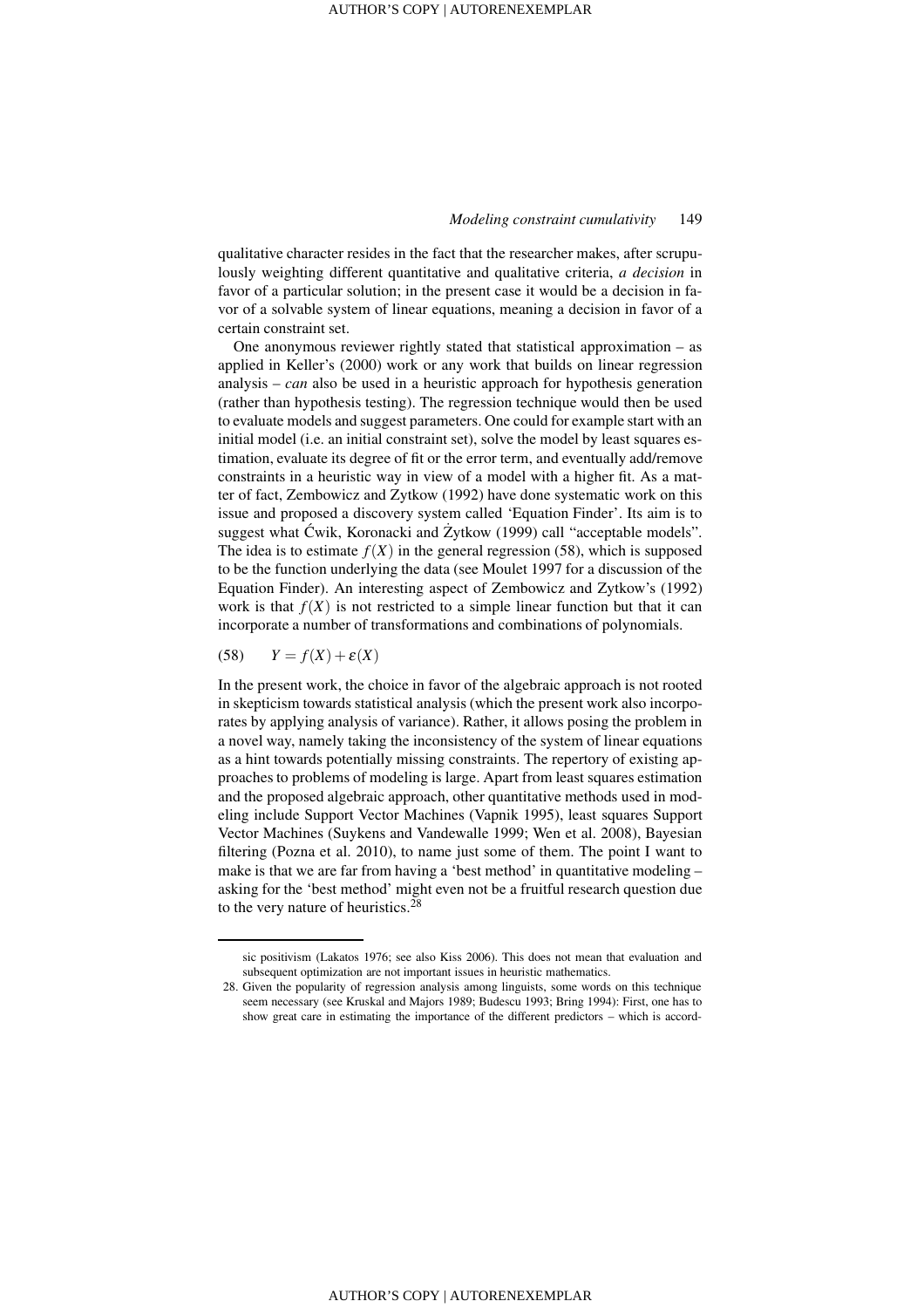To sum up, the reason why I choose an algebraic approach as outlined in the following section is not due to the fact that it is superior to other alternatives, but because it fits the way I approach the problem, namely that I idealize on random errors, excluding them by taking the mean value, and proposing what makes a system of linear equations unsolvable can be a missing constraint.

#### *4.2. Basic notions of the approach*

The core idea of the model of violation cumulativity is that each constraint comes with a specific numerical violation cost, and that the sum  $K_i$  of the violation costs of all constraints that a given sentence  $S_j$  violates corresponds to the amount by which the acceptability of  $S_j$  is lowered. Assume a simple case with three constraints  $c_1$ ,  $c_2$ , and  $c_3$ . The violation of any of these constraints has a numerical violation cost of  $k_1$ ,  $k_2$ , or  $k_3$ . Assume that the second candidate  $S_2$  of a given set of sentences violates  $c_1$  and  $c_3$ , but not  $c_2$ . Then

(i) 
$$
R = \sqrt{\sum_{i=1}^{k} b_i \times r_{ic}}
$$

$$
b_1 + b_2 r_{12} + b_3 r_{13} + \dots + b_k r_{1k} = r_{1c}
$$

(ii) . . . . . . . . . . . . . . .  $b_1 r_{k1} + b_2 r_{k2} + b_3 r_{k3} + \cdots + b_k = r_{kc}$ 

ing to Johnson (2000: 1) "one of the most common requests of statistical consultants and researchers". To put it in technical terms, one should not overestimate the stability of weight estimation (according to common nomenclature,  $b_i$  is the *i*-th weight parameter). Multiple regression builds on the idea shown in (i), according to which the total correlation  $R$  is the sum of *weighted* single correlations *ric* between each predictor (these could be constraints in the present case) and the dependent variable *c* (this could be the acceptability value of a sentence). However, due to what statisticians call *multicollinearity,* the estimation of the specific impact of a single predictor, its *importance* (Bring 1994), can hardly be isolated when predictors intercorrelate (which is mostly the case). (ii) illustrates this point. Each single correlation *ric contains* all other (weighted) single correlations. As a matter of fact, even small differences in the sample can cause large differences in regression weights (Johnson 2000: 3).

Second, simulation studies have shown that the same instability exists on a more general level, i.e., when one does not restrict oneself to linear regression but when non-linear relationships are also taken into consideration (Ćwik et al. 1999: 548). The latter means that one tries to find any function  $f(X)$  by systematically searching among polynomials of transformed data such that the degree of fit is maximized for the relationship between predictors *X* and dependent variable *Y* (the equation is shown in (58)). As with linear regression, we observe instability, for example different random samples from the same distribution suggest substantially different functions  $f(X)$ .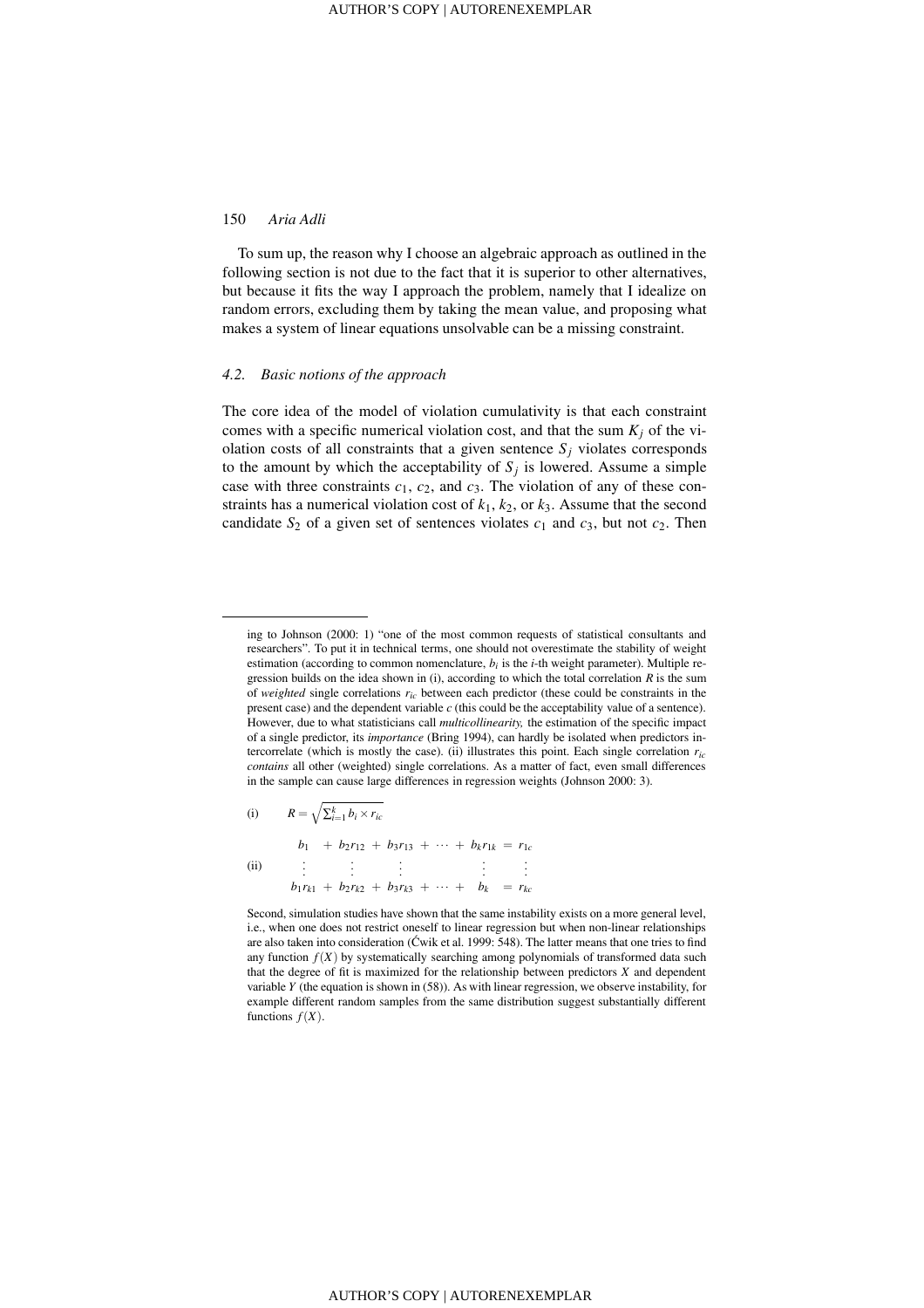$K_2$  corresponds to  $k_1 + k_3$ . We can also write  $K_2 = 1 \times k_1 + 0 \times k_2 + 1 \times k_3$ . The coefficients  $a_m$  of the violation costs  $k_m$  indicate whether the sentence violates the constraint ( $a_m = 1$ ) or not ( $a_m = 0$ ). As regards the example  $S_2$ , the coefficients for the three constraints are  $a_{12} = 1$ ,  $a_{22} = 0$ ,  $a_{32} = 1$  (the first index refers to the respective constraint, the second index, here 2, refers to the sentence number).

Given a tableau with *n* constraints, the total violation cost  $K_i$  of a sentence *Sj* can therefore be written as a *linear equation in n variables* (or *n* unknowns), as in (59). This linear equation has two side conditions: (i) The coefficients can be only 0 or 1 because they reflect absence or presence of constraint violation, and (ii) violation costs cannot be negative, i.e.,  $k_m \in \mathbb{R}^+$ .

(59) 
$$
K_j = \sum_{m=1}^n a_{mj} \times k_m, \text{ where } \alpha_{mj} \in \{0,1\} \text{ and } k_m \in R^+.
$$

Violation costs must be positive, in order to reflect the decrease in acceptability for which the idea of constraint violation stands. Therefore, *km* represents the amount by which the line on the graphic rating scale is 'shortened'. In other words, violation costs are linearly represented on the scale (see Borg and Schönemann 1996 on the notion of scaling). A negative cost would mean that the violation of a constraint comes along with a "bonus" (as a matter of fact, Legendre et al.'s 1990 Harmonic Grammar do implement this idea; however, for a criticism see Prince 2003; Boersma and Pater 2008: Ch. 3.5; Pater 2009: Ch. 2.1). Note that in its present form (59) does not implement the idea of multiple violations of the same constraint (called "counting cumulativity" by Jäger and Rosenbach 2006). However, such an extension can be expressed in a straightforward manner by defining  $a_{mj}$  as a member of the set of non-negative integers, i.e.,  $a_{mi} \in N_0$  where  $a_{mi}$  expresses the number of times constraint  $c_m$ is violated in sentence  $S_i$ .

In order to indicate within the model of cumulative violation costs the acceptability value  $\overline{X}_i$  (which is the mean value of the sample) of a sentence  $S_i$ , we need to assume an optimal value *O*. This optimum is supposed to be the acceptability value of a candidate in the hypothetical case that no constraint was violated. The acceptability value  $\overline{X}_i$  corresponds to this optimum O minus the total violation cost  $K_j$  that the sentence  $S_j$  incurs. The acceptability of each construction corresponds to a linear equation as in (60).

$$
(60) \qquad \overline{X}_j = 0 - K_j
$$

Since each sentence corresponds to an equation as in (60), the entire tableau of the candidate set of *q* sentences and *n* constraints can be written as a *system of q linear equations with n unknowns* as in (61).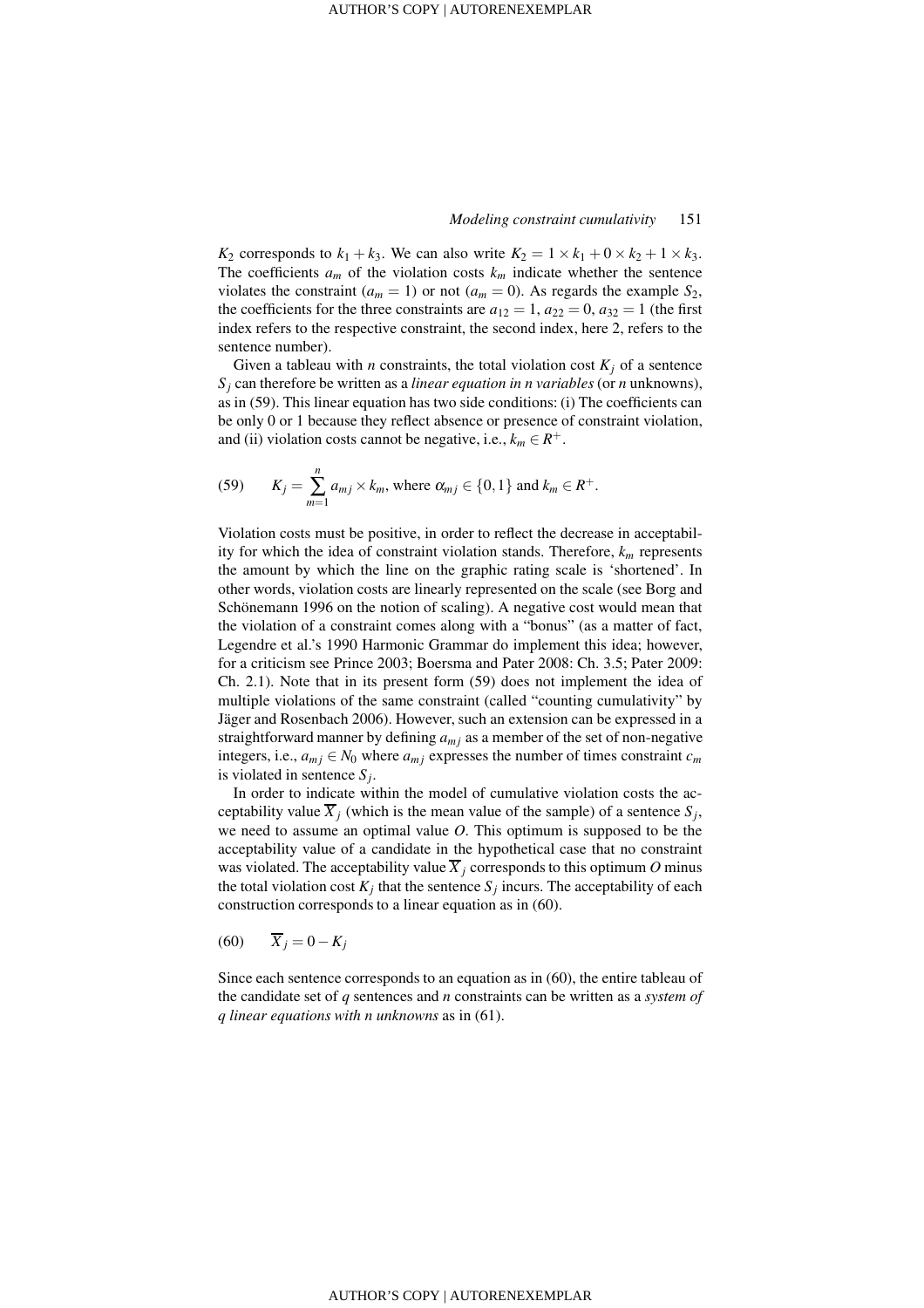(61) 
$$
\overline{X}_1 = O - K_1
$$

$$
\overline{X}_2 = O - K_2
$$

$$
\vdots \qquad \vdots
$$

$$
\overline{X}_j = O - K_j
$$

$$
\vdots \qquad \vdots
$$

$$
\overline{X}_q = O - K_q
$$

The optimum *O* is constant for the entire candidate set, but the violation costs  $K_1 \ldots K_j$  are variable. More precisely, the coefficients  $a_{mj}$  in equation (59) differ from sentence to sentence, which means that each sentence has a different pattern of constraint violations (all coefficients *a* form a  $q \times n$  matrix *A*, where *q* is the number of sentences or linear equations, and *n* the number of constraints or unknowns).

This being said, two points need to be addressed: What does the optimum *O* correspond to? And under what conditions can such a system of linear equations be solved, in other words which limitations does it impose on us?

With regard to the optimum *O*, one could set it to the length of the graphic rating scale which is a fixed constant given by the test design. In the present study, *O* would then be 100. Setting *O* to the maximum of the scale would be appropriate if we worked with physical measurements. However, it is not appropriate when we work with human judgments. We know that arithmetic mean values of perceptive judgments fall into a smaller range somewhere within the physical rating scale, i.e., the theoretically possible range is not used. This is due to the psychometric phenomenon of the central tendency of judgments (see Section 2.3), as well as to the skewness of a unipolar distribution on the extremes (some subjects may assign the maximal value, some lower values, but no one can assign higher values). From a psychometric point of view and given that the following calculations build on mean values, it seems plausible to link the optimum *O* to the result of the item that scored highest rather than to the maximum of the physical scale.<sup>29</sup> It is of course necessary to ensure that the candidate set has been carefully designed such that potentially better candidates have not been forgotten. The optimum *O* is not a physical measure known before the study but, being an estimate of a perceptive variable, a value set post hoc.

<sup>29.</sup> Note that this choice also depends on the algebraic approach that builds on mean values. One might prefer linking the optimum to the scale maximum within an approach that builds on stochastic distributions such as least-squares estimation (if *single* measurements and not arithmetic means are the basic unit of analysis, the really operative scale range as mentioned in Section 2.3, spans the entire scale, since it is likely that a few single measurements hit the ceiling). I have to leave a more thorough discussion concerning the choice for the optimum *O* for future research.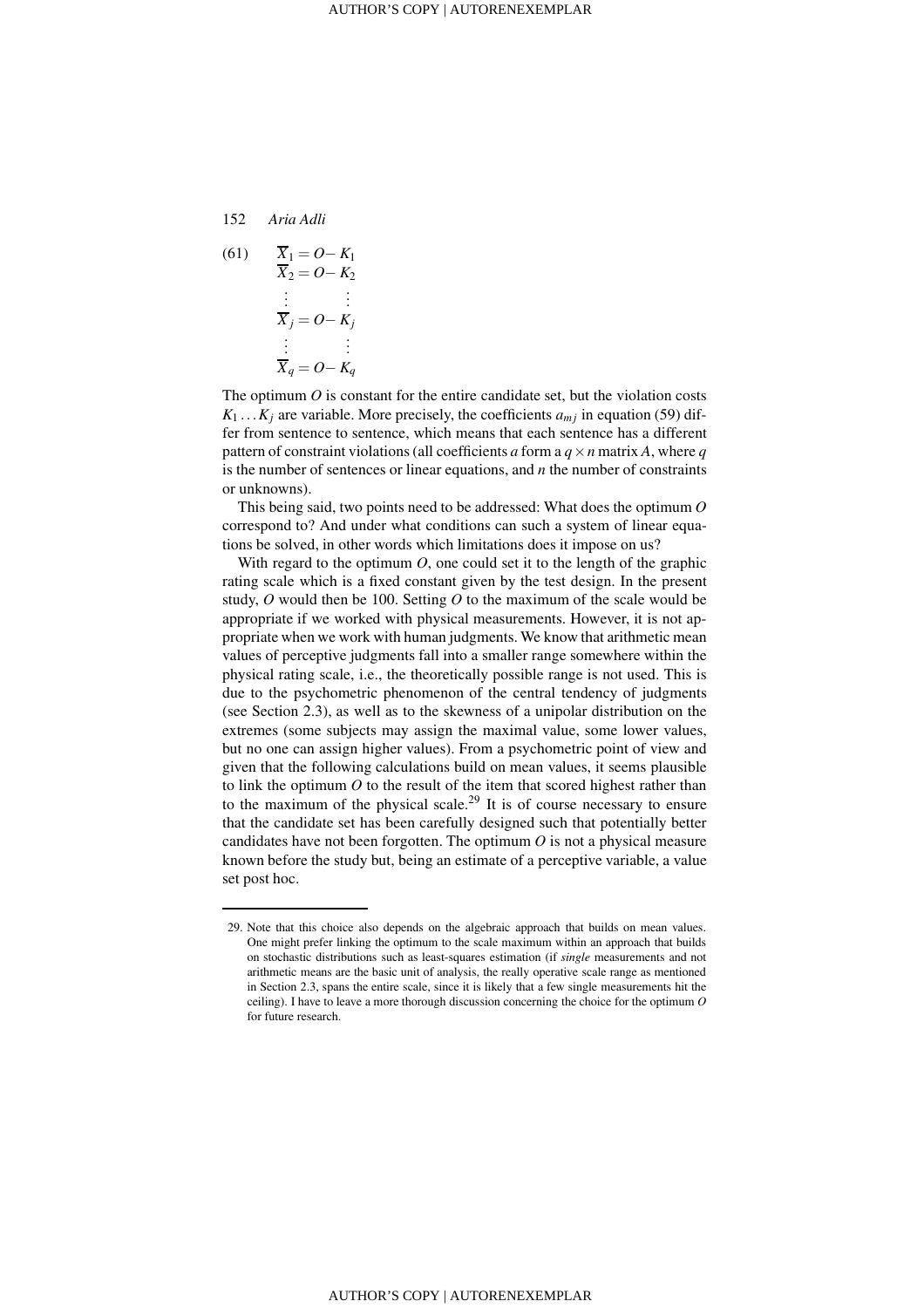One could set *O* equal to the score of the candidate with the highest acceptability value, i.e.,  $O = \max(\overline{X}_i)$ . However, we need to take into account that our theoretical framework builds on the premise that all sentences violate some constraint, a premise that this approach shares with standard OT. Only the total violation costs differ. Since violation costs must be positive ( $k_m \in R^+$ ), *O* must be greater than the highest acceptability value, i.e.,  $O > \max(\overline{X}_i)$ . We can assume that the best candidate, i.e., the fully unmarked case, violates constraint(s) that have a negligible, or very low violation cost. Thus, I set this cost to a very low value, namely the smallest measurement unit in the graphic rating test, which is one percent of the scale length *l*. <sup>30</sup> In sum, the optimum of the candidate set *O* takes into consideration the psychometric nature of the test, the focus on mean values, and the theoretical premise of a negligible violation cost for the unmarked case. The fact that the optimum is linked to  $\max(\overline{X}_i)$ also reflects the fact that the optimality of a sentence cannot be evaluated in isolation but only within a candidate set. It is calculated as follows. $31$ 

(62)  $O = \max(\overline{X}_i) - u$ , where *u* is the smallest measurement unit in the graphic rating test.

(62) expresses another side condition of the system of linear equations. If we substitute *O* in (60) by the right side of equation (62), bring  $K_m$  to the left hand side, and eliminate  $\overline{X}_m$  we obtain (63); note that  $\overline{X}_m = \max(\overline{X}_i)$ , since (62) applies only to the equation with the highest acceptability value.

(63)  $K_m = u$ , where  $K_m$  is the total violation cost of the sentence  $S_m$  with the acceptability value  $\overline{X}_m$ , with  $\overline{X}_m = \max(\overline{X}_i)$ .

Given the present test design where  $u = 1$ , the total violation cost  $K_m$  equals to 1 for the constructions with the highest acceptability value in each candidate set. These are the constructions with in situ c-focus, (38e) for Catalan and (39e) for Spanish.

<sup>30.</sup> In methodological terms, this is a conservative approach meaning that the conditions under which an outcome is not interpreted, are strict. A different way to deal with this issue would consist in tying the threshold of negligible cost to data dispersion (for example, one could tie it to the standard deviation values given in Footnote 15).

<sup>31. (62)</sup> and (63) could be stated differently if another test design, in particular another measurement instrument, was applied. For example, in case of a rating scale with a substantially higher number of measurement units (compared to the present one which runs from 0 to 100), one could consider setting the negligible violation cost to a higher value than the smallest measurement unit. Or in case of a reversed scale with high values corresponding to low acceptability, one would set *O* to min $(\overline{X}_i) + u$ .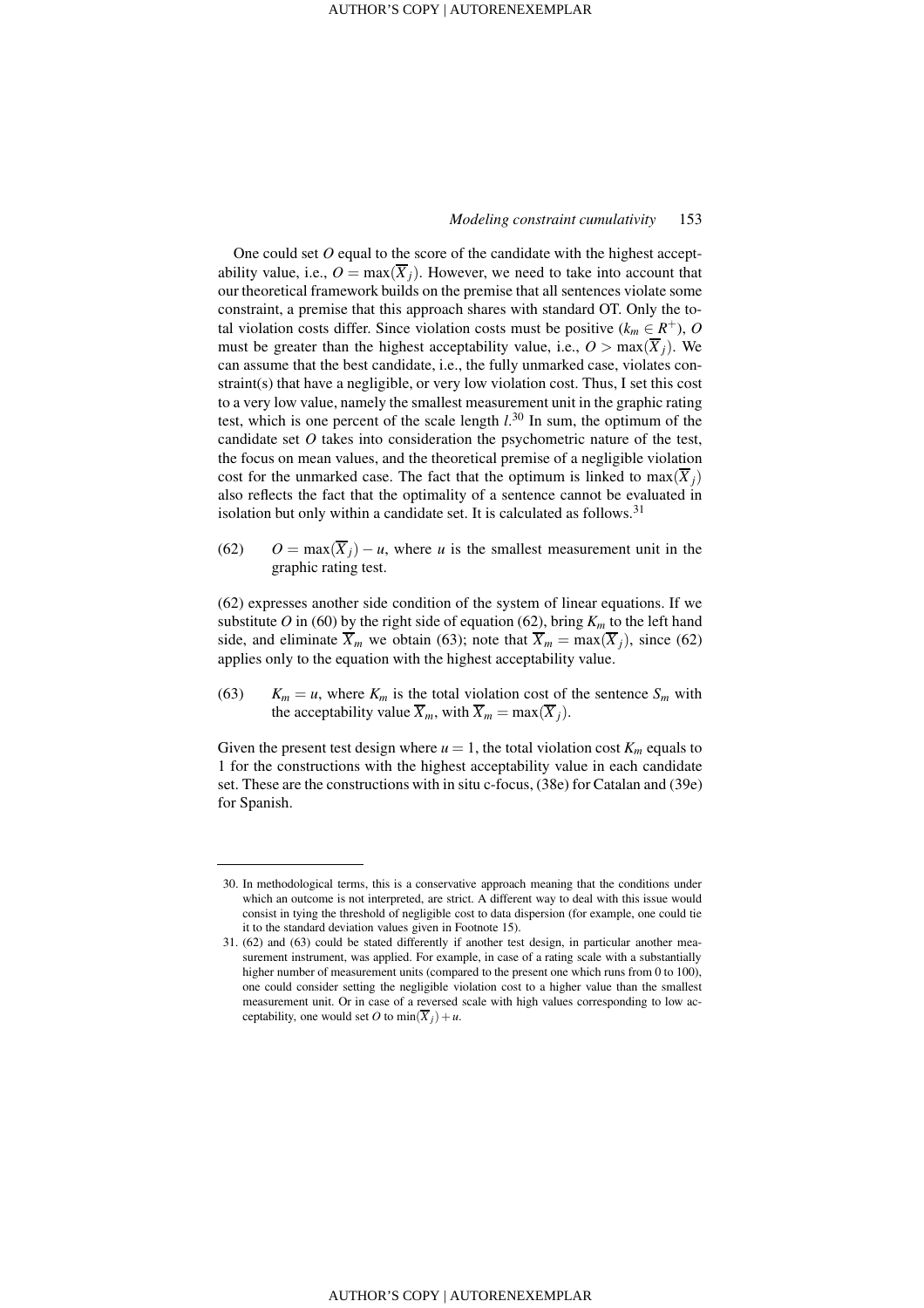#### *4.3. Challenges*

Before addressing the difficulties in solving a system of linear equations with many equations and unknowns, I start with a simple system of equations as in (64) (we have seen many of those in school). We can solve it, by using the laws of elementary algebra in order to eliminate variables: First by solving the top equation for  $x$  in terms of  $y$ , then by substituting this expression for  $x$  in the bottom equation which gives  $y = 1$ , finally by substituting it back into the top equation for *x* which gives  $x = 1.5$ .

$$
\begin{array}{r}\n(64) & 2x + 3y = 6 \\
4x + 9y = 15\n\end{array}
$$

This system of equations avoids a number of challenges, because it has a unique solution, and we only need paper and pencil to solve it. However, the problems are often more complex in engineering, physics, chemistry, computer science, economics, and other disciplines in which linear algebra plays a prominent role; the same applies to the present linguistic problem of a model based on numerical violation costs.

The foremost challenge is to try to obtain a solvable system of linear equations. When, say, a mechanical engineer needs to build a system of linear equations for an empirical problem, she/he needs to perform prior theoretical work in order to achieve a meaningful and solvable system, e.g. some variables might be excluded from the model or new ones added, or some data excluded or new data included in order have less or more equations.

*Challenge 1: a solution set with a single unique solution.* If we seek concrete numbers, in this case exact violation costs for each constraint, we need a system with as many equations as unknowns. A system with fewer equations than unknowns has to be avoided which usually has infinitely many solutions (such solution sets can be useful, but not for our purpose). Likewise a system with more equations than unknowns has to be avoided which usually has no solution (unless an approach of statistical approximation is adopted). This requirement imposes on us the limitation of working only with tableaus with as many sentences as constraints.

*Challenge 2: a consistent system of linear equations.* However, same number of equations and unknowns does not automatically mean that there is a solution. In the case of empirical measurements, the major challenge is the *inconsistency* problem, which means that the equations do not possess a common solution. In these cases, the equations lead to a contradiction, e.g. to a statement such as  $0 = 2$ . In order to achieve consistency, one needs a system of equation where the left-hand sides are linearly independent. Given two matrices *A* and *B*, the question is whether a unique matrix *X* exists such that  $AX = B$  or  $XA = B$ (for algeabraic details, see Lay 2005). A first theoretical model (based, for ex-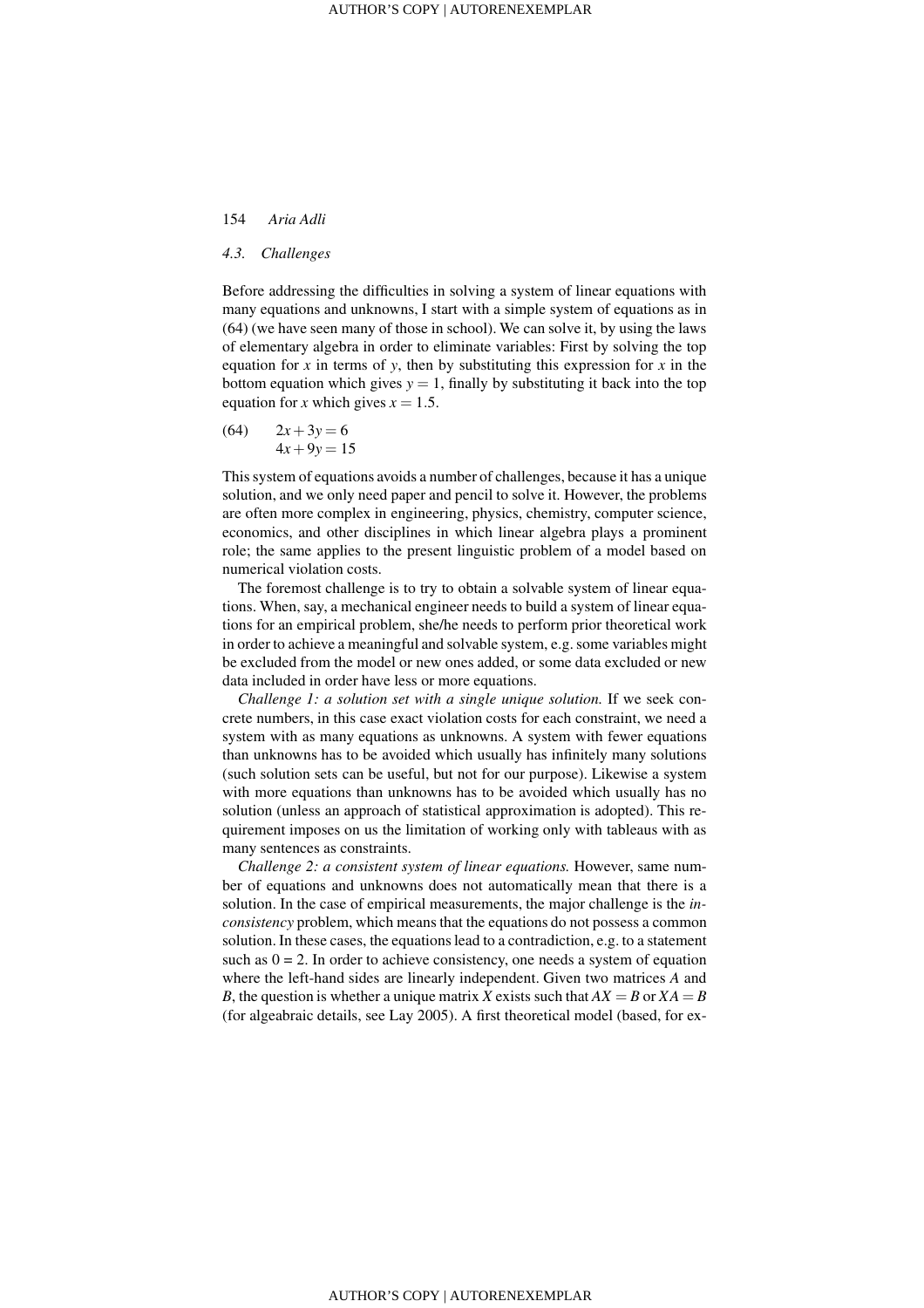ample, on a presumed set of constraint violations in a tableau, or on some physical rules in an engineering problem) might seem plausible, but the calculation could show that it is inconsistent. Then, the model must be *tweaked* to make it solvable which is often an important step in the whole process (again, this applies to an algebraic and not to a statistical approach which would work with approximations). Still, one might not be able to find a consistent system of linear equations, at least one that is also conceptually satisfying. An important point is that not every empirical problem, not every tableau of sentences and constraints can be handled with a system of linear equations, and we will not know it before we have not tried to model it.

*Challenge 3: side conditions.* One might come up with a consistent system of linear equations which has a unique solution, but which does not respect possible side conditions. An important side condition in the case of constraint violation tableaus is  $K_m \in \mathbb{R}^+$  according to which violation costs must not be negative.

Once the conceptual work is done, how do we actually solve a system of linear equations? Systems of three or four equations can be readily solved by hand, but larger systems normally require computers that apply specific algorithms (usually a modified version of Gaussian elimination for matrix decomposition or an iterative method). The solutions to the two systems of linear equations in the present study were computed with the software MATLAB 7.4.

# *4.4. The heuristic character*

Given the above-stated challenges, building a system of linear equations for empirical measurements does not work "out-of-the-box". As already stated, the major challenge is the inconsistency problem. We need to add another variable (henceforth called *z*) to the system that is either considered as a noise variable or interpreted like the other predefined variables, i.e. interpreted as a constraint. This approach requires a system that has one more equation than unknowns, because *z* will take the slot of the last unknown. The idea is to try to obtain a solvable system by adding the unknown *z* to one or more of the equations.<sup>32</sup> The heuristic character resides in *z*, in the fact that it is inserted (and interpreted) post hoc according to both a quantitative criterion included in an algorithm, and a criterion of interpretability. The unknown *z* can be seen as a "missing piece of a puzzle", and like in a real puzzle we only get an idea

<sup>32.</sup> An inferential-statistical approach would work very differently. Building on the distinction between observed and predicted values, one would essentially propose the closest possible *approximation* to the observed values that is consistent. Each acceptability measurement would be seen as a stochastic distribution.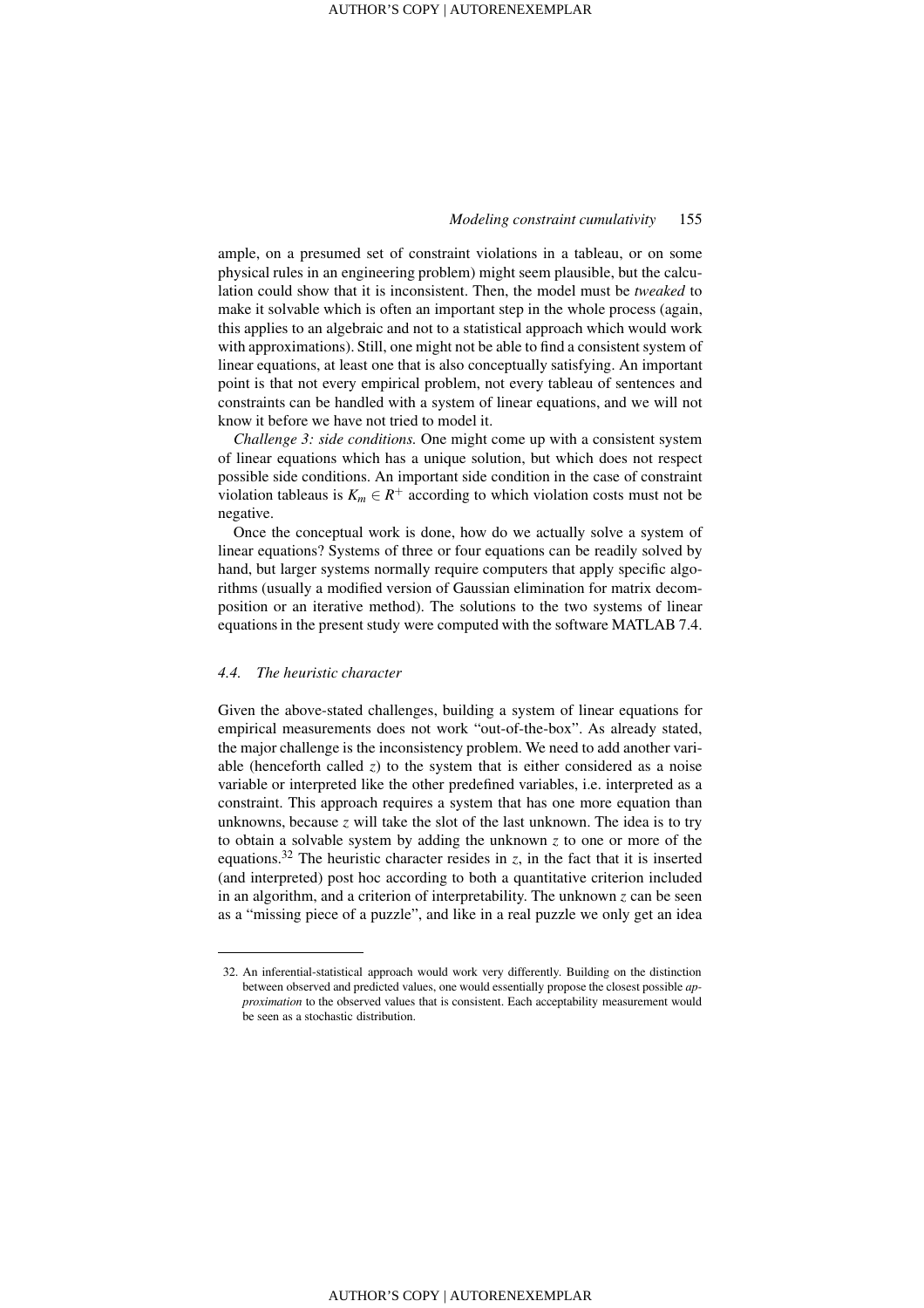of its shape once the whole rest is in place. On a technical level, there is some resemblance between the unknown *z* and what Potts et al. (2010) call margin of separation *a* in their linear programming model for harmonic grammar: They are arbitrary elements that help to make equations (or inequations in the case of Potts et al. 2010) solvable. However, the unknown *z* differs by its heuristic idea, i.e. by suggesting the hypothesis of a missing constraint.

How is the unknown *z* applied in solving systems for numerical violation costs? *z* is required to be as small as possible, which I also derive from the idea that it is the last missing piece. Concretely, the Euclidian distance  $|z|$  is minimized, and *z* is added to the minimal number of equations (ideally *z* is only added to a single equation). The unknown  $\zeta$  is introduced according to the following algorithm. Step (iv) is optional, i.e., it depends on the researcher whether there is the possibility of a second, more permissive pass, or not.

- (65) Seek a consistent system of linear equations respecting all side conditions by:
	- (i) Starting with  $n = 1$
	- (ii) Adding the smallest possible  $|z|$  to *n* equations.
	- (iii) Recursing over  $n = n + 1$  going back to step (ii), if (a) the system of linear equations has not been solved or (b) *z* is smaller than the negated threshold of interpretability *z* < −3*u*
	- (iv) Making once a new trial starting over at (i) but dropping the condition (iiib), if the system of linear equations has not been solved.

The unknown *z* can be interpreted in two different ways: *z* can be regarded as an irrelevant element of the quantitative model. We would then assume that we do not lose any relevant information if we simply ignore it; it is the noise and not the meaningful signal. Alternatively, one can also consider*z* to be a meaningful element, which is yet unexplained. I suggest including both alternatives with a threshold approach. If  $|z|$  is below a threshold, it is not interpreted. If it is above this value, it is interpreted. The idea of a threshold of interpretability is often used in heuristic quantitative methods.<sup>33</sup> I set this threshold to 3*u*, i.e., to three measurement units of the graphic rating test, which would correspond to a very small violation cost. Given that  $u = 1$ , *z* is considered as noise if  $|z| < 3$ , otherwise I seek an interpretation for it.

<sup>33.</sup> In factor analysis, for example, one tries to reduce a high number of items, e.g., the answers to 200 questions on a Likert scale, to a limited number of factors, e.g., 10 super-items or synthetic variables. One essentially calculates intercorrelation structures among the items. In order to interpret a factor, only those items whose correlation with the factor exceeds a certain threshold are taken into consideration. Depending on the nature of the research object and on the researcher, this threshold is usually somewhere between 0.3 and 0.7. If the correlation falls below the threshold, the item is not given sufficient importance for the interpretation of the factor.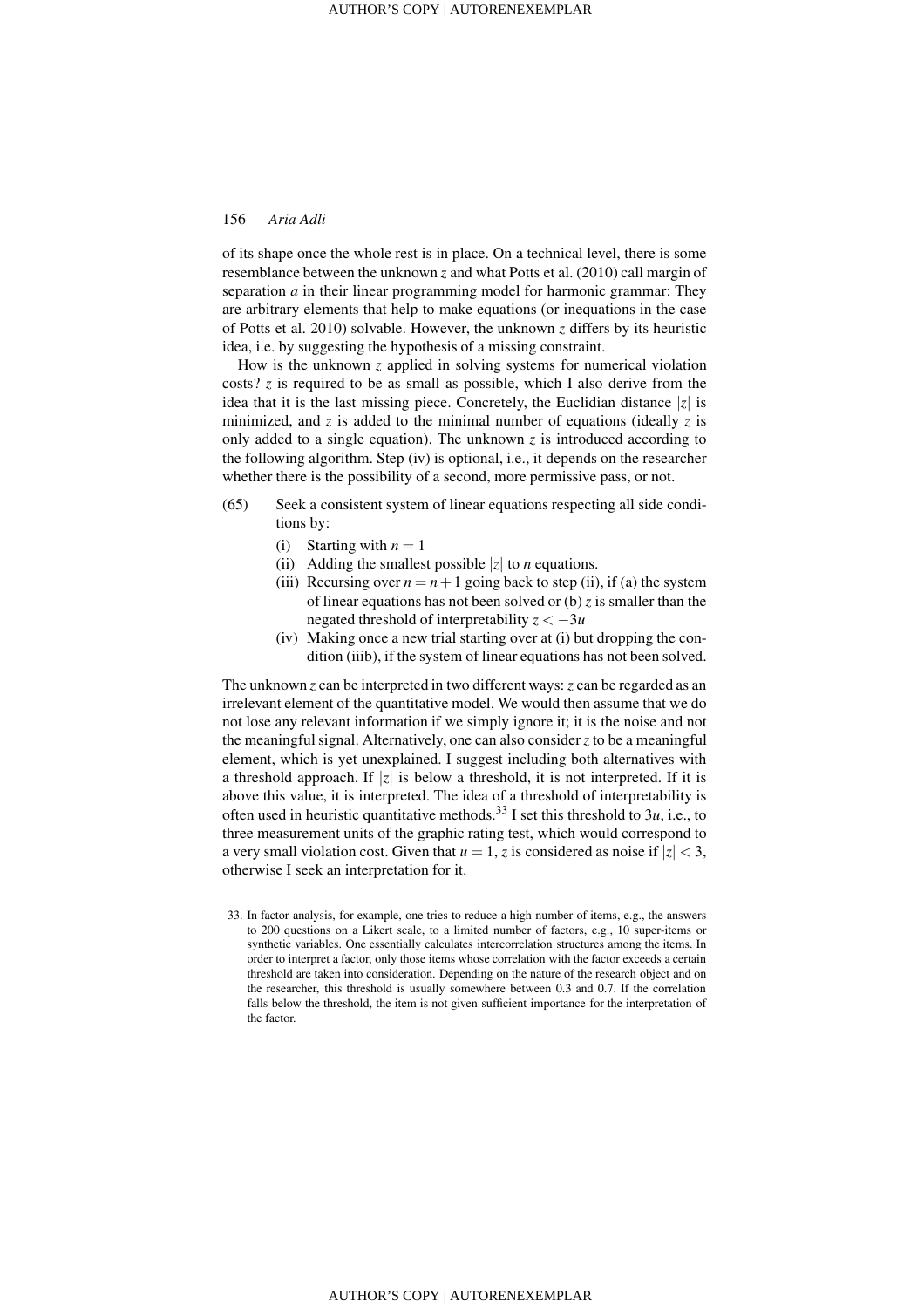Whenever one has to interpret post hoc a variable in a heuristic method, it is possible that there is no plausible interpretation. There are two ways to deal with such a situation. Either, one considers *z* in this case as noise, too (though the level of noise is higher than the threshold). Or one rejects the solution for *z*, going back to the algorithm in (65) further recursing over  $n = n + 1$ . Importantly, if  $z$  is interpreted as a constraint, the side conditions for constraints apply, i.e.,  $\{k_m, z\} \in \mathbb{R}^+$ . If *z* is seen as noise, it can also have a negative value. Note that a *z* which is smaller than the negated threshold of interpretability ( $z$  < −3*u*) cannot be a constraint (because it is negative), although the Euclidean distance is above the threshold of interpretability ( $|z| \ge 3$ ). Condition (iiib) excludes this case. Only if no solution can be found otherwise, this condition can be dropped in the optional step (iv), and the algorithm would restart, this time accepting larger noise.

It commonly happens in such algebraic approaches that the system of equations cannot be solved. In this case, the only possibility is to come up with a modified set of constraints, i.e., modify the tableau. Of course, it is not always possible to change constraint definitions, which also build on previous work, and one might have to conclude that a specific tableau cannot be modeled with a deterministic system of linear equations.<sup>34</sup> These are the limitations of the approach. With regard to the tableau for Catalan (Section 4.5) it worked seamlessly, with regard to the tableau for Spanish (Section 4.6) it required a rather minor modification of the original constraint set.

What does the strategy of adding an unknown mean for the general methodology of this approach? Building systems of linear equations is then not only a method for determining the violation costs of a set of predetermined constraints, but it also becomes a way of *discovering* a new, missing constraint by assigning a meaning to *z*. It has already been mentioned that heuristic approaches can assist to identify constructs that underlie a quantitative pattern that is too complex to be grasped by the naked eye. Nuanced acceptability judgments of a set of sentences are of this type. We are able to carefully inspect judgment patterns such as the one in Figure 2 and formulate hypotheses on a set of constraints. But we still miss the level of detail and complexity inherent to the metrical nature of the judgments and the number of sentences involved. This is exactly where heuristic quantitative approaches come into play. This approach allows us to uncover elements that we might not have captured with the initial constraint set. It gives us the violation cost of an unknown constraint represented by *z*, which we then try to interpret (if *z* is not considered as noise).

<sup>34.</sup> Similar situations can also occur with other heuristic methods, e.g., one might not be able to find a solution to a factor analysis (for a variety of problems such as multiple loadings, lack of statistical reliability of factors, etc.). One can then try to modify the original item set and then reduce the modified set by a new factor analysis.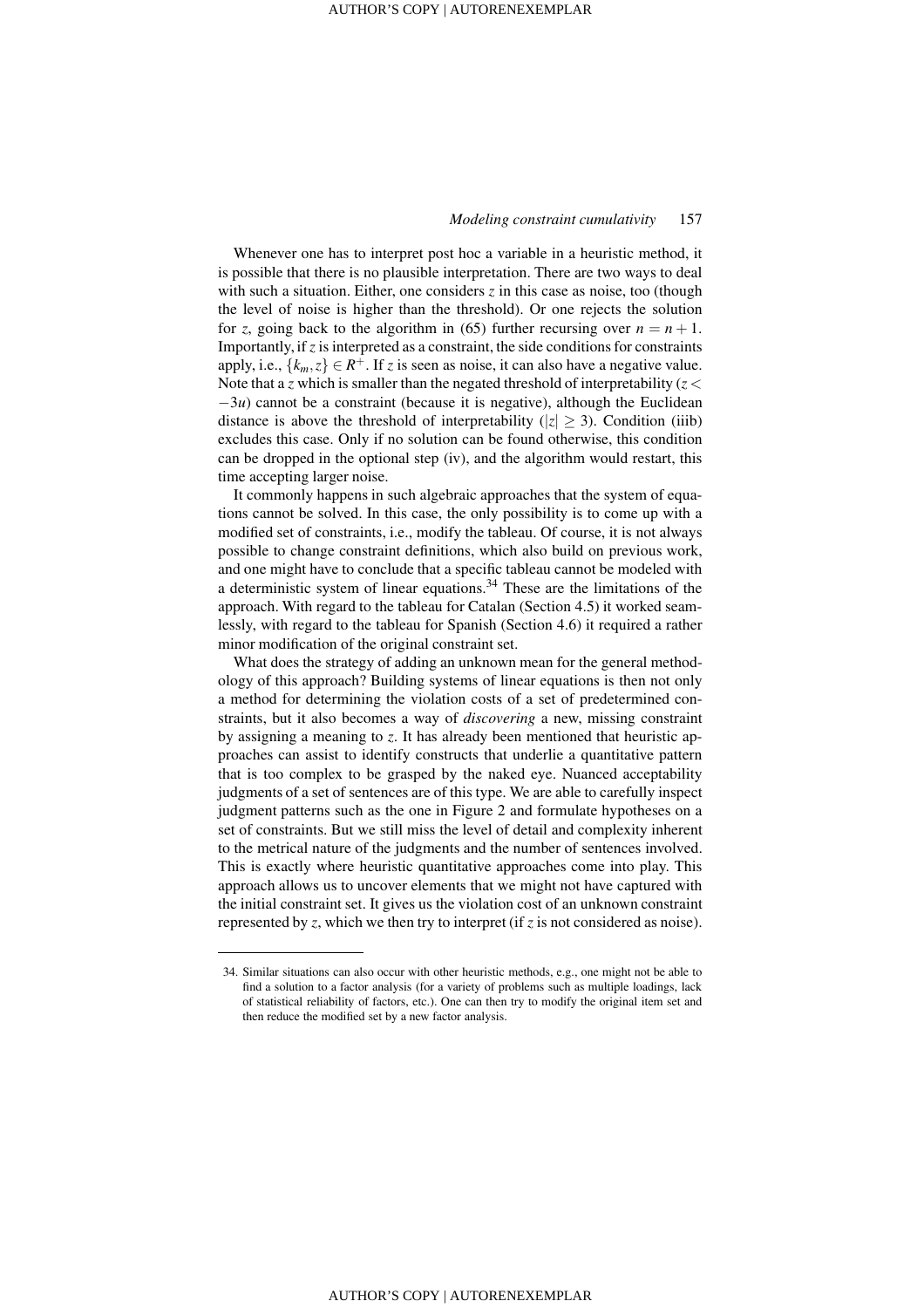In the following I will first try to apply the deterministic approach as outlined above to the candidate set of Catalan sentences, and then to the candidate set of Spanish sentences.

#### *4.5. Constraint violation costs for Catalan*

Based on the idea that the sum of all constraint violation costs cumulate, we can model the markedness differences between the sentences (38a) to (38h) with seven constraints: CP-VS, CP-LEFTFOC, \*[VPSUBJ $\phi$ FOC], FULLINT, STAY- $\phi$ , \*COPY<sub>[+F]</sub>, and FOCP<sub>C-F</sub>. The first column in Table 2 indicates the sentence number, and the second column the acceptability value obtained by the sentence (these values were already displayed in the line charts in Figure 3). The leftmost constraint in the table (CP-VS) is supposed to have the highest, the rightmost one the lowest violation cost. FocP<sub>c-F</sub> has the cost  $k_1$ , \*Copy<sub>[+F]</sub> has the cost  $k_2$ , Stay- $\phi$  has the cost  $k_3$ , FullInt has the cost  $k_4$ , \*[*vPSubj* $\phi$ *Foc*] has the cost  $k_5$ , CP-LeftFoc has the cost  $k_6$ , and CP-VS has the cost  $k_7$ . The sentences are ordered such that the one which violates the, presumably, lowest ranked constraint is in the first row and the one which violated the, presumably, highest ranked constraint is in the last row. This ordering represents the initial hypothesis in terms of ranking position, building on the analyses in Section 3. If the system of equations can be solved, the solution will not only indicate the real ranking but also the exact violation costs (thereby also the different distances between the constraints).

| <i>Table 2:</i> Constraint table for Catalan |  |  |
|----------------------------------------------|--|--|
|----------------------------------------------|--|--|

|       | $\overline{X}_i$ | $CP-VS$ | CP-LEFTFOC | $STAY-\phi$ | FULLINT | $*$ COPY <sub>[+F]</sub> | *[VPSUBJ <sub>\$</sub> FOC] | $FocP_{c-F}$ |
|-------|------------------|---------|------------|-------------|---------|--------------------------|-----------------------------|--------------|
| (38e) | 69.2157          |         |            |             |         |                          |                             | $\ast$       |
| (38a) | 65.8137          |         |            |             |         | *                        |                             |              |
| (38f) | 60.3235          |         |            |             | *       |                          |                             | $\ast$       |
| (38g) | 59.7353          |         |            | $\ast$      |         |                          |                             | $\ast$       |
| (38b) | 59.3235          |         |            |             | $\ast$  | *                        |                             |              |
| (38h) | 46.7451          |         |            | *           | $\ast$  |                          | $\ast$                      | $\ast$       |
| (38d) | 45.2059          |         | $\ast$     |             | $\ast$  | *                        |                             |              |
| (38c) | 38.6176          | *       | $\ast$     |             |         | *                        |                             |              |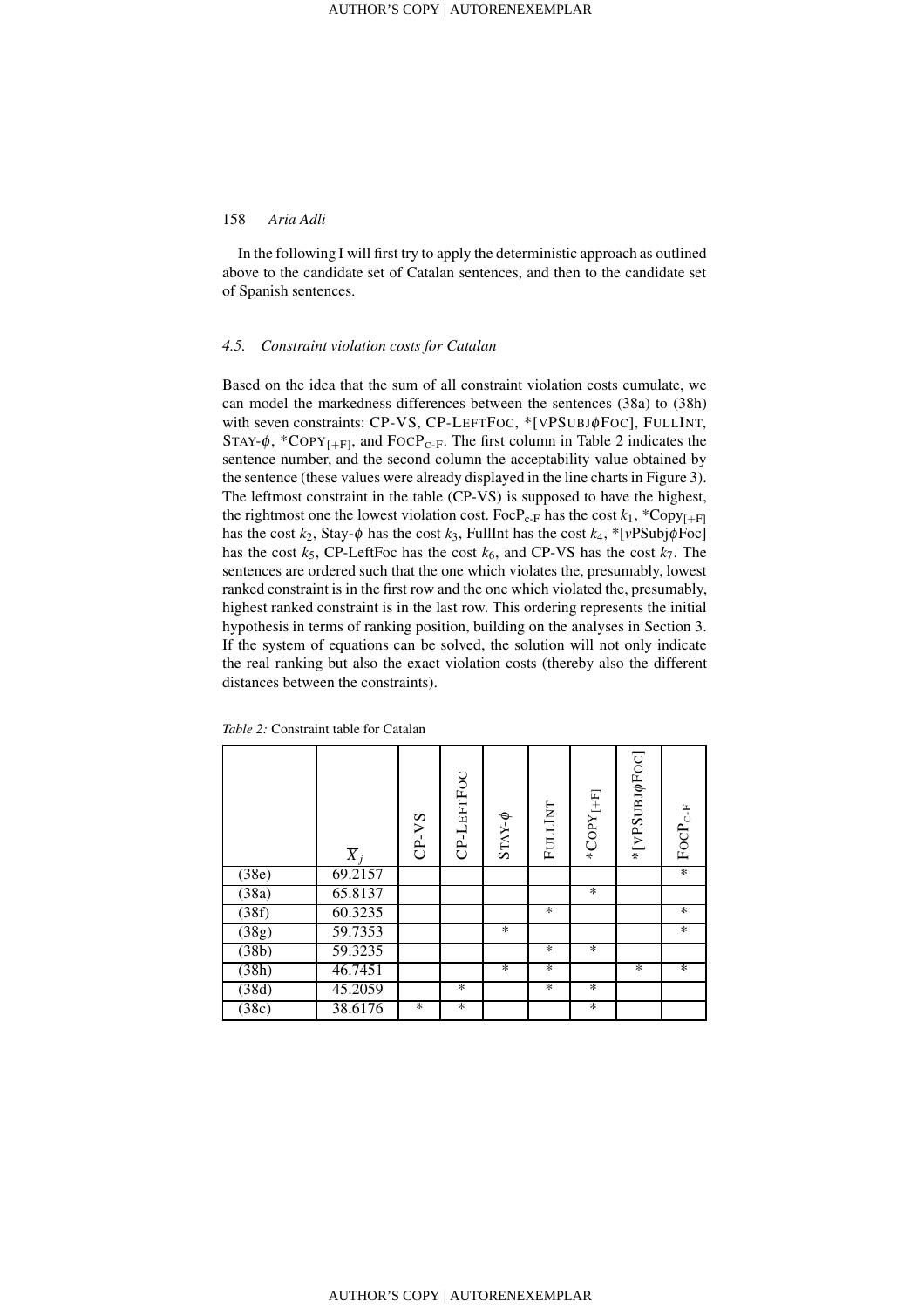Based on (61), we obtain the following system of linear equations for the eight sentences and the seven constraints of the tableau.

| (66) | a.          | $69.2157 = Q - k_1$                   | (equation to (38e), Table 2)    |
|------|-------------|---------------------------------------|---------------------------------|
|      | b.          | $65.8137 = Q - k_2$                   | (equation to $(38a)$ , Table 2) |
|      | $c_{\cdot}$ | $60.3235 = Q - k_4 - k_1$             | (equation to (38f), Table 2)    |
|      |             | d. $59.7353 = Q - k_3 - k_1$          | (equation to $(38g)$ , Table 2) |
|      | e.          | $59.3235 = Q - k_4 - k_2$             | (equation to (38b), Table 2)    |
|      | f.          | $46.7451 = Q - k_5 - k_4 - k_3 - k_1$ | (equation to (38h), Table 2)    |
|      | g.          | $45.2059 = Q - k_6 - k_4 - k_2$       | (equation to (38d), Table 2)    |
|      |             | h. $38.6176 = Q - k_7 - k_6 - k_2$    | (equation to (38c), Table 2)    |
|      |             |                                       |                                 |

According to (62),  $Q = 70.2157$ . According to (63),  $k_1 = 1$ . Applying the algorithm in (65), the above system can be solved by adding the unknown *z* to (66e).

$$
(66e') \quad 59.3235 = O - k_4 - k_2 + z \quad \text{(equation to (38b), with z)}
$$

The solution to the system of linear equations, with (66e') instead of (66e), unveils the violation costs  $k_m$  for each constraint  $c_m$ , and is given from highest to lowest in (67). We obtain  $z = 2.402$ . Given that  $|z| < 3$ , it is below the threshold of interpretability set above. It is therefore ignored in the model and treated as non-essential information or noise.

(67) CP-VS 
$$
\gg
$$
 CP-LEFTFOC  $\gg$  STAY- $\phi \gg$  FULLINT  
\n $k_7 = 15.5$   $k_6 = 11.7$   $k_3 = 9.5$   $k_4 = 8.9$   
\n $\gg$  \* COPY<sub>[+F]</sub>  $\gg$  \* [VPSUBJ $\phi$ Foc]  $\gg$  FocP<sub>C-F</sub>  
\n $K_2 = 4.4$   $k_5 = 4.1$   $K_1 = 1$ 

We see that in Catalan CP-VS has a high violation cost,  $^*COPY_{[+F]},$ \*[VPSUBJ $\phi$ FOC] (and of course FOCP<sub>C-F</sub>) have rather low violation costs, while FULLINT,  $STAY-\phi$ , and CP-LEFTFOC are in an intermediate range.

#### *4.6. Constraint violation costs for Spanish*

A different version of CP-VS applies to Spanish than to Catalan according to the definition (53) in Section 3.2. It is not only violated by the topic-focus construction (39c). Unlike in the Catalan tableau, CP-VS is also violated by (39a) which only projects FocP.

The system of linear equations for the sentences (39a) to (39h) and the seven constraints reads as follows (according to  $(62)$ :  $O = 75.5943$ ; according to  $(63)$ :  $k_1 = 1$ ). Again, FocP<sub>c-F</sub> has the cost  $k_1$ , \*Copy<sub>[+F]</sub> has the cost  $k_2$ , Stay- $\phi$  has the cost  $k_3$ , FullInt has the cost  $k_4$ , \*[*vPSubj* $\phi$ *Foc*] has the cost  $k_5$ , CP-LeftFoc has the cost  $k_6$ , and CP-VS has the cost  $k_7$ .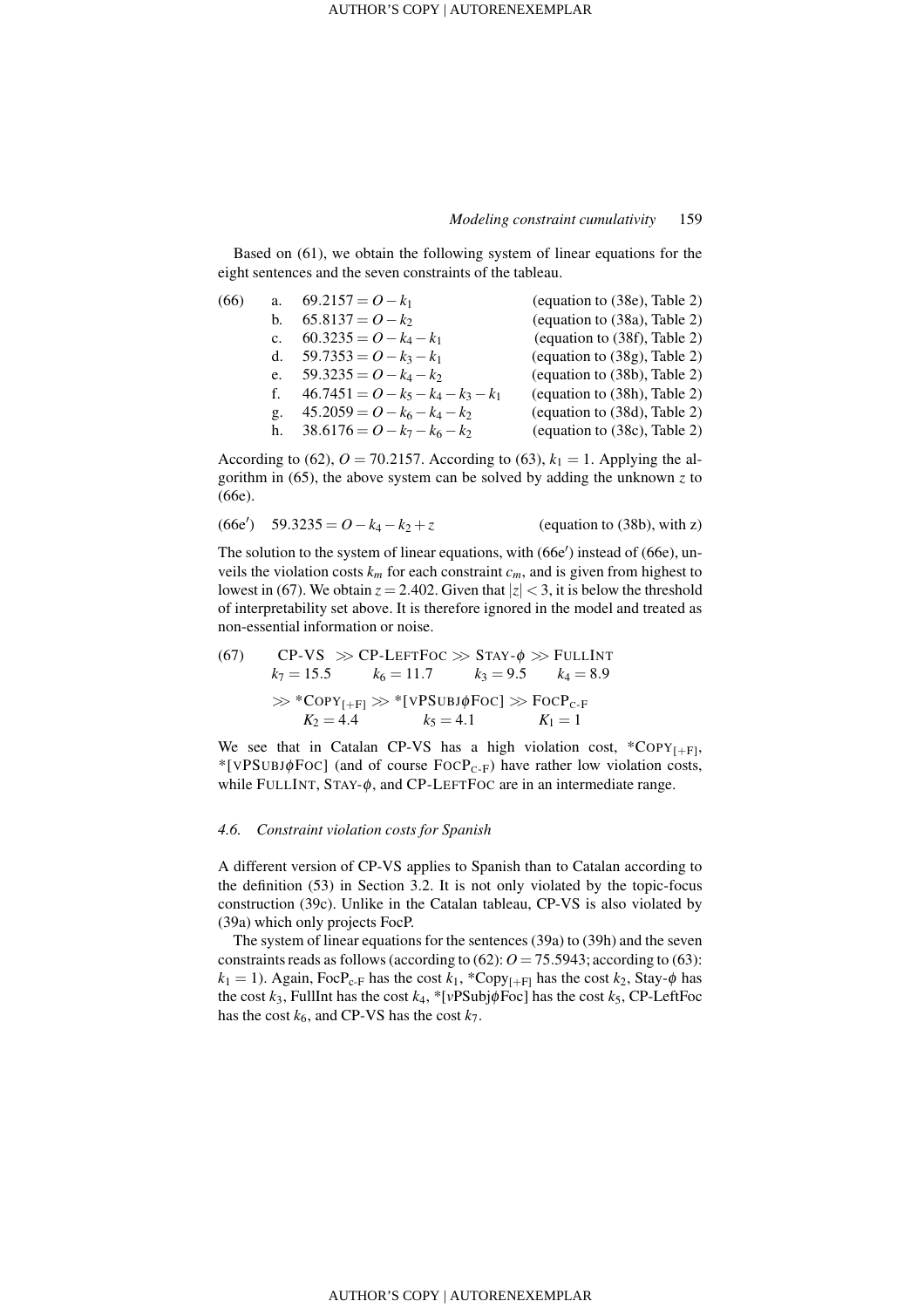*Table 3:* Initial constraint table for Spanish

|                    | $\overline{X}_i$ | CP-LEFTFOC | EDGI $\phi$ LENDALA | $CP-VS$ | $\rm ^{*}CoPY$ $\rm _{[+F]}$ | $S TAY-\phi$ | FULLINT | $\text{FocP}_{\text{C-F}}$ |
|--------------------|------------------|------------|---------------------|---------|------------------------------|--------------|---------|----------------------------|
| (39e)              | 74.5943          |            |                     |         |                              |              |         | $\ast$                     |
| $\overline{(39g)}$ | 69.7736          |            |                     |         |                              | $\ast$       |         | $\ast$                     |
| (39b)              | 61.8491          |            |                     |         | $\ast$                       |              | $\ast$  |                            |
| (39f)              | 55.5755          |            |                     |         |                              |              | $\ast$  | *                          |
| $\overline{(39a)}$ | 53.7925          |            |                     | $\ast$  | $\ast$                       |              |         |                            |
| $\overline{(39d)}$ | 52.7075          | $\ast$     |                     |         | $\ast$                       |              | $\ast$  |                            |
| (39h)              | 44.0000          |            | *                   |         |                              | $\ast$       | $\ast$  | *                          |
| (39c)              | 41.8302          | $\ast$     |                     | $\ast$  | $\ast$                       |              |         |                            |

| (68) | a.          | $74.5943 = Q - k_1$                   | (equation to (39e), Table 3)    |
|------|-------------|---------------------------------------|---------------------------------|
|      | b.          | $69.7736 = Q - k_3 - k_1$             | (equation to $(39g)$ , Table 3) |
|      | $c_{\cdot}$ | $61.8491 = Q - k_2 - k_4$             | (equation to (39b), Table 3)    |
|      | d.          | $55.5755 = Q - k_4 - k_1$             | (equation to (39f), Table 3)    |
|      | e.          | $53.7925 = Q - k_7 - k_2$             | (equation to $(39a)$ , Table 3) |
|      | f.          | $52.7075 = Q - k_6 - k_2 - k_4$       | (equation to (39d), Table 3)    |
|      | g.          | $44.0000 = Q - k_5 - k_3 - k_4 - k_1$ | (equation to (39h), Table 3)    |
|      |             | h. $41.8302 = Q - k_6 - k_7 - k_2$    | (equation to $(39c)$ , Table 3) |

The system of linear equations (68a) to (68h) remains inconsistent. The algorithm in (65) does not succeed. It is therefore necessary to modify the tableau, in order to obtain a different system of linear equations. One of the constraints, namely CP-VS given in (53), comes in different versions: We have a "more permissive" version (proposed in Section 3.2 for Catalan), violated only in case the CP layer has more than one projection and  $V^0$  dominates the subject, and a "less permissive" version, already violated with a CP layer of 1 projection and if  $V^0$  dominates the subject (proposed in Section 3.2 for Spanish). I therefore suggest building a modified system of linear equations based on the more permissive version of CP-VS. It is in my opinion a tolerable modification, although it is obviously a trade-off. The markedness of (39a) cannot be explained by the permissive version of CP-VS, any more. However, we will see that the unknown *z* now comes into play in a more prominent manner. It can "compensate" to some degree the loss of conceptual clarity, by introducing a new theoretical element. Below is the modified tableau, which only differs from Table 3 in that (39a) does not violate CP-VS.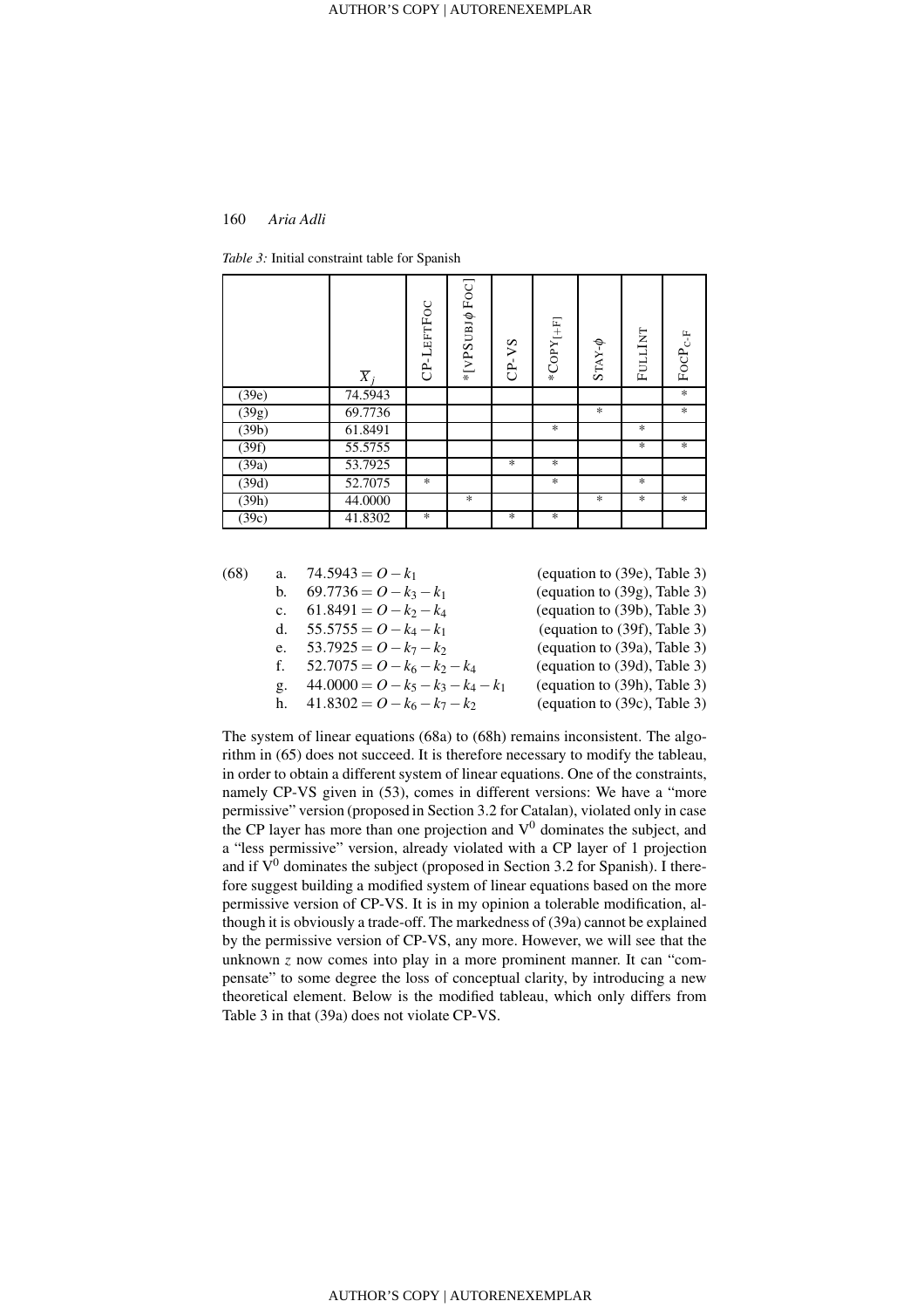*Table 4:* Modified constraint table for Spanish

|       | $\overline{X}_i$ | CP-LEFTFOC | FOG1 $\phi$ LOC1* | $CP-VS$ | $\ast$ COPY [+F] | $STAY-\phi$ | FULLINT | $\text{FocP}_{\text{c-F}}$ |
|-------|------------------|------------|-------------------|---------|------------------|-------------|---------|----------------------------|
| (39e) | 74.5943          |            |                   |         |                  |             |         | $\ast$                     |
| (39g) | 69.7736          |            |                   |         |                  | *           |         | $\ast$                     |
| (39b) | 61.8491          |            |                   |         | $\ast$           |             | $\ast$  |                            |
| (39f) | 55.5755          |            |                   |         |                  |             | $\ast$  | *                          |
| (39a) | 53.7925          |            |                   |         | $\ast$           |             |         |                            |
| (39d) | 52.7075          | *          |                   |         | $\ast$           |             | $\ast$  |                            |
| (39h) | 44.0000          |            | $\ast$            |         |                  | $\ast$      | $\ast$  | *                          |
| (39c) | 41.8302          | $\ast$     |                   | $\ast$  | $\ast$           |             |         |                            |

Applying the algorithm in (65), the equations based on the modified tableau, where  $k_7$  is not part of the equation (69e) concerning sentence (39a) any more, can now be solved: The algorithm is successful at its second recursion, and the unknown *z* is added to equations (69d) and (69e). The final system of equations is given below. Note that  $\zeta$  has been added to equation (69e), i.e., we have reasons to believe that the markedness of (39a) is now explained differently. Although we were "forced" to use a different version of CP-VS, there might also be an advantage in the modification of the model: We now use exactly the same constraint set for Catalan than for Spanish, which makes the direct comparison of the results easier.

| (69) | a.        | $74.5943 = Q - k_1$                   | (equation to $(39e)$ , Table 4) |
|------|-----------|---------------------------------------|---------------------------------|
|      | b.        | $69.7736 = Q - k_3 - k_1$             | (equation to $(39g)$ , Table 4) |
|      | $c_{\rm}$ | $61.8491 = Q - k_2 - k_4$             | (equation to (39b), Table 4)    |
|      |           | d. $55.5755 = Q - k_4 - k_1 - z$      | (equation to (39f), Table 4)    |
|      | e.        | $53.7925 = Q - k_2 - z$               | (equation to $(39a)$ , Table 4) |
|      | f.        | $52.7075 = Q - k_6 - k_2 - k_4$       | (equation to $(39d)$ , Table 4) |
|      | g.        | $44.0000 = Q - k_5 - k_3 - k_4 - k_1$ | (equation to (39h), Table 4)    |
|      |           | h. $41.8302 = Q - k_6 - k_7 - k_2$    | (equation to (39c), Table 4)    |
|      |           |                                       |                                 |

The solution to the system of linear equations unveils the following violation costs  $k_m$  for each constraint  $c_m$ , shown in (70). This time the value for *z*, added to the equations to (39a) and (39f), is above the threshold of interpretability:  $z = 13.5$ . Given that  $|z| \geq 3$ , we do not see it as noise but as a meaningful element. It is included among the constraints in (70), though still as a question mark.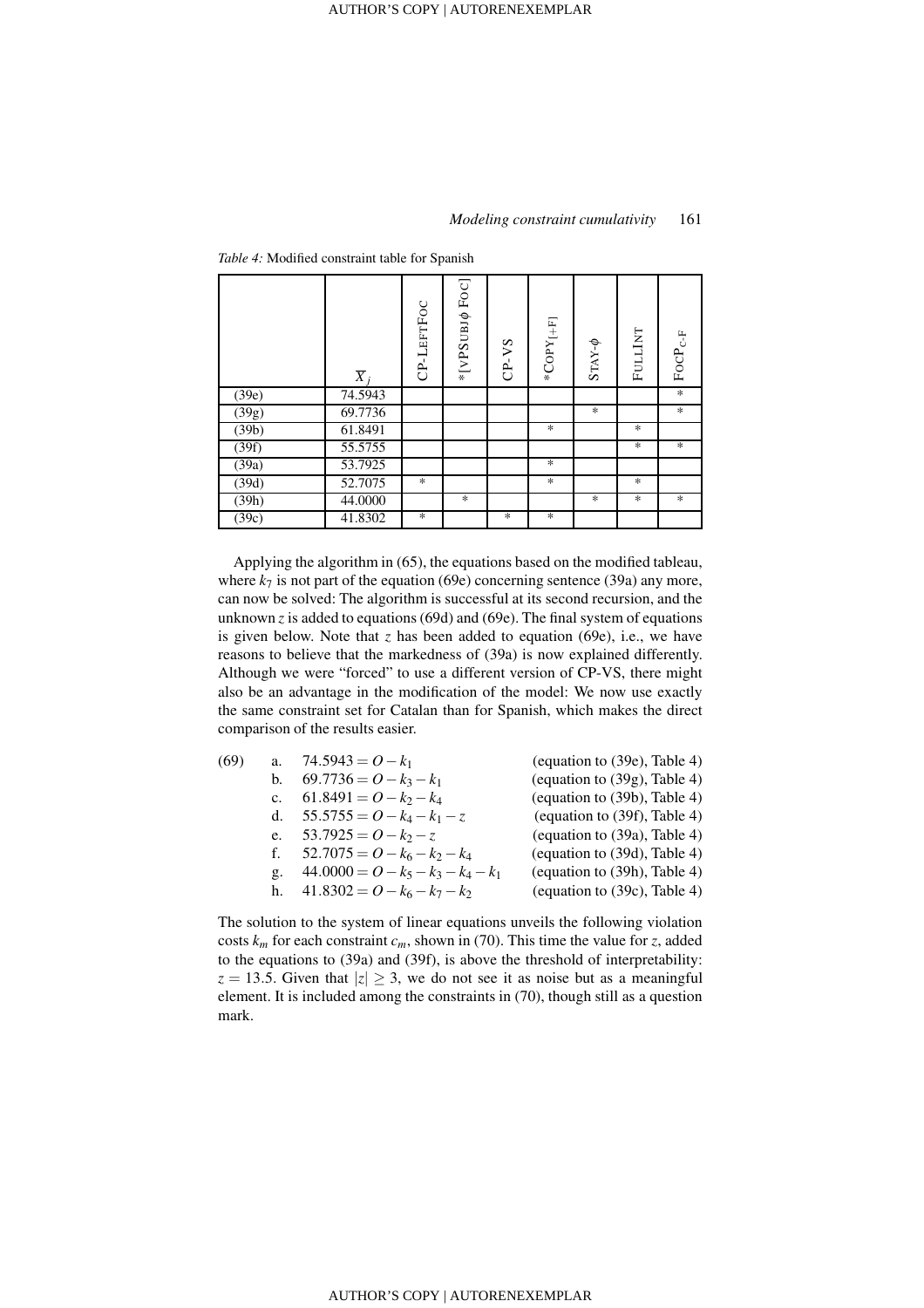(70) 
$$
*(\text{P}SUBJ\phi Foc) \gg \text{CP-VS} \gg ? \gg \text{CP-LEFTFoc}
$$

$$
k_5 = 20.3 \qquad k_7 = 16.3 \qquad z = 13.5 \qquad k_6 = 9.1
$$

$$
\gg * \text{COPY}_{[+F]} \gg \text{FULLNT} \gg \text{STAT-}\phi \gg \text{FocP}_{C-F}
$$

$$
k_2 = 8.3 \qquad k_4 = 5.5 \qquad k_3 = 4.8 \qquad k_1 = 1
$$

#### *4.7.* FOCUSPROMINENCE *and* FOCUSSALIENCY

We need to identify an unknown constraint suggested by the quantitative analysis, with a violation cost of at least medium size, ranked lower than CP-VS but higher than CP-LEFTFOC. It is violated by the sentences (39a) and (39f), because it was added to their respective equations. What property do (39a) and (39f) have in common? Or, what rule do these two sentences violate that the other sentences do not? Before getting to this point, I want to recall that one prominent characteristic of information packaging is the association of intonational prominence and focus. I again refer to Büring and Gutiérrez-Bravo's (2001) FOCUSPROMINENCE constraint in (35) (a reformulation of Zubizarreta's 1998: 21 FPR), which I repeat in (71).

(71) FOCUSPROMINENCE:

Focus is most prominent.

As it is formulated, (71) is inviolable. Its violation leads directly to ungrammaticality, if not ineffability or absolute ungrammaticality in the sense of Fanselow and Féry (2002: 268). Prosodic prominence essentially corresponds to the correct assignment of F-marking based on the principle that  $[X]_F$  is prosodically more prominent than [Y].

I assume that prosodic prominence does not only have a categorical realization, based on the distinction  $\pm F$  as reflected by (71), but also a gradient realization, based on the degree of intonational *saliency* of the phonetic realization of a focused constituent in its environment. If the saliency is insufficient, the construction is more or less marked, but not ungrammatical. I call this constraint FOCUSSALIENCY which has a violation cost of  $z = 13.5$  and which takes the place of the question mark in (70). The idea is that a context in which intonational focus marking does not receive enough prominence leads to violation of (72).

## (72) FOCUSSALIENCY: Focus is intonationally salient.

(72) is in line with studies in segmental phonology on the role of perceptual saliency. To give one example, Côté (2007) proposed that the likelihood of schwa (a) omission in French correlates with the relative salience of the sur-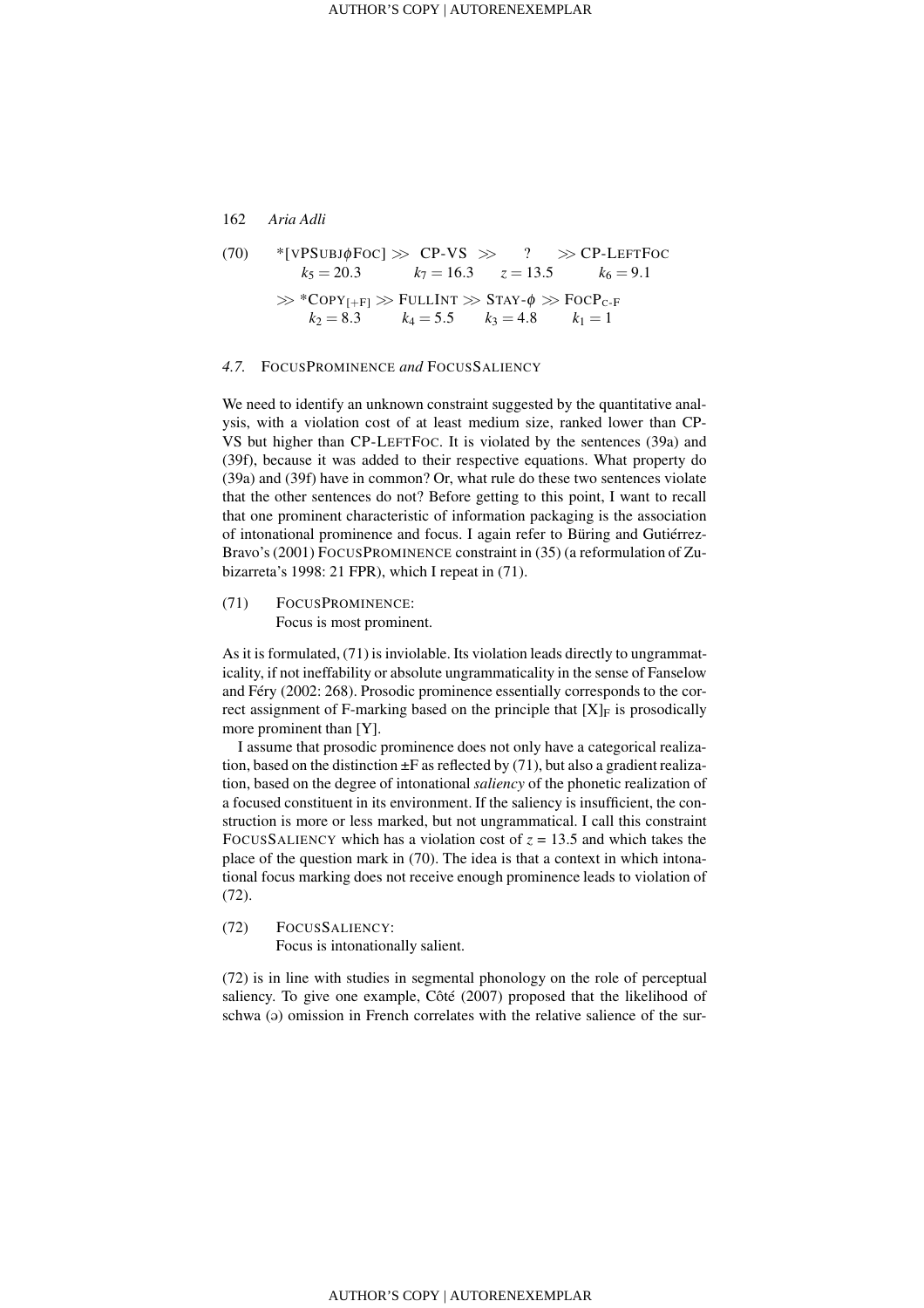rounding consonants, i.e. consonants become increasingly marked as they appear in contexts where the cues that permit listeners to detect their presence become weaker or fewer in the absence of schwa.<sup>35</sup>

What the Spanish constructions (39a) and (39f) have in common, is the fact that (i) the subject is adjacent to the c-focused object, and (ii) there is defocalized VP-material after the c-focus, namely the locative adjunct. The other constructions do not have both properties at the same time. With respect to (i), overt subjects are generally intonationally salient elements in Spanish, whether they are focus-prominent or not. It is not surprising that a number of word orders exist where nuclear stress must fall on the overt subject, i.e. where no other element can be focus (Zubizarreta 1999: 4233ff.). (39a) and (39f) are not among the constructions in which nuclear stress rigidly falls on the subject, but the fact that the subject is adjacent to the c-focused object nevertheless lowers the intonational saliency of the latter. As regards (ii), Catalan presumably allows more easily larger chunks of defocalized material and allows for freedom in the order of defocalized XPs, which Spanish does not as the examples (23) to (26b) further above have shown. Importantly, it is easier and more common in Catalan than in Spanish to fully deaccent defocalized material. Therefore the degree of intonational saliency of the c-focused object is lower in Spanish if other verbal constituents follow it because the latter are not deaccented. Neither of the criteria (i) and (ii) by itself seriously diminishes intonational saliency, but if the two co-occur, then its effect becomes manifest and FOCUS-SALIENCY is violated. This also explains why FOCUSSALIENCY plays a role in the constraint set for Spanish but not for Catalan.

The difference between FOCUSPROMINENCE in (71) and FOCUSSALIENCY in (72) is the fact that the first is non-violable and being related to the focus feature F, syntactic in nature. The latter is violable, and being primarily related to the intonational properties of the sentence, phonological in nature. In terms of a model of cumulative constraint violation, (71) is ranked very high if not highest and thus associated with a very high violation cost. (72) is ranked lower and its violation is not so costly that it would make the sentence ungrammatical right away. The violation of FOCUSSALIENCY does not mean that FOCUSPROMI-NENCE is violated (as in the examples (39a) and (39f)), but the violation of FOCUSPROMINENCE necessarily comes along with the violation of FOCUS-SALIENCY. The difference in violability between (71) and (72) can be related to work in which a distinction between two different kinds of constraints has been proposed (Müller 1999; Keller 2000; Coetzee 2004).<sup>36</sup>

<sup>35.</sup> This is why in morphological junctures the probability of schwa insertion increases, moving from /VC-CV/ (e.g., *la demande* [lad(a)mãd] 'the request') to /VC-CCV/ or /VCC-CV/ (e.g., *une demande* [ynd(a)mãd] 'a request').

<sup>36.</sup> In Müller's (1999) modification of standard OT, (71) would be a grammaticality constraint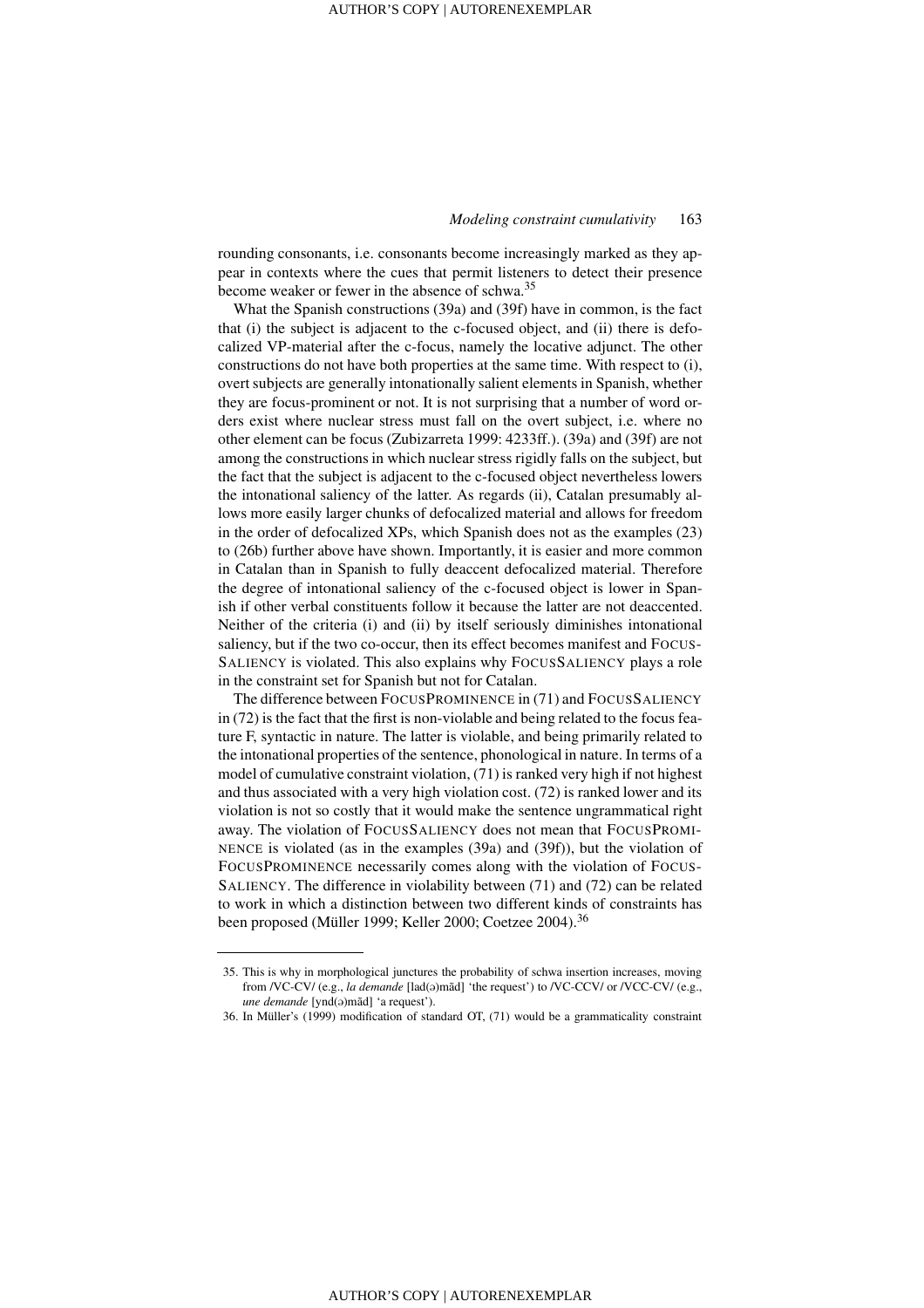#### *4.8. Results in comparison*

Figure 5 shows the values of the constraint violation costs for both Spanish and Catalan in a line chart. Note that the line for Catalan is interpolating from CP-VS to CP-LEFTFOC, because FOCUSSALIENCY is not included in the set of constraints.



*Figure 5:* Constraint violation costs in comparison

In Spanish  $^*$ COPY $[+F]$  has a medium but STAY- $\phi$  a low violation cost. We find the opposite pattern in Catalan. Furthermore,  $\sqrt[*]{[VPSUBJ\phi Foc]}$  shows the largest contrast. Its cost is very high in Spanish and low in Catalan. The hierarchy of the constraint violation costs for Spanish in (70) differs from Gabriel's (2007: 300) constraint ranking in (36). He identified ALIGNFOC, FULLINT, and  $STAY-\phi$  as the main constraints that can account for word order variation. One should be prudent with a direct comparison because, unlike the constraints in (70), his hierarchy is not based on a mechanism of constraint cumulativity. However, it is interesting to note that FULLINT and  $STAY-\phi$  reveal low in violation cost, and that ALIGNFOC is not included at all in the present analysis.

Let us turn again to the general debate on focus in Spanish (for which we find compared to Catalan more literature and opinions). It seems that the picture on focus and word order in Spanish might be more complex than what has been suggested. As regards i-focus, several authors (Hualde 2003: 160) accept  $[S]_{i-F}$ VO constructions or even consider it as the unmarked word order for narrowly i-focused subjects in Spanish. This contradicts the NSR for Romance (Zubizarreta and Vergnaud 2005) given in (10) above. Gabriel (2007) suggests that i-focus sometimes behaves like c-focus for which the NSR does not hold and for which the preposed position has been considered to be default. The differences in opinion on  $[S]_{i-F}VO$  constructions might be due to dialectal and

and (72) a markedness constraint. In Coetzee's (2004) rank-ordering model of EVAL (71) would be above the critical cut-off (that divides the constraint set into those constraints that a language is willing to violate resulting in markedness), while (72) is below it. In Keller's (2000) approach (71) would be a hard constraint and (72) a soft constraint.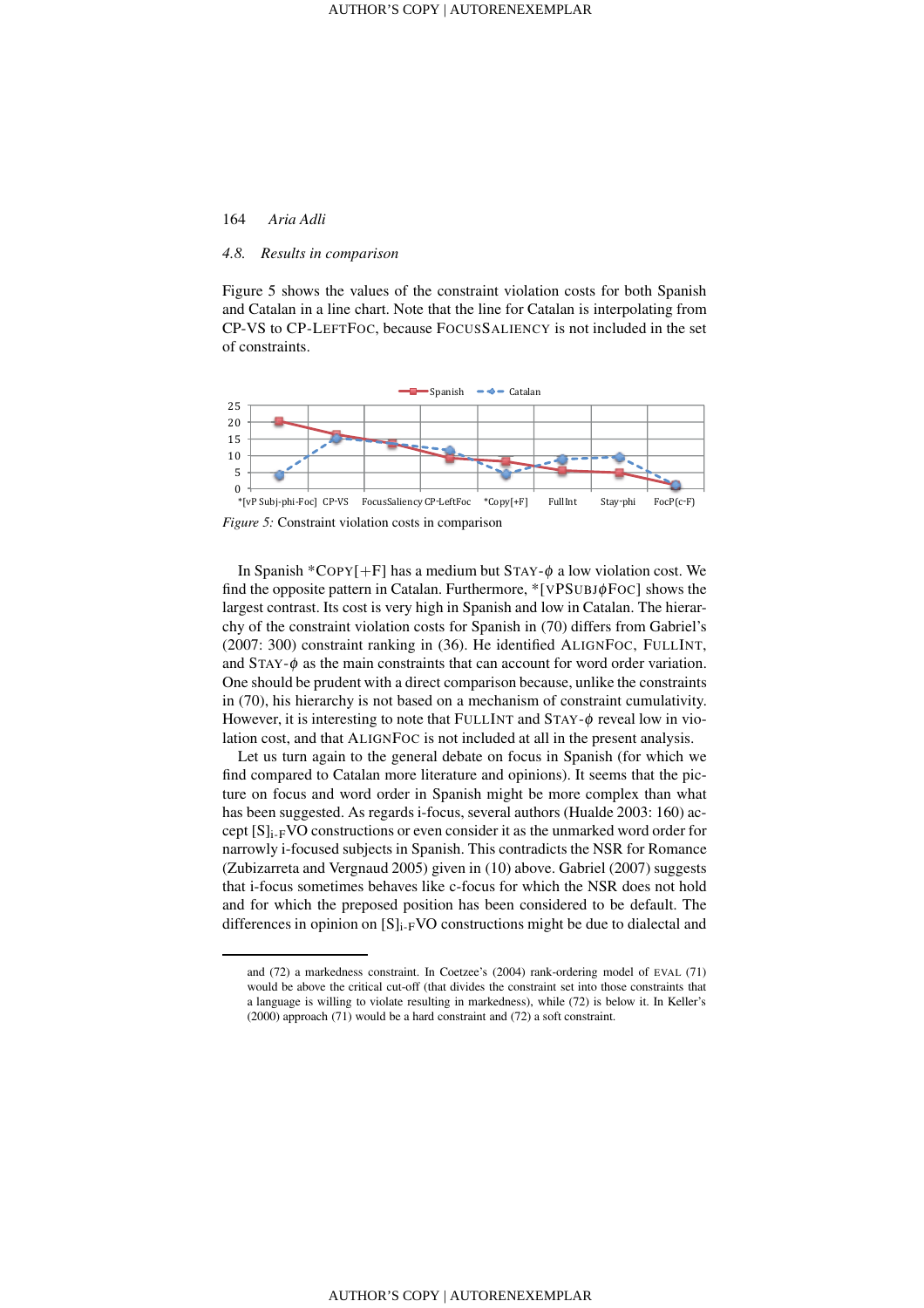microdialectal differences. However, another explanation is that at least some Spanish varieties allow different positions, possibly with nuances in markedness.

It is interesting that the systematic study of gradient acceptability judgments in the present work reveals that the preferred order for c-focus in the Spanish variety in Catalonia is *not* the preposed position. Rather, the in situ SV[O]<sub>c-F</sub>P and the sentence-final focus position  $SVP[O]_{C-F}$  are the unmarked cases. One can consider the hypothesis that the Spanish variety of Catalonia works differently with respect to the position of c-focus. However, if we do not adopt this hypothesis, then we are observing a picture in which preposed i-focus and cfocus do behave differently but, somewhat ironically, in the opposite way than what has been suggested: The preverbal position can be the unmarked position for narrowly i-focused subjects and the marked position for c-focus. Future research can settle this issue by dialectal studies between Spanish varieties in which the type of focus (i-focus, c-focus) and the focused argument (subject, object) are systematically varied.

Another open issue is the motivation of the movement. While we have observed different degrees of markedness for in situ and preposed c-focus in Spanish (though no difference in terms of well- and ill-formed), the results on Catalan reveal that there is no acceptability contrast whatsoever between these two fully unmarked positions. Therefore, movement of c-focus in Catalan is well compatible with the idea of optional movement. I leave this question for future research, too.

#### **5. Final remarks**

I come back to the mathematical approach presented in the last section, discuss the potential contribution of such a heuristic methodology and lay out its limitations. Heuristic quantitative approaches are often applied when the question we are asking is centered on model building and on the most *plausible* solution. The issue of finding a constraint set within a framework of cumulative violation costs represents a good field of application for a heuristic approach. First, the idea of cumulativity makes the use of mathematical tools necessary. After a certain number of constraints (unknowns) and sentences (equations), it is beyond one's cognitive capacity to "see" how violations costs might add up to explain the degree of acceptability of a sentence. It is possible to conceive this problem as a mere computational challenge. Then the adequate answer consists in a statistical algorithm such as least squares estimation, which is a proven method for solving such cases. However, it is also possible to conceive this problem as a challenge of modeling and interpretation. In this case, the heuristic mathematical approach is the adequate answer in order to explore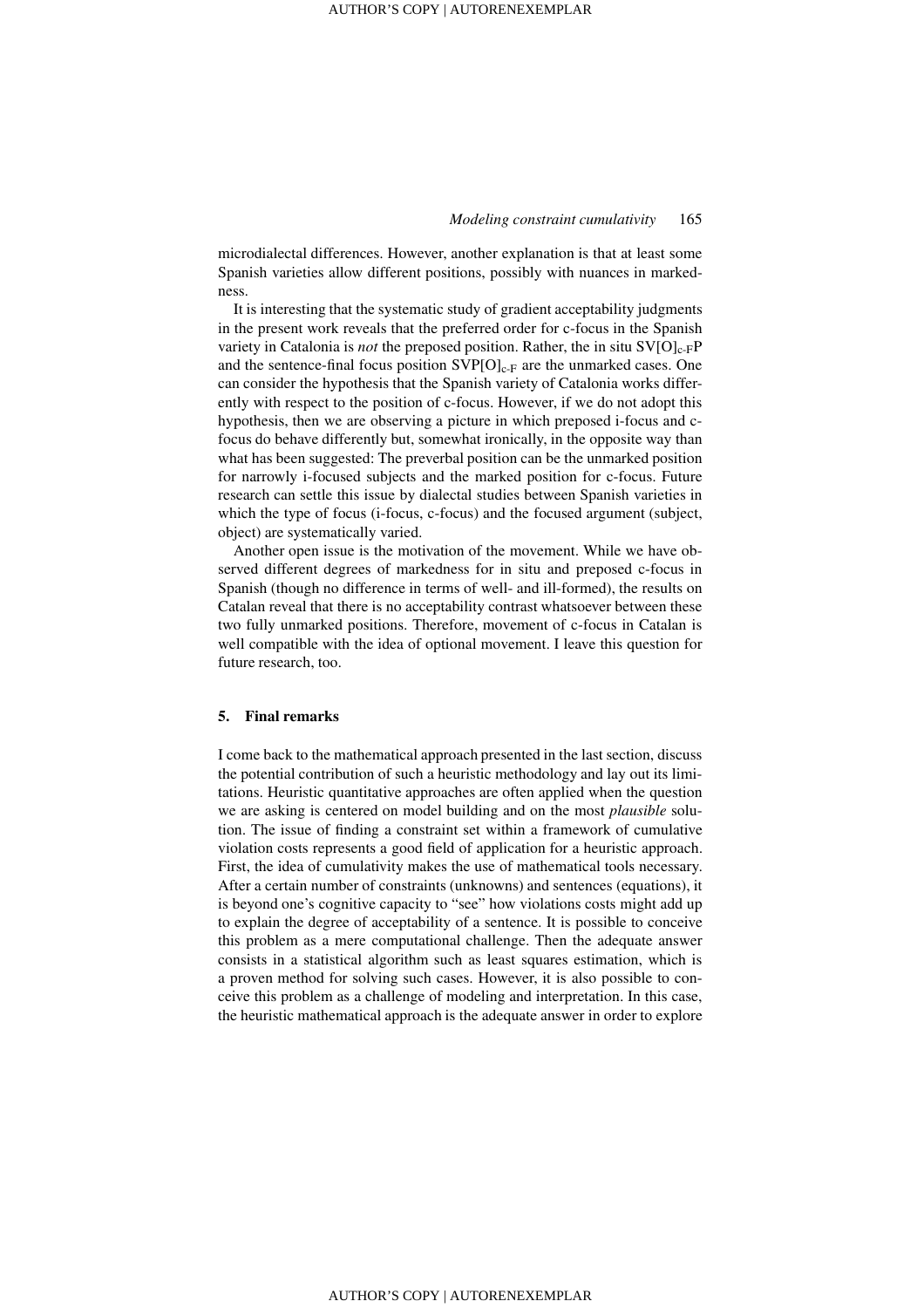new concepts, possibly to create several solutions, which are compared and discussed.

The calculations in Sections 4.5 and 4.6 showed that this approach is not a magic tool. In some cases it works seamlessly like in the case of Catalan, in others it requires conceptual compromises like in the case of Spanish where we needed to apply a different version of the CP-VS constraint. And there might also be cases where it cannot be applied, because it would require some modification of the constraints that would lead to an implausible model. The main purposes of heuristic quantitative techniques is helping in finding satisfactory models and new insights, but it is not a device that just takes some input and produces some output. If one is aware of these limitations, this methodology is an enrichment of the empirical repertory of the linguist.

Finally, this work has shown the potential that lies in gradient data and concepts (in this case nuanced judgments and violation costs, but many other scenarios are conceivable in linguistics). Though we have witnessed in recent years a greater use of experimental methods for gathering fine-grained linguistic evidence, many theoretical concepts remain categorical. What seems promising to me is a direction in which we map as much as possible the richness of gradient data onto equally gradient concepts, and vice versa. Such a line of research comes with methodological challenges. A well-balanced combination of experimental techniques, inferential-statistical analyses, and heuristic approaches can prove useful here.

> *University of Freiburg* [aria.adli@romanistik.uni-freiburg.de](mailto:aria.adli@romanistik.uni-freiburg.de)

#### <span id="page-55-0"></span>**References**

- Adli, Aria. 2005. Gradedness and consistency in grammaticality judgments. In Stephan Kepser & Marga Reis (eds.), *Linguistic evidence: Empirical, theoretical, and computational perspectives*, 7–25. Berlin: Mouton de Gruyter.
- Adli, Aria. 2010. Constraint cumulativity and gradience: Wh-scrambling in Persian. *Lingua* 120(9). 2259–2294.
- Albaum, Gerald, Catherine Roster, Julie H. Yu & Robert D. Rogers. 2007. Simple rating scale formats: Exploring extreme response. *International Journal of Market Research* 49(5). 633– 650.
- American Psychological Association. 2001. *Publication manual of the American Psychological Association*, (5th edn.). Washington: APA.
- Anderberg, Michael R. 1973. *Cluster analysis for applications.* New York: Academic Press.
- Antinucci, Francesco & Guglielmo Cinque. 1977. Sull'ordine delle parole in Italiano: l'emarginazione. *Studi di grammatica Italiana* 6. 121–146.
- Armatte, Michel. 2005. La notion de modèle dans les sciences sociales: anciennes et nouvelles significations. *Mathématiques et sciences humaines* 172. 91–123.
- Ascher, Marcia. 2004. *Mathematics elsewhere: An exploration of ideas across cultures.* Princeton: Princeton University Press.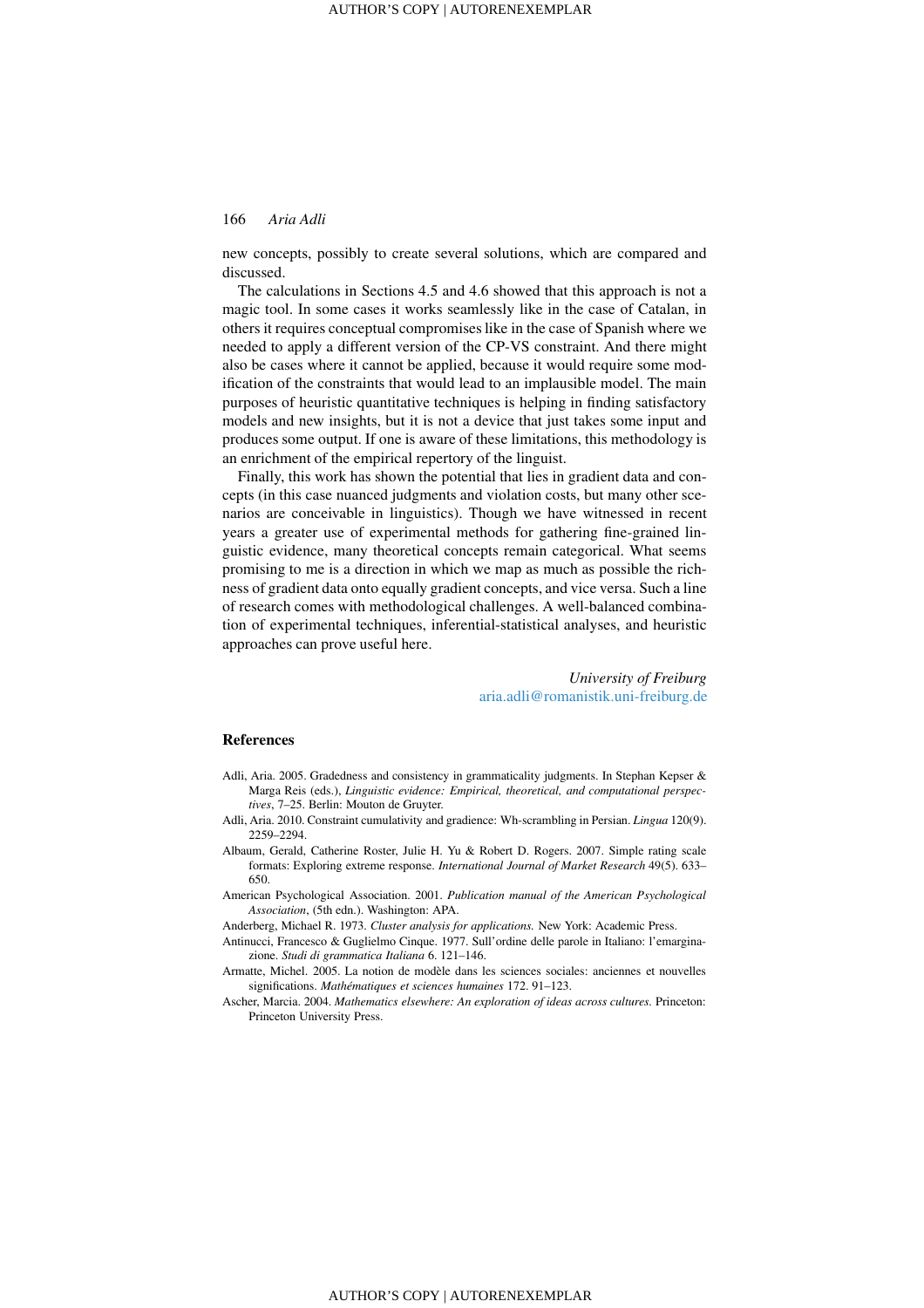- Barbosa, Pilar. 2001. On inversion in Wh-questions in Romance. In Aafke C. J. Hulk & Jean-Yves Pollock (eds.), *Subject inversion in Romance and the theory of universal grammar*, 20–90. Oxford & New York: Oxford University Press.
- Bard, Ellen Gurman, Dan Robertson & Antonella Sorace. 1996. Magnitude estimation of linguistic acceptability. *Language* 72(1). 32–68.
- Berger, Adam, Vincent J. Della Pietra & Stephen Della Pietra. 1996. A maximum entropy approach to natural language processing. *Computational Linguistics* 22(1). 39–71.
- Bergounioux, Gabriel, Maïtine Bergounioux, Noël Nguyen & Sophie Wauquier. 2007. Quel programme de recherche en mathématique et phonologie? *Mathématiques et sciences humaines* 180. 9–26.
- Bernardini, P. & Susanne Schlyter. 2004. Growing syntactic structure and code-mixing in the weaker language: The Ivy-Hypothesis. *Bilingualism: Language and Cognition* 7(1). 49–69.
- Boersma, Paul & Bruce Hayes. 2001. Empirical tests of the gradual learning algorithm. *Linguistic Inquiry* 32(1). 45–86.
- Boersma, Paul & Joe Pater. 2008. Convergence properties of a gradual learning algorithm for Harmonic Grammar. New Jersey: Rutgers Optimality Archive. [http://roa.rutgers.edu/files/](http://roa.rutgers.edu/files/970-0508/970-BOERSMA-0-0.PDF) [970-0508/970-BOERSMA-0-0.PDF.](http://roa.rutgers.edu/files/970-0508/970-BOERSMA-0-0.PDF)

Bonet, Eulàlia. 1990. Subjects in Catalan. *MIT Working Papers in Linguistics* 13. 1–26.

- Bonet, Sebastia & Joan Solà. 1986. *Sintaxi Generativa Catalana.* Barcelona: Enciclopèdia Catalana.
- Borg, Ingwer & Peter H. Schönemann. 1996. Skalierung. In Edgar Erdfelder, Rainer Mausfeld, Thorsten Meiser & Georg Rudinger (eds.), *Handbuch quantitative Methoden*, 467–476. Weinheim: Beltz, Psychologie Verlags Union.
- Bortz, Jürgen & Nicola Döring. 1995. *Forschungsmethoden und Evaluation für Sozialwissenschaftler.* Berlin & Heidelberg: Springer.
- Bortz, Jürgen & Christof Schuster. 2010. *Statistik für Human- und Sozialwissenschaftler*, 7. Auflage. Berlin & New York: Springer.
- Borwein, Jonathan & David Bailey. 2004. *Mathematics by experiment: Plausible reasoning in the 21st century.* Wellesley: A.K. Peters.
- Bouleau, Nicolas. 1999. *Philosophies des mathématiques et de la modélisation: Du chercheur à l'ingénieur.* Paris: L'Harmattan.
- Boye, Kasper & Elisabeth Engberg-Pedersen (eds.). 2010. *Language usage and language structure.* Berlin & New York: Mouton de Gruyter.
- Bring, Johan. 1994. How to standardize regression coefficients. *American Statistician* 48(3). 209– 213.
- Budescu, David V. 1993. Dominance analysis: A new approach to the problem of relative importance of predictors in multiple regression. *Psychological Bulletin* 114(3). 542–551.
- Büring, Daniel & Rodrigo Gutiérrez-Bravo. 2001. Focus-related word-order variation without the NSR. In James McCloskey (ed.), *Syntax and Semantics at Santa Cruz, Vol 3*, 41–58. Santa Cruz: University of California.
- Campos, Héctor & Mary Zampini. 1990. Focalization strategies in Spanish. *Probus* 2. 47–64.
- Carlsson, Anna Maria. 1983. Assessment of chronic pain. I. Aspects of the reliability and validity of the visual analogue scale. *Pain* 16(1). 87–101.
- Casielles-Suarez, Eugenia. 1997. *Topic, focus and bare nominals in Spanish*. PhD dissertation, GLSA.
- Chafe, Wallace L. 1976. Givenness, contrastiveness, definiteness, subjects, topics and point of view. In Charles N. Li (ed.), *Subject and topic*, 27–55. New York: Academic Press.
- Chemillier, Marc. 2007. Mathématiques de tradition orale. *Mathématiques et sciences humaines* 178. 11–40.
- Chomsky, Noam. 1971. Deep structure, surface structure and semantic interpretation. In Danny D. Steinberg & Leon A. Jakobovits (eds.), *Semantics: An interdisciplinary reader in philosophy, linguistics and psychology*, 183–216. Cambridge: Cambridge University Press.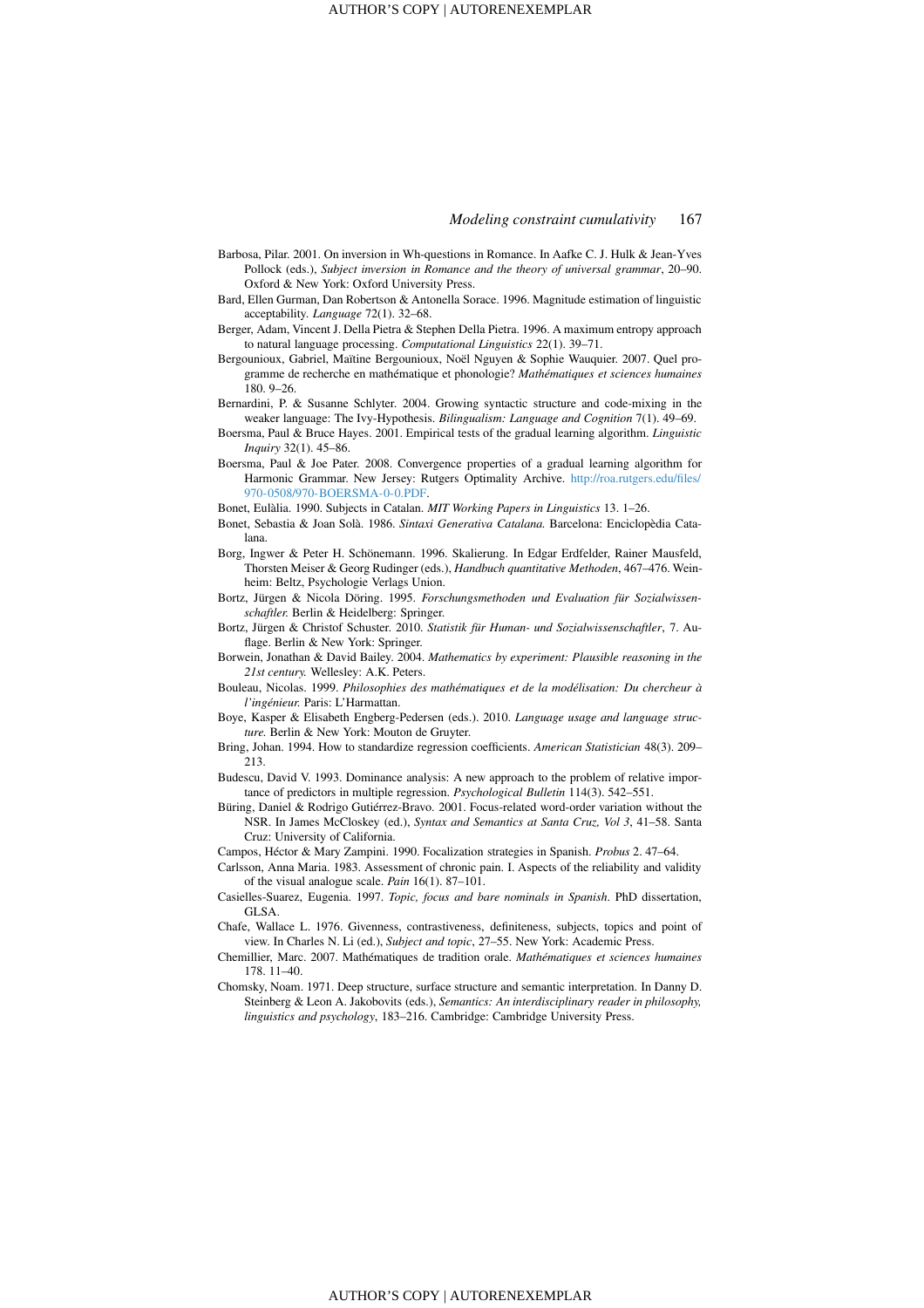Chomsky, Noam. 1981. *Lectures on government and binding.* Dordrecht: Foris.

- Chomsky, Noam & Morris Halle. 1968. *The sound pattern of English.* New York: Harper and Row. Coetzee, Andries W. 2004. *What it means to be a loser: Non-optimal candidates in optimality theory*. PhD dissertation, University of Massachusetts.
- Coetzee, Andries W. 2006. Variation as accessing ,non-optimal' candidates. *Phonology* 23(3). 337– 385.
- Cohen, Jacob. 1973. Eta-squared and partial eta-squared in fixed factor ANOVA designs. *Educational and Psychological Measurement* 33. 107–112.
- Cohen, Jacob. 1988. *Statistical power analysis for the behavioral sciences (2nd edition).* Hillsdale: Erlbaum.
- Contreras, Helen. 1991. On the position of subjects. In Susan D. Rothstein (ed.), *Perspectives on phrase structure: Heads and licensing* (Syntax and Semantics 25), 63–79. New York: Academic Press.
- Costa, João. 1998. *Word order variation*. PhD dissertation, University of Leiden.
- Côté, Marie-Hélène. 2007. Empty elements in schwa, liaison and h-aspiré: the French holy trinitiy revisited. In Jutta M. Hartmann, Veronica Hegedus & Henk van Riemsdijk (eds.), *Sounds of silence: Empty elements in syntax and phonology*, 59–101. Amsterdam: Elsevier.
- Crawford, L. Elizabeth, Janellen Huttenlocher & Peder Hans Engebretson. 2000. Category effects on estimates of stimuli: Perception or reconstruction? *Psychological Science* 11(4). 280–284.
- Cwik, J., J. Koronacki & J. M. Żytkow. 1999. On discovering functional relationships when observations are noisy: 2D Case. *Lecture Notes in Computer Science* 1609. 547–555.
- Diesing, Molly. 1992. *Indefinites.* Cambridge & London: MIT Press.
- Domínguez, Laura. 2004. *Mapping focus: The syntax and prosody of focus in Spanish*. PhD dissertation, Boston University.
- Eglash, Ron. 1997. When math worlds collide: Intention and invention in ethnomathematics. *Science, Technology, & Human Values* 22(1). 79–97.
- Eguren, Luis & Olga Fernández-Soriano. 2004. *Introducción a una sintaxis minimista.* Madrid: Gredos.
- Erdfelder, Edgar. 2010. Experimental psychology: A note on statistical analysis. *Experimental Psychology* 57(1). 1–4.
- Erdfelder, Edgar & Jürgen Bredenkamp. 1994. Hypothesenprüfung. In Theo Herrmann & Werner H. Tack (eds.), *Methodische Grundlagen der Psychologie* (Enzyklopädie der Psychologie, Themenbereich B Methodologie und Methoden, Serie I. Forschungsmethoden der Psychologie. Band 1), 604–648. Göttingen, Bern, Toronto & Seattle: Hogrefe.
- Erteschik-Shir, Nomi. 1986. Wh-questions and focus. *Linguistics and Philosophy* 9(2). 117–149. Estebas-Vilaplana, Eva. 2000. *The use and realisation of accentual focus in Central Catalan with*
- *a comparison to English*. PhD dissertation, University College London. Estebas-Vilaplana, Eva. 2003. Tonal structure of post-focal L in English and Catalan. *Atlantis* 25(2). 39–53.
- Face, Timothy L. 2002. Local intonational marking of Spanish contrastive focus. *Probus* 14(1). 71–93.
- Fanselow, Gisbert & Caroline Féry. 2002. Ineffability in grammar. In Gisbert Fanselow & Caroline Féry (eds.), *Resolving conflicts in grammars: Optimality theory in syntax, morphology, and phonology* (= Linguistische Berichte, Sonderheft 11), 265–307. Hamburg: Buske.
- Faul, Franz, Edgar Erdfelder, Albert-Georg Lang & Axel Buchner. 2007. G\*Power 3: A flexible statistical power analysis program for the social, behavioral, and biomedical sciences. *Behavior Research Methods, Instruments & Computers* 39(2). 175–191.
- Featherston, Sam. 2009. A scale for measuring well-formedness: Why syntax needs boiling and freezing points? In Sam Featherston & Susanne Winkler (eds.), *The fruits of empirical linguistics*, Volume 1: *Process*, 47–74. Berlin: Walter de Gruyter.
- Featherston, Sam & Susanne Winkler (eds.). 2009. *The fruits of empirical linguistics*, Volume 1: *Process*. Berlin: Walter de Gruyter.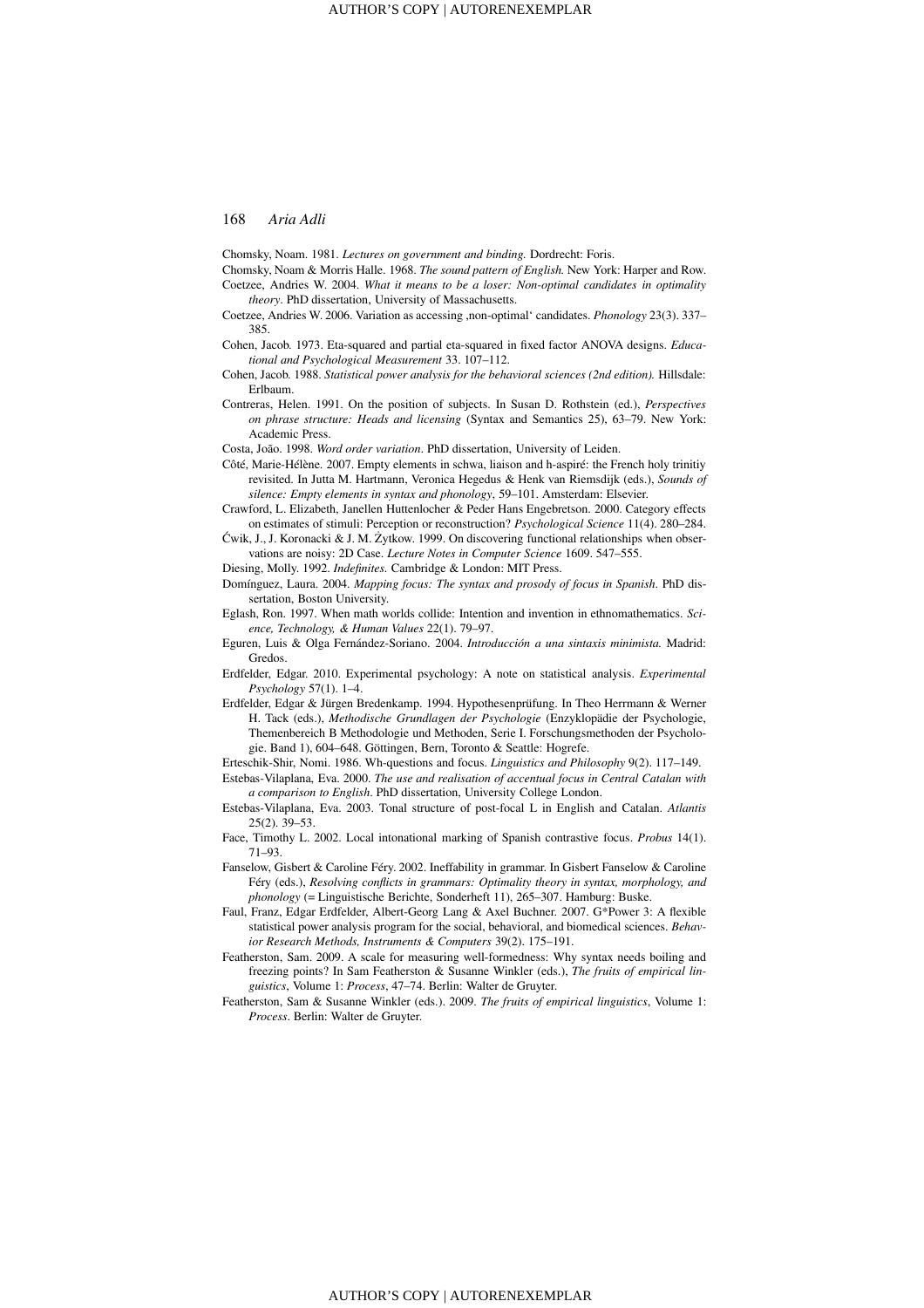- Feldhausen, Ingo. 2008. *The prosody–syntax interface in Catalan*. PhD dissertation, Universität Potsdam.
- Fernández Soriano, Olga. 1989. Strong pronouns in null-subject languages and the avoid pronoun principle. *MIT Working Papers in Linguistics* 11. 228–239.
- Féry, Caroline, Gisbert Fanselow & Manfred Krifka (eds.). 2007. *Working Papers of the SFB 632, Interdisciplinary Studies on Information Structure (ISIS) 6.* Potsdam: Universitätsverlag Potsdam.
- Gabriel, Christoph. 2007. *Fokus im Spannungsfeld von Phonologie und Syntax: Eine Studie zum Spanischen.* Frankfurt: Vervuert.
- Gigerenzer, Gerd. 2008. Why heuristics work. *Perspectives on Psychological Science* 3(1). 20–29.
- Goodall, Grant. 1991. Spec of IP and Spec of CP in Spanish Wh-questions. In M. Mithun, G. Perissinotto & Eduardo P. Raposo (eds.), *Linguistic perspectives on the Romance languages*, 199–209. Amsterdam & Philadelphia: John Benjamins.
- Goodall, Grant. 2001. The EPP in Spanish. In W. Davis & S. Dubinsky (eds.), *Objects and other subjects*, 193–223. Dordrecht: Kluwer.
- Grimshaw, Jane. 1997. Projections, heads, and optimality. *Linguistic Inquiry* 28. 373–422.
- Grimshaw, Jane & Vieri Samek-Lodovici. 1998. Optimal subjects and subject universals. In Pilar Barbosa, Danny Fox, Paul Hagstrom, Martha McGinnis & David Pesetsky (eds.), *Is the best good enough?*, 193–219. Cambridge: MIT Press.
- Grosjean, F. 1982. *Life with two languages.* Cambridge: Harvard University Press.
- Gussenhoven, Carlos. 1984. *On the grammar and semantics of sentence accents.* Dordrecht: Foris Publications.
- Gussenhoven, Carlos. 2004. *The phonology of tone and intonation.* Cambridge: Cambridge University Press.
- Gutiérrez-Bravo, Rodrigo. 2002. Focus, word order variation and intonation in Spanish and English. In Caroline R. Wiltshire & Joaquim Camps (eds.), *Romance phonology and variation* (Selected papers from the 30th Linguistic Symposium on Romance Languages, Gainesville, Florida, February 2000), 39–53. Amsterdam: John Benjamins.
- Gutiérrez-Bravo, Rodrigo. 2006. *Structural markedness and syntactic structure: A study of word order and the left periphery in Mexican Spanish.* New York & London: Routledge.
- Gutiérrez-Bravo, Rodrigo. 2007. Prominence scales and unmarked word order in Spanish. *Natural Language & Linguistic Theory* 25. 235–271.
- Gutiérrez-Bravo, Rodrigo. to appear. La identificación de los tópicos y los focos. *Nueva Revista de Filología Hispánica*.
- Guyer, Jane I. 2010. The eruption of tradition?: On ordinality and calculation. *Anthropological Theory* 10(1-2). 123–131.
- Halliday, Michael A.K. 1967. Notes on transititivity and theme in English II. *Journal of Linguistics* 3. 199–244.
- Hamblin, Charles Leonard. 1958. Questions. *Australasian Journal of Philosophy* 36. 159–168.
- Hamblin, Charles Leonard. 1973. Questions in Montague English. *Foundations of Language* 10. 41–53.
- Harman, Harry H. 1976. *Modern factor analysis*, 3rd Edition. Chicago: University of Chicago Press.
- Hayes, Mary H. S. & Donald G. Patterson. 1921. Experimental development of the graphic rating method. *Psychological Bulletin* 18(2). 98–99.
- Hollingworth, Harry Levi. 1910. The central tendency of judgment. *Journal of Philosophy, Psychology, and Scientific Methods* 7. 461–469.
- Horvath, Julia. 2000. Interfaces vs. the computational system in the syntax of focus. In Hans Bennis, Martin Everaert & Eric Reuland (eds.), *Interface strategies*, 183–206. Amsterdam: Holland Academic Graphics.
- Hualde, José Ignacio. 2003. El modelo métrico y autosegmental. In Pilar Prieto (ed.), *Teorías de la entonación*, 155–184. Barcelona: Ariel.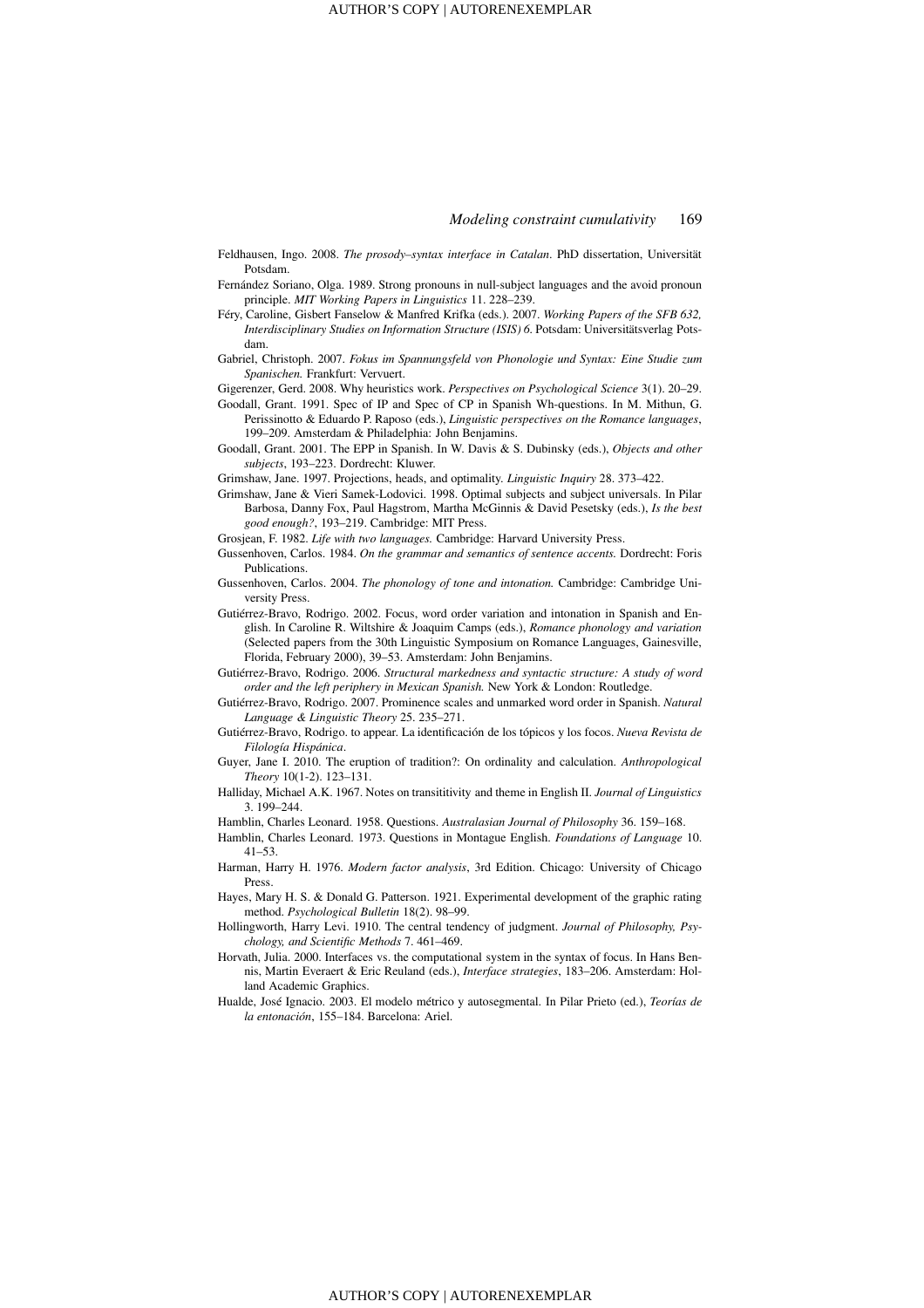- Hulk, Aafke & Natascha Müller. 2000. Crosslinguistic influence at the interference between syntax and pragmatics. *Bilingualism: Language and Cognition* 3. 227–244.
- IDESCAT. 2007. *Anuario estadístico de Cataluña 2007.* Barcelona: IDESCAT (Institut d'Estadística de Catalunya).
- Jackendoff, Ray. 1972. *Semantic interpretation in generative grammar.* Cambridge: MIT Press.
- Jäger, Gerhard. 2007. Evolutionary Game Theory and Typology: A Case Study. *Language* 83(1). 74–109.
- Jäger, Gerhard & Anette Rosenbach. 2006. The winner takes it all almost: cumulativity in grammatical variation. *Linguistics* 44(5). 937–971.
- Johnson, Jeff W. 2000. A heuristic method for estimating the relative weight of predictor variables in multiple regression. *Multivariate Behavioral Research* 35(1). 1–19.
- Karimi, Simin. 2005. *A minimalist approach to scrambling: Evidence from Persian.* Berlin: Mouton de Gruyter.

Karttunen, Lauri. 1974. Presuppositions and linguistic context. *Theoretical Linguistics* 1. 181–194.

- Keller, Frank. 2000. *Gradience in grammar. Experimental and computational aspects of degrees of grammaticality*. PhD dissertation, University of Edinburgh.
- Kiss, Katalin É. 1998. Identificational focus versus information focus. *Language* 74(2). 245–273.
- Kiss, Olga. 2006. Heuristic, methodology or logic of discovery? Lakatos on patterns of thinking. *Perspectives on Science* 14(3). 302–317.
- Kondo-Brown, Kimi. 2005. Differences in language skills: Heritage language learner subgroups and foreign language learners. *The Modern Language Journal* 89(4). 563–581.
- Krifka, Manfred. 1991. A compositional semantics for multiple focus constructions. In Adam Zachary Wyner & Steven Moore (eds.), *Proceedings of SALT I*, 127–158. Ithaca: Cornell University Press.
- Krifka, Manfred. 2004. The semantics of questions and the focusation of answers. In Chungmin Lee, Matthew Gordon & Daniel Büring (eds.), *Topic and focus: A cross-linguistic perspective*, 139–151. Dordrecht: Kluwer Academic Publishers.
- Krifka, Manfred. 2007. Basic notions of information structure. In Caroline Féry, Gisbert Fanselow & Manfred Krifka (eds.), *Working Papers of the SFB 632, Interdisciplinary Studies on Information Structure (ISIS) 6*, 13–56. Potsdam: Universitätsverlag Potsdam.
- Kruskal, William H. & Ruth Majors. 1989. Concepts of relative importance in recent scientific literature. *American Statistician* 43(1). 2–6.
- Kupisch, Tanja. 2007. Determiners in bilingual German–Italian children: What they tell us about the relation between language influence and language dominance. *Bilingualism Language and Cognition* 10(1). 57–78.
- Ladd, D. Robert. 1980. *The structure of intonational meaning.* Bloomington: Indiana University Press.
- Lakatos, Imre. 1976. *Proofs and refutations: The logic of mathematical discovery.* Cambridge: Cambridge University Press.
- Lakatos, Imre. 1978. *Mathematics, science and epistemology: Philosophical papers*, Volume 2. Cambridge: Cambridge University Press.
- Lay, David C. 2005. *Linear algebra and its applications*, third Edition. Boston: Addison Wesley.
- Legendre, Géraldine, Yoshiro Miyata & Paul Smolensky. 1990. Harmonic Grammar: a formal multilevel connectionist theory of linguistic well-formedness: theoretical foundations. *Proceedings of the Twelfth Annual Conference of the Cognitive Science Society*, 388–395. Hillsdale, NJ: Lawrence Erlbaum.
- Liberman, Mark. 1975. *The intonational system of English*. PhD dissertation, MIT.
- Lindholm, K. J. & A. M. Padilla. 1978. Language mixing in bilingual children. *Journal of Child Language* 5. 327–335.
- Lindman, Harold R. 1974. *Analysis of variance in complex experimental designs.* San Francisco: W. H. Freeman & Co.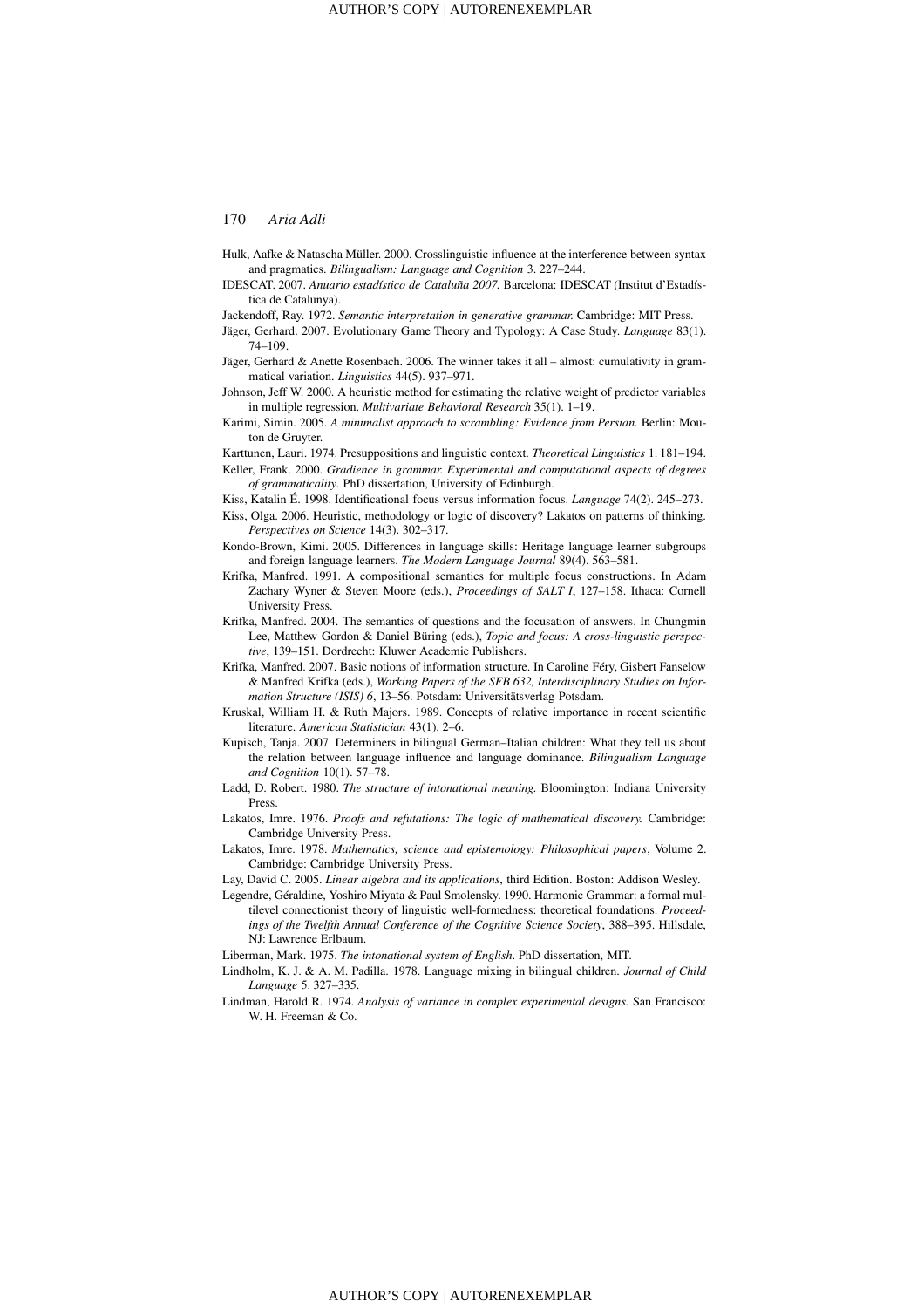- López, Luís. 1999. VP-Ellipsis in Spanish and English and the features of Aux. *Probus* 11. 263– 297.
- López, Luís. 2009. *A derivational syntax for information structure.* Oxford: Oxford University Press.
- Martín-Butragueño, Pedro. 2005. La construcción prosódica de la estructura focal en español. In Gabriele Knauer & Valeriano Bellosta von Colbe (eds.), *Variación sintáctica en español: Un reto para las teorías de la sintaxis*, 117–144. Tübingen: Niemeyer.
- Meisel, Jürgen M. 1986. Word order and case marking in early child language. Evidence from the simultaneous acquisition of two first languages: French and German. *Linguistics* 24. 123– 183.
- Meyer, Paula. 1972. Some observations on constituent order in Spanish. In J. Casagrande & B. Saciuk (eds.), *Generative Studies in Romance Languages*, 184–195. Rowley: Newbury House Publishers.
- Moulet, M. 1997. Comparison of three inductive numerical law discovery systems. In Gholamreza Nakhaeizadeh & Charles C. Taylor (eds.), *Machine learning and statistics*, 293–317. New York: Wiley.
- Müller, Gereon. 1999. Optimality, markedness, and word order in German. *Linguistics* 37(5). 777– 818.
- Newmeyer, Frederick J. 2003. Grammar is grammar and usage is usage. *Language* 79(4). 682–707.
- Ordóñez, Francisco. 2000. *The clausal structure of Spanish: A comparative study.* New York: Garland.
- Paradis, J. & F. Genesee. 1996. Syntactic acquisition in bilingual children: Autonomous or interdependent? *Studies in Second Language Acquisition* 18. 1–15.
- Pater, Joe. 2009. Weighted constraints in generative linguistics. *Cognitive Science* 33(6). 999– 1035.
- Pierrehumbert, Janet Breckenridge. 1980. *The phonology and phonetics of English intonation*. PhD dissertation, MIT.
- Potts, Christopher, Joe Pater, Karen Jesney, Rajesh Bhatt & Michael Becker. 2010. Harmonic Grammar with linear programming: from linear systems to linguistic typology. *Phonology* 27(1). 77–117.
- Pozna, Claudiu, Radu-Emil Precup, József K. Tar, Igor Škrjanc & Stefan Preitl. 2010. New results in modelling derived from Bayesian filtering. *Knowledge-Based Systems* 23(2). 182–194.
- Pradilla, Miquel Àngel. 2001. The Catalan-speaking Communities. In M. Teresa Turell (ed.), *Multilingualism in Spain: Sociolinguistic and psycholinguistic aspects of linguistic minority groups*. Bristol: Multilingual Matters.
- Prieto, Pilar. 2002a. Entonació. In Joan Solà, Maria-Rosa Lloret, Joan Mascaró & Manuel Pérez-Saldanya (eds.), *Gramàtica del català contemporani*, 393–462. Barcelona: Empúries.
- Prieto, Pilar. 2002b. *Entonació. Models, teoria, mètodes.* Barcelona: Editorial Ariel.
- Prince, Alan. 2003. Anything goes. In Takeru Honma, Masao Okazaki, Toshiyuki Tabata & Shinichi Tanaka (eds.), *A new century of phonology and phonological theory: A Festschrift for Professor Shosuke Haraguchi on the occasion of his sixtieth birthday*, 66–90. Tokyo: Kaitakusha.
- Prince, Alan & Paul Smolensky. 1993. Optimality Theory: Constraint interaction in generative grammar. *Technical Report 2.* New Brunswick, New Jersey: Center for Cognitive Science, Rutgers University.
- Pullum, Geoffrey K. & Barbara C. Scholz. 2001. On the distinction between model-theoretic and generative-enumerative syntactic frameworks. In Philippe de Groote, Glyn Morrill & Christian Retoré (eds.), *Logical aspects of computational linguistics: 4th international conference* (Lecture Notes in Artificial Intelligence, 2099), 17–43. Berlin: Springer Verlag.
- Rao, Calyampudi Radhakrishna. 1952. *Advanced statistical methods in biometric research.* New York: Wiley.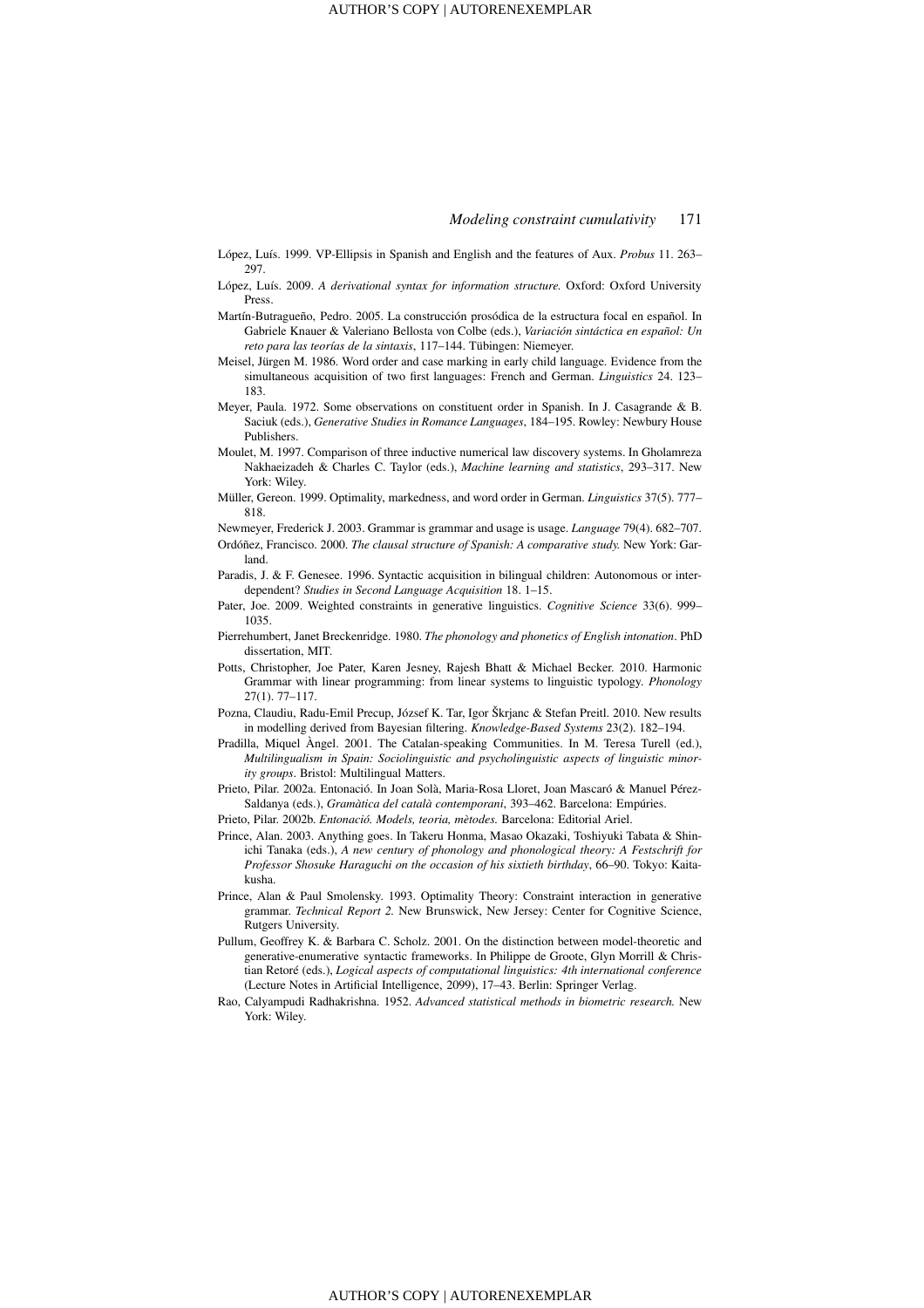- Reips, Ulf-Dietrich & Frederik Funke. 2008. interval-level measurement with visual analogue scales in internet-based research: VAS generator. *Behavior Research Methods* 40(3). 699– 704.
- Revert-Sanz, Vicente. 2001. *Entonación y variación geográfica en el español de América.* València: Universitat de València.

Rizzi, Luigi. 1982. *Issues in Italian syntax.* Dordrecht: Foris.

- Rizzi, Luigi. 1997. The fine structure of the left periphery. In Liliane Haegeman (ed.), *Elements of grammar*, 281–337. Dordrecht: Kluwer.
- Rochemont, Michael S. 1986. *Focus in generative grammar.* Philadelphia: Benjamin.
- Rooth, Mats. 1985. *Association with focus*. PhD dissertation, University of Massachusetts.
- Rooth, Mats. 1992. A theory of focus interpretation. *Natural Language Semantics* 1. 75–116.
- Samek-Lodovici, Vieri. 2001. Crosslinguistic Typologies in Optimality Theory. In Géraldine Legendre, Jane Grimshaw & Sten Vikner (eds.), *Optimality-theoretic syntax*, 315–353. Cambridge, Massachusetts: MIT Press.

Schütze, Carson T. 1996. *The empirical base of linguistics: grammaticality judgments and linguistic methodology.* Chicago: University of Chicago Press.

- Schwarzschild, Roger. 1999. GIVENness, AVOIDF and Other Constraints on the Placement of Accent. *Natural Language Semantics* 7(2). 141–177.
- Selkirk, Elisabeth O. 1984. *Phonology and syntax: The relation between sound and structure.* Cambridge: MIT Press.
- Selkirk, Elisabeth O. 1995. Sentence prosody: Intonation, stress, and phrasing. In John Goldsmith (ed.), *The handbook of phonological theory*, 550–569. Oxford: Blackwell.
- Selkirk, Elisabeth O. 2002. *Contrastive FOCUS vs. presentational focus: Prosodic evidence from right node raising in English.* Paper presented at ,Speech Prosody 2002: Proceedings of the 1st International Conference on Speech Prosody', Aix-en-Provence.
- Sheehan, Michelle L. 2007. *The EPP and Null Subjects in Romance*. PhD dissertation, Newcastle University.
- Solà, Jaume. 2002. Modificadors temporals i aspectuals. In Joan Solà, Maria-Rosa Lloret, Joan Mascaró & Manuel Pérez-Saldanya (eds.), *Gramàtica del català contemporani*, 2867–2936. Barcelona: Empúries.
- Strang, Gilbert. 2009. *Introduction to linear algebra*, 4th edn. Wellesley: Wellesley-Cambridge Press.
- Suñer, Margarita. 1994. V-movement and the licensing of argumental *wh*-phrases in Spanish. *Natural Language and Linguistic Theory* 12(2). 335–372.
- Suykens, Johan A. K. & J. Vandewalle. 1999. Least squares support vector machine classifiers. *Neural Processing Letters* 9(3). 293–300.
- Szabolcsi, Anna. 1981. The semantics of topic-focus articulation. In Jeroen Groenendijk, Theo Janssen & Martin Stokhof (eds.), *Formal methods in the study of language*, 513–541. Amsterdam: Mathematisch Centrum.
- Szendröi, Kriszta. 2005. Focus movement (with special reference to Hungarian). In Martin Everaert & Henk van Riemsdijk (eds.), *The syntax companion*, Vol. 2, 404–431. Malden: Blackwell.
- Thom, René. 1972. *Structural stability and morphogenesis.* Boston: Addison Wesley.
- Thom, René. 1980. *Modèles mathématiques de la morphogenèse.* Paris: C. Bourgois.
- Thom, René. 1983. *Paraboles et catastrophes.* Paris: Champs Flammarion.
- Thom, René. 1990. *Semiophysics a sketch.* Boston: Addison Wesley.
- Thom, René. 1993. *Prédire n'est pas expliquer.* Paris: Champs Flammarion.
- Truckenbrodt, Hubert. 2007. The syntax–phonology interface. In Paul De Lacy (ed.), *The cambridge handbook of phonology*, 435–456. Cambridge: Cambridge University Press.
- di Tullio, Ángela. 1997. *Manual de gramática del español Desarrollos teóricos: Ejercicios, Soluciones.* Buenos Aires: Edicial.